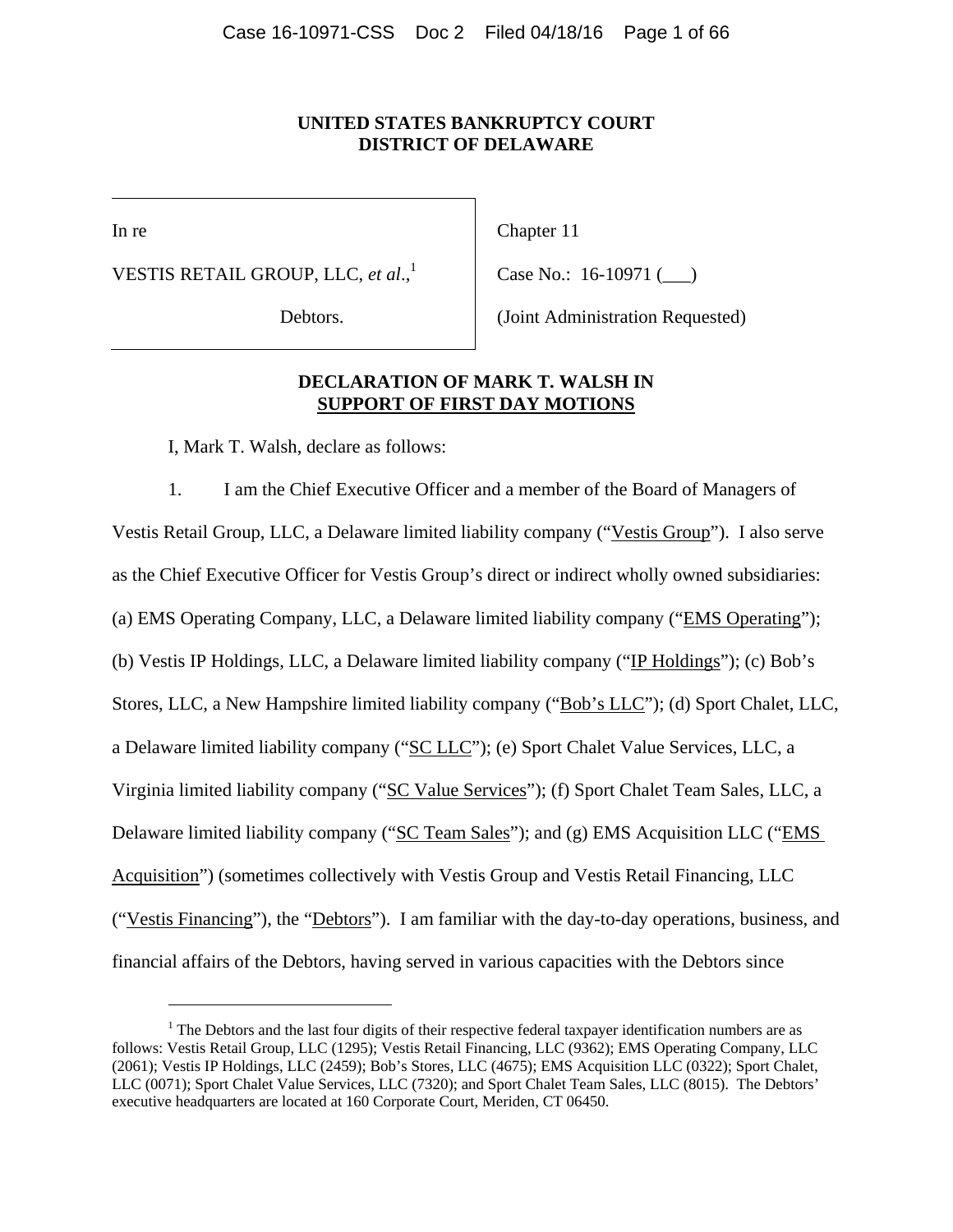### Case 16-10971-CSS Doc 2 Filed 04/18/16 Page 2 of 66

January 2013, and having previously served as Chief Executive Officer of Bob's Stores Corp., the predecessor to Bob's LLC, from November 2008 to January 2013.

2. I have over 25 years of experience in business and finance. Prior to joining the Debtors, I was most recently a Group President of Liz Claiborne from 2002 to 2008. Prior to that I held various roles at J.Crew, PepsiCo, and Deloitte & Touche. I hold a Bachelor's degree from Brown University and a Master of Business Administration degree from The Wharton School at University of Pennsylvania.

3. On the date of the filing of this Declaration (the "Petition Date"), each of the Debtors filed a voluntary petition for relief with the United States Bankruptcy Court for the District of Delaware (the "Court") under chapter 11 of the Bankruptcy Code, thus commencing these chapter 11 cases (the "Cases"). To enable the Debtors to operate effectively, minimize disruption to their operations, and maximize the value of their assets, the Debtors have filed various applications and motions seeking immediate or expedited relief. Specifically, the following have been filed on behalf of the Debtors (collectively, the "First Day Motions").

- (a) Debtors' Motion for Entry of an Order Directing Joint Administration of Related Chapter 11 Cases for Procedural Purposes Only (the "Joint Administration Motion");
- (b) Debtors' Motion for Entry of an Order (i) Authorizing Payment of Certain Prepetition Employee Claims, Including Wages, Salaries, and Other Compensation, (ii) Authorizing Payment of Certain Employee Benefits and Confirming Right to Continue Employee Benefits on Postpetition Basis, (iii) Authorizing Payment of Reimbursement to Employees for Prepetition Expenses, (iv) Authorizing Payment of Withholding and Payroll-Related Taxes, (v) Authorizing Payment of Prepetition Claims Owing to Administrators and Third Party Providers, and (vi) Directing Banks to Honor Prepetition Checks and Fund Transfers for Authorized Payments (the "Employee Compensation and Benefits Motion");
- (c) Debtors' Motion for Entry of Order (i) Authorizing Continued Use of Cash Management System, (ii) Authorizing the Continuation of Intercompany Transactions, (iii) Granting Administrative Priority Status to Postpetition Intercompany Transactions, (iv) Authorizing Use of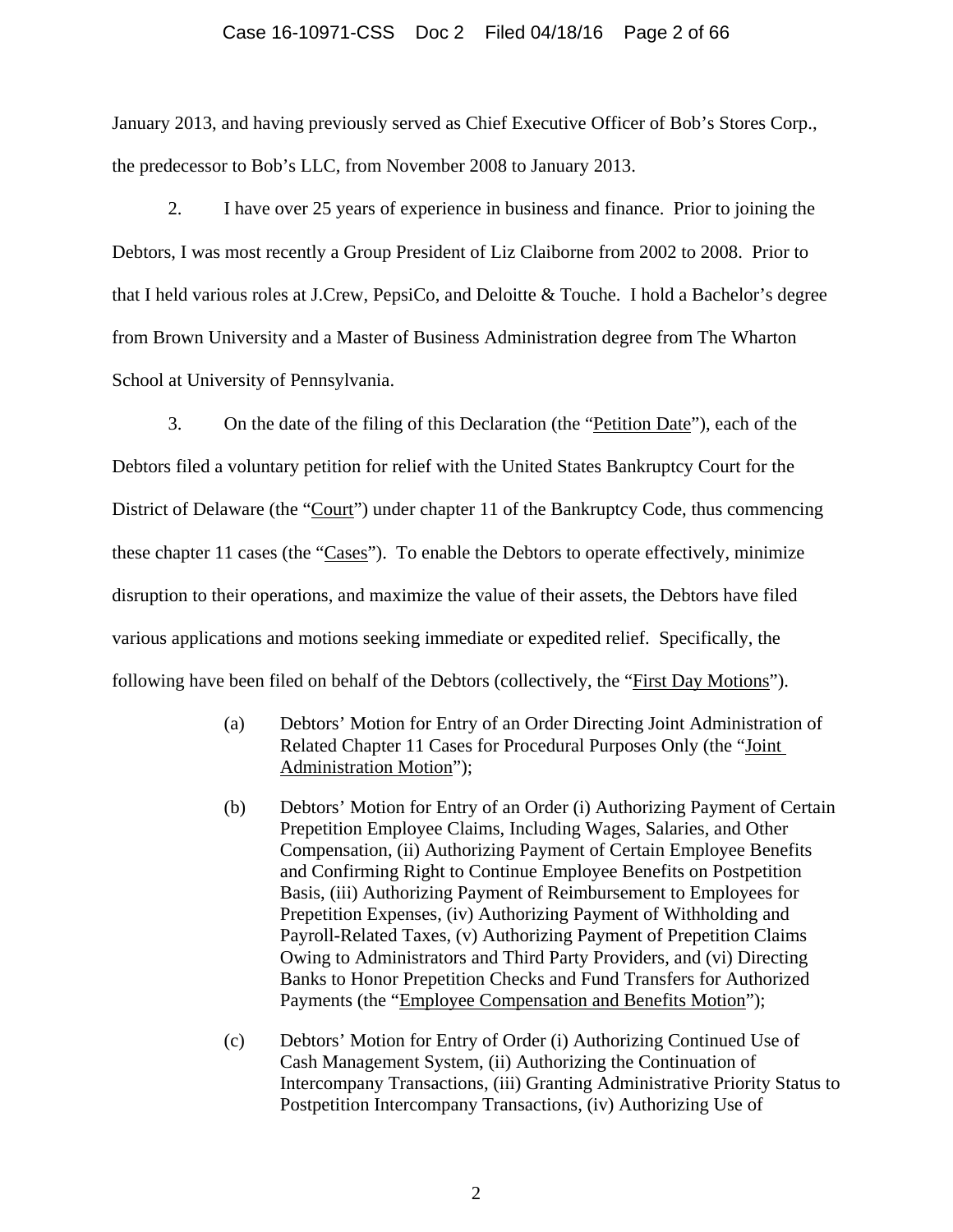Prepetition Bank Accounts, Account Control Agreements, and Certain Payment Methods, and (v) Waiving the Requirements of 11 U.S.C. § 345(b) on an Interim Basis (the "Cash Management Motion");

- (d) Debtors' Motion for an Order (i) Authorizing the Payment of Prepetition Sales, Use, and Franchise Taxes and Similar Taxes and Fees and (ii) Authorizing Banks and Other Financial Institutions to Receive, Process, Honor, and Pay Checks Issued and Electronic Payment Requests Made Relating to the Foregoing (the "Taxes Motion");
- (e) Debtors' Motion for Entry of Interim and Final Orders (i) Approving the Debtors' Proposed Adequate Assurance of Payment for Future Utility Services, (ii) Prohibiting Utility Companies from Altering, Refusing, or Discontinuing Services, (iii) Approving the Debtors' Proposed Procedures for Resolving Adequate Assurance Requests, and (iv) Granting Related Relief (the "Utilities Motion");
- (f) Debtors' Motion for Entry of Interim and Final Orders (i) Authorizing (a) Continuation of, and Payment of Prepetition Obligations Incurred in the Ordinary Course of Business in Connection with, Various Insurance Policies, and (b) Continuation of, and Payment of Prepetition Obligations Incurred in the Ordinary Course of Business in Connection with, Insurance Premium Financing Programs; and (ii) Authorizing Banks to Honor and Process Checks and Electronic Transfer Requests Related Thereto (the "Insurance Motion");
- (g) Debtors' Motion for Entry of an Order Authorizing Maintenance, Administration, and Continuation of Certain Customer Programs (the "Customer Programs Motion");
- (h) Debtors' Motion for Entry of an Order Authorizing Payment of Certain Prepetition Shipping, Delivery, and Customs Charges (the "Shippers Motion");
- (i) Debtors' Motion for Order Confirming Administrative Expense Priority Status of Debtors' Undisputed Obligations for Postpetition Delivery of Goods Ordered Prepetition (the "Postpetition Goods Motion");
- (j) Debtors' Emergency Motion for Interim and Final Orders (i) Authorizing the Continuation of Store Closing Sales in Accordance with the Disposition Agreement and Sale Guidelines, with Such Sales to be Free and Clear of All Liens, Claims, and Encumbrances; (ii) Authorizing the Assumption of the Disposition Agreement; and (iii) Granting Related Relief (the "Store Closings Motion"); and
- (k) Application for an Order Appointing Kurtzman Carson Consultants LLC as Claims and Noticing Agent for the Debtors Pursuant to 28 U.S.C.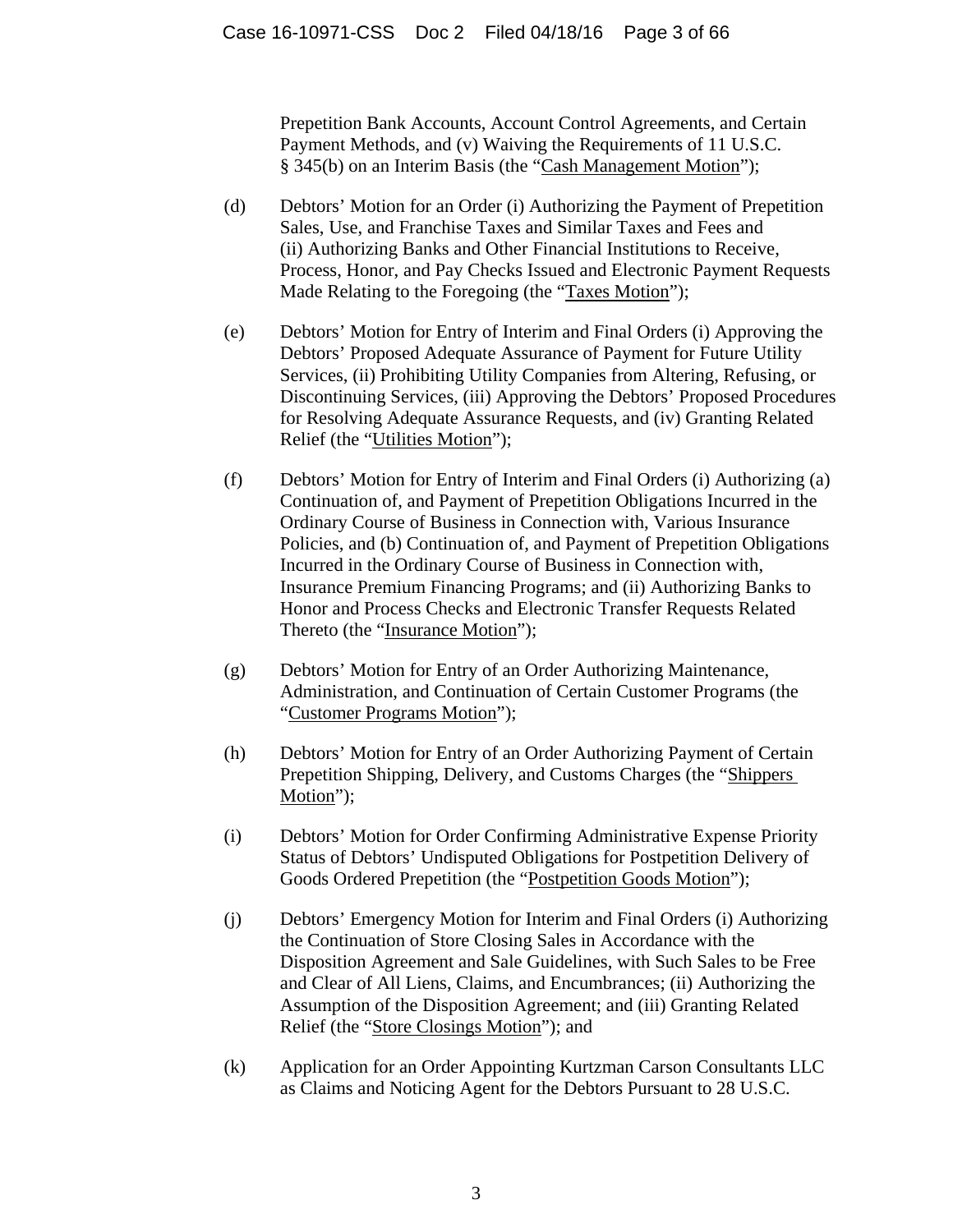# Case 16-10971-CSS Doc 2 Filed 04/18/16 Page 4 of 66

§ 156(c), *Nunc Pro Tunc* to the Petition Date (the "Section 156(c) Application").

4. This Declaration is submitted in support of the First Day Motions, which are described in greater detail below, and may serve as support for additional motions, applications, and other papers that may be filed on or after the Petition Date.<sup>2</sup>

5. If called as a witness, I could and would competently testify to the matters set forth herein based on my personal knowledge. As a result of my tenure with the Debtors, I have become familiar with the Debtors' day-to-day operations, business affairs, financial condition, and books and records. My testimony herein is based on my service as an officer of certain of the Debtors currently and in the past, my review of the Debtors' books and records and other relevant documents of which I am custodian, and my review of information compiled and communicated to me, at my request, by other employees of the Debtors.

6. After a brief Preliminary Statement in Part I, Part II of this Declaration describes the business operations and background of the Debtors and of these Cases. Part III then sets forth the facts relevant to each of the First Day Motions.

# **I. PRELIMINARY STATEMENT**

7. The Debtors are comprised of three regional multi-channel retailers engaged in the apparel, footwear, and sporting goods lines of business: (a) Bob's Stores, (b) Eastern Mountain Sports ("EMS"), and (c) Sport Chalet. Each of the three retailers is currently

 $\overline{a}$ 

<sup>2</sup> On the Petition Date, the Debtors also filed and requested first-day relief with respect to the *Debtors' Motion for Entry of Interim and Final Orders Pursuant to 11 U.S.C. §§ 105, 361, 362, 363, 364, and 507 and Fed. R. Bankr. P. 2002, 4001 and 9014 (i) Authorizing Debtors and Debtors in Possession to Obtain Postpetition Financing, (ii) Authorizing Use of Cash Collateral, (iii) Granting Liens and Super-Priority Claims, (iv) Granting Adequate Protection to Prepetition Secured Lenders, (v) Modifying the Automatic Stay; (vi) Scheduling a Final Hearing, and (vii) Granting Related Relief* (the "DIP Motion"). The DIP Motion is not addressed in this Declaration, as it is separately supported by the *Declaration of Alexander W. Stevenson* in support of the DIP Motion (the "Stevenson Declaration"), and the *Declaration of Robert J. Duffy in Support of (i) Debtors' DIP Financing Motion and (ii) Debtors' Emergency Store Closing Sales Motion (the "Duffy Declaration" and, together* with the Stevenson Declaration, the "DIP Declarations"), each concurrently filed herewith.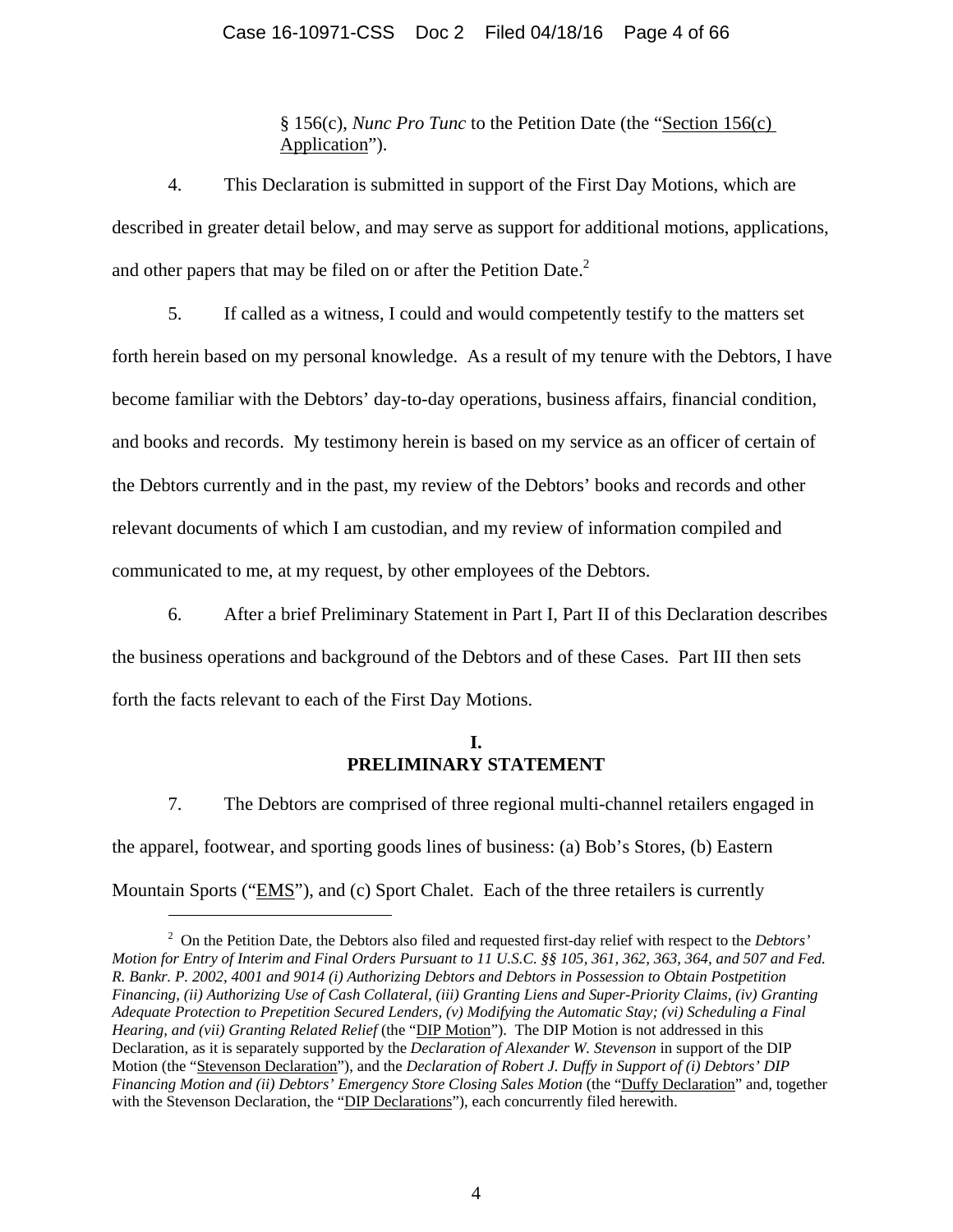### Case 16-10971-CSS Doc 2 Filed 04/18/16 Page 5 of 66

comprised of two primary units: (a) a retail store business and (b) an e-commerce business. Collectively, the Debtors currently operate 144 stores and 2 distributions centers across 15 states. Bob's Stores and EMS primarily operate stores located in the Northeastern states, while Sport Chalet's stores, which are currently being liquidated, are located in the Western states. The Debtors operate their e-commerce business through a consolidated technology platform, and Bob's Stores and EMS maintain an individual online store at, respectively, www.bobstores.com and www.ems.com.<sup>3</sup> Bob's Stores and Sport Chalet have roots dating back to the 1950's, while EMS was founded in the 1960's.

8. Vestis Group directly and indirectly owns the entities that operate Bob's Stores, EMS, and Sport Chalet. The chains were acquired in three separate acquisitions: Bob's Stores in 2008, EMS in 2012, and most recently, Sport Chalet in 2014. Vestis Group was formed shortly after the EMS acquisition and was operationally based on the solid infrastructure and proficient management capabilities already in place at Bob's Stores. Although EMS was on the brink of immediate liquidation just prior to its acquisition, the successful integration of EMS with the Bob's Stores platform under the Vestis Group umbrella caused EMS to rebound with competitive comparable store sales and a growing online market presence. In the year and a half following the Sport Chalet acquisition, management worked to incorporate the best practices of the Bob's Stores and EMS brands.

9. Despite their continuing and largely successful efforts to implement an array of internal restructuring and synergy initiatives, the Debtors have had to address a number of legacy challenges remaining from the prior ownership of EMS and Sport Chalet. Among other things,

 $\overline{a}$ 

 $3$  Sport Chalet stopped selling merchandise online on the Sale Commencement Date (as defined below).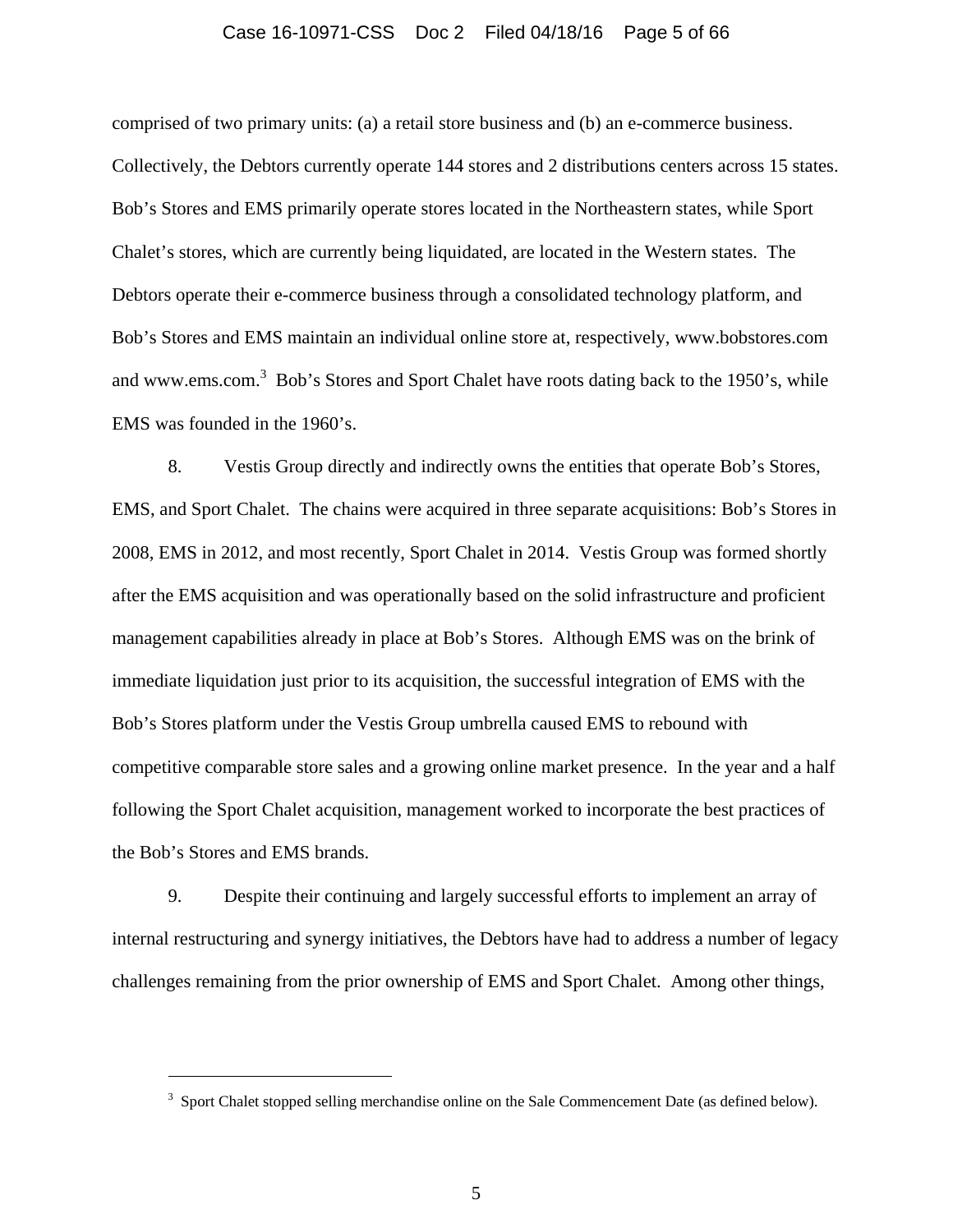#### Case 16-10971-CSS Doc 2 Filed 04/18/16 Page 6 of 66

EMS's progress has been hobbled by onerous liabilities with respect to certain pre-acquisition leases, while Sport Chalet faced more significant operational and sales challenges.

10. In addition, both industry-wide and internal challenges have complicated the Debtors' efforts to stabilize and improve their brands. The continuing shift in consumer behavior away from traditional brick-and-mortar retailers and toward online-only stores, together with increased competition from big-box and specialty sporting goods retailers, have contributed to an industry-wide weakness in the Debtors' business segments. Indeed, Sports Authority, one of the Debtors' key competitors, commenced bankruptcy cases in March 2016. As a result, the ongoing store-closing sales at certain Sports Authority locations have created unusual competition for the Debtors shortly prior to the Petition Date.

11. The Debtors' short-term financial performance has also been adversely affected by, among other things, (i) record warm winter weather in the Northeastern states in 2015, which negatively affected the sales of cold-weather goods and items at Bob's Stores and EMS; and (ii) conversion issues with the Debtors' transition to a unified and integrated enterprise resource planning ("ERP") software platform in the fourth quarter of 2015, which negatively affected the Debtors' ability to process and deliver inventory to stores during the holiday season, primarily at Sport Chalet where the conversion was more complex than at Bob's Stores and EMS.

12. The Debtors believe that their efforts to improve and streamline operations have had and will continue to have a positive impact on the future financial performance of Bob's Stores and EMS. However, the operating losses suffered in 2015, as a consequence of the issues outlined above, caused a constraint on liquidity in the first quarter of 2016. Despite the extension of loans totaling approximately \$40 million through the Third Lien Loan (as defined below) since January 2016, the Debtors have continued to face significant financial pressure.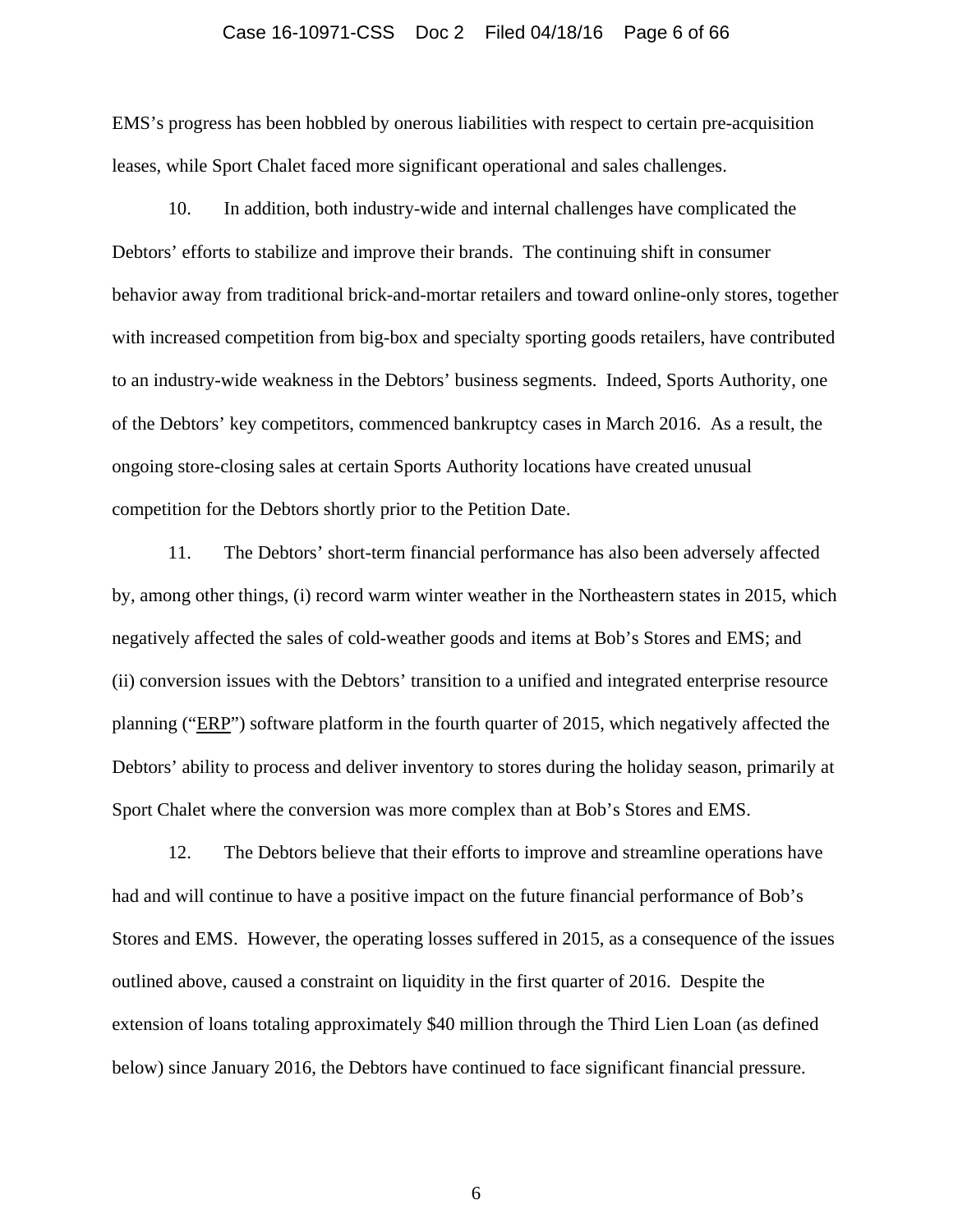#### Case 16-10971-CSS Doc 2 Filed 04/18/16 Page 7 of 66

The Debtors ultimately were unable to preserve Sport Chalet as a going concern and, accordingly, the Debtors commenced going out of business sales (the "Store Closing Sales") of the Sport Chalet stores (along with eight (8) EMS stores and one Bob's Stores location) (collectively, the "Closing Stores" ) prior to the Petition Date, on April 16, 2016 (the "Sale Commencement Date").

13. On the morning of the Sale Commencement Date, Sport Chalet stopped selling merchandise online and closed its online store. Visitors to Sport Chalet's online store, accessible at www.sportchalet.com, were provided with information regarding the Store Closing Sales and the ways in which Sport Chalet customers can take opportunity of Store Closing Sales discounts and use their remaining gift cards and rewards. Similar information was sent by e-mail to certain customers of Sport Chalet, also on the morning of the Sale Commencement Date.

14. The purpose of the Cases is to facilitate the continuation, and completion, of the operating initiatives the Debtors have undertaken and that are underway at Bob's Stores and EMS, while allowing the Debtors to address external factors that have negatively contributed to the Debtors' recent financial performance. The Cases also will enable the Debtors to continue the Store Closing Sales on an expedited and orderly basis.

15. The Debtors embark upon these Cases with optimism for a swift and certain resolution of the issues they now face, despite the challenging retail environment. The Bob's Stores and EMS brands enjoy competitive market positions. The Debtors are confident that this restructuring effort will allow these core brands to emerge as part of a stable and strong enterprise, positioning the Debtors to take advantage of the many opportunities in the markets in which they will continue to operate. The chapter 11 process also will allow the Debtors to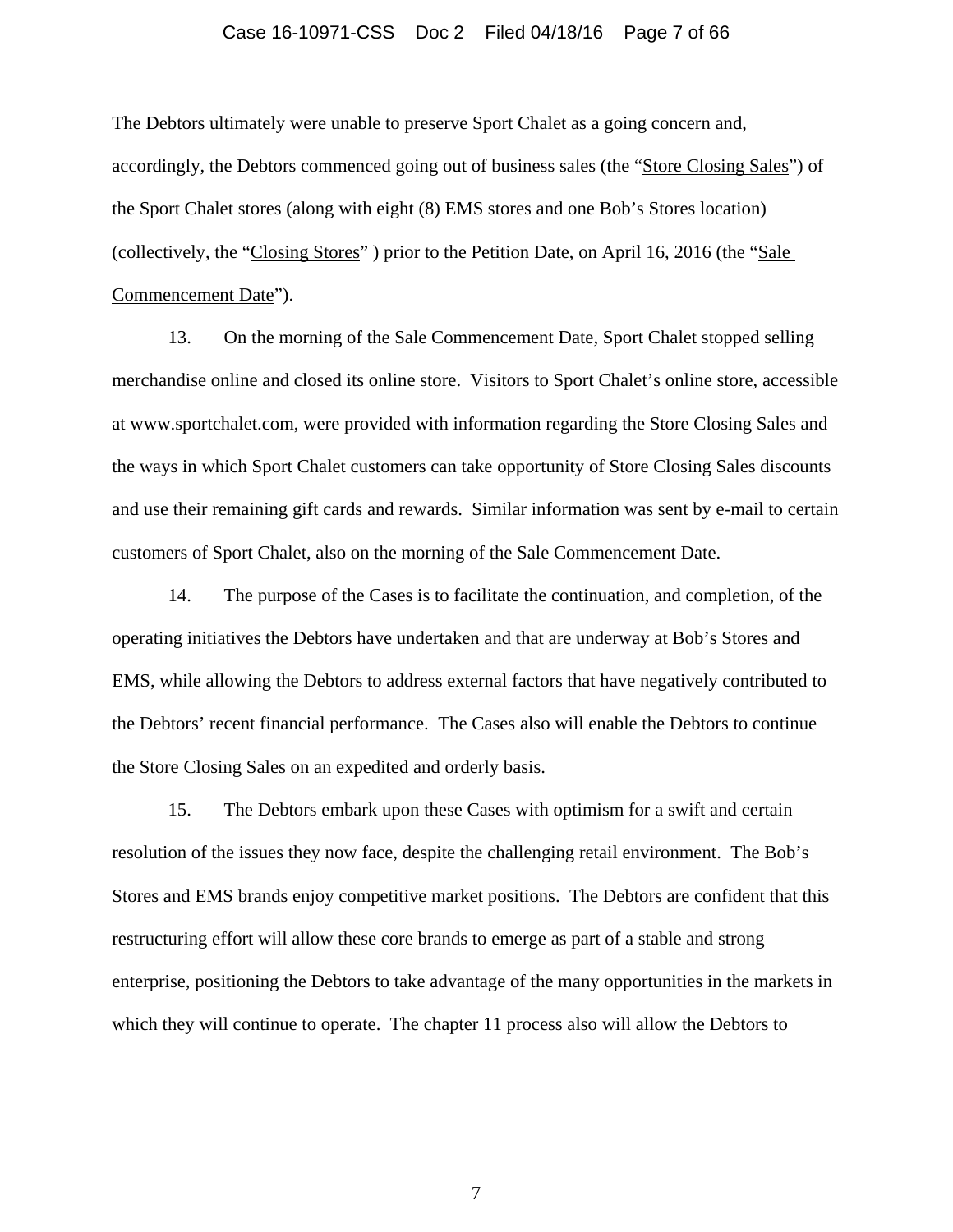#### Case 16-10971-CSS Doc 2 Filed 04/18/16 Page 8 of 66

maximize value from their non-core businesses, primarily through the Store Closing Sales and the sale of the remaining related assets.

16. Toward that end, the Debtors have entered into a transaction (the "Stalking Horse Bid"), pursuant to which Vestis BSI Funding II, LLC (the "Stalking Horse Bidder") has agreed to acquire substantially all of the Debtors' assets as a going concern, subject to the terms and conditions of that certain Asset Purchase Agreement (as the same may be amended, supplemented or modified from time to time, the "Stalking Horse APA").

17. The Debtors have undertaken these efforts with the support and cooperation of their principal secured lenders. In particular, as described in the DIP Declarations, the Debtors have entered into that certain *Ratification and Amendment Agreement* with Wells Fargo Capital Finance, LLC, as administrative agent (the "DIP Agent"), and the lenders party thereto (the "DIP Lenders"), pursuant to which, subject to Court approval, the Debtors will receive a senior secured debtor-in-possession revolver (the "DIP Facility") that should provide them with sufficient runway to navigate through the chapter 11 process.

18. With the Stalking Horse Bid in place, the Debtors intend to conduct an overbid process under section 363 of the Bankruptcy Code to determine if a higher and better offer can be obtained.

# **II.**

#### **BACKGROUND**

# **A. Overview of the Debtors.**

### **1. Bob's Stores.**

19. Founded in 1954 in Connecticut by Bob Lapidus, Bob's Stores is a value-oriented retailer of apparel, footwear, and accessories for men, women, and children. Spurred by the jeans craze of the 1970's, Bob's Stores experienced tremendous growth within Connecticut and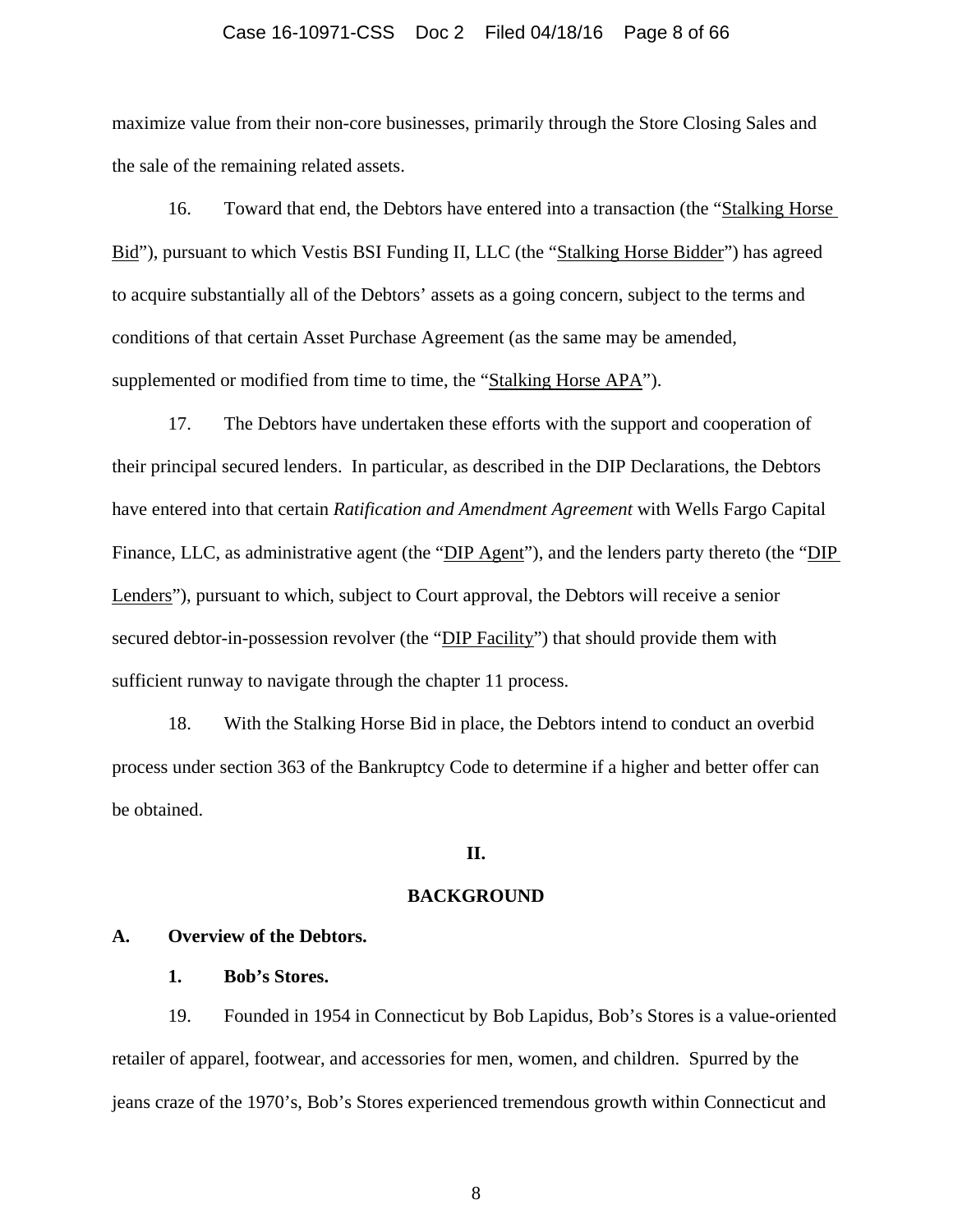#### Case 16-10971-CSS Doc 2 Filed 04/18/16 Page 9 of 66

opened multiple store locations. During the 1990's, Bob's Stores grew from five to forty-one stores. In 2003, after experiencing poor financial results, Bob's Stores was purchased by The TJX Companies.

20. In 2008, Bob's Stores was purchased from The TJX Companies by Vestis BSI Holding, Inc., an affiliate of Versa Capital Management, LLC ("Versa"), the Debtors' current equity sponsor. The resulting turnaround at Bob's Stores was highly successful and the company enjoyed levels of financial success not realized since the early 1990's. Bob's Stores is a stable brand with consistent historical performance that has provided the infrastructure and management capability for the subsequent growth of the Debtors, as described below.

**2. EMS.** 

21. EMS was founded in 1967 by two climbers in Wellesley, Massachusetts, as a technically-focused outdoor gear retailer. After opening a climbing school in 1969, EMS quickly became a leading name in the outdoor market and began its steady expansion of new stores and markets. In the early 2000's, EMS successfully developed a focus on human-powered outdoor sports with the introduction of bikes and increased concentration on climbing and kayaking. Despite a passionate devotion from its customers, EMS faced a crisis in 2012 due to poor sales, at least in part driven by the occurrence of one of the warmest winters on record in 2011-2012.

22. In November 2012, EMS was acquired by Collis EMS Financing, an affiliate of Versa. At the time of the acquisition, EMS lacked liquidity, was unprofitable, and suffered from poor management and sales performance. At the same time, EMS remained a widely-recognized and highly valued brand name in the outdoor and active lifestyle retail categories. Since its acquisition, EMS has been successfully integrated into the Vestis Group portfolio of companies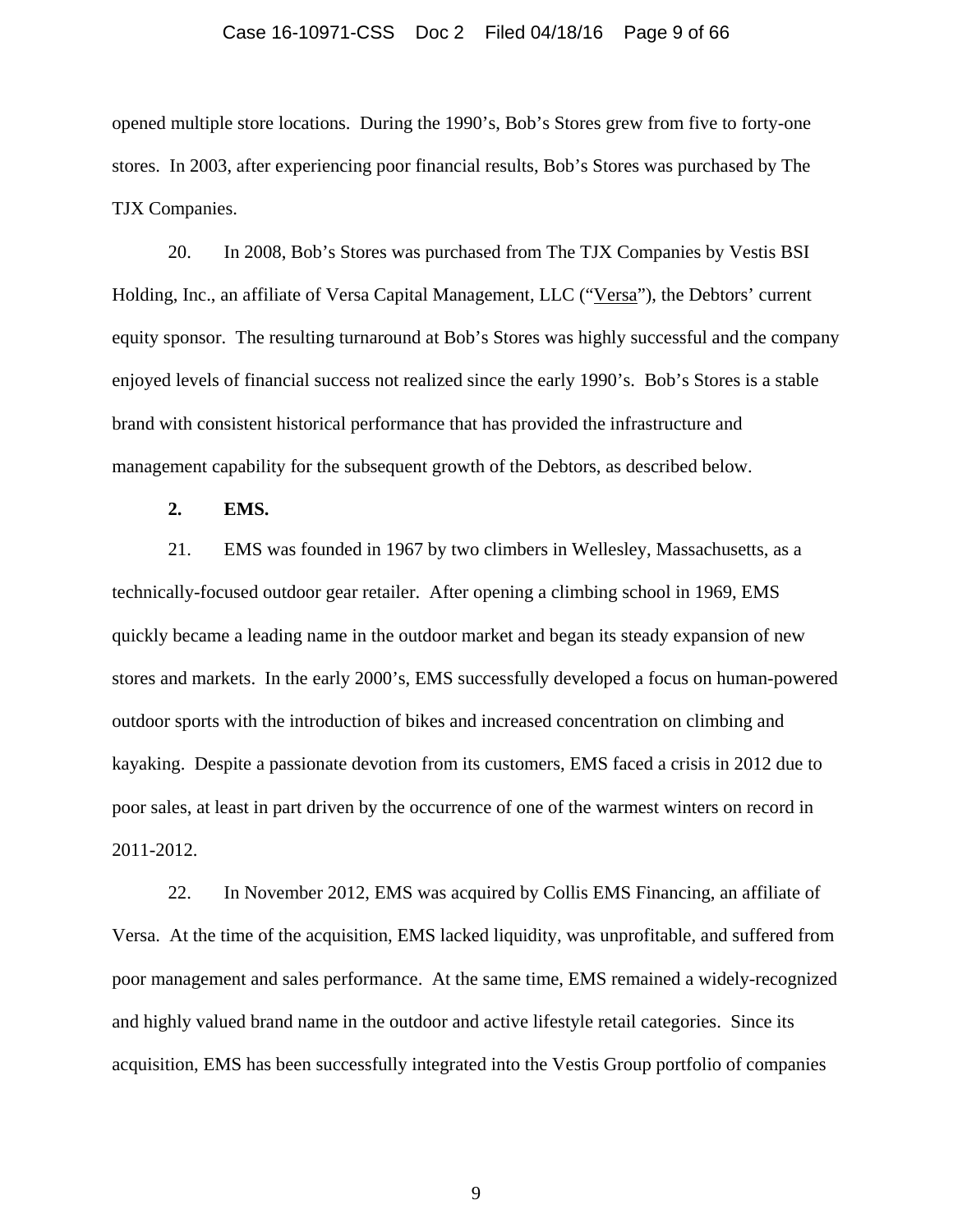#### Case 16-10971-CSS Doc 2 Filed 04/18/16 Page 10 of 66

and is currently experiencing strong comparable sales growth in its stores, as well as a robust and growing e-commerce business.

# **3. Sport Chalet.**

23. Sport Chalet was founded in 1959 by Norbert and Irene Olberz as a small shop in the northern Los Angeles suburb of La Cañada. Sport Chalet's success and growth were a result of the wide selection of quality brand-name products and a high level of customer service provided by dedicated and well-trained employees.

24. The Western states in which Sport Chalet operates were hit remarkably hard by the Great Recession of 2008, which had a strong negative impact on Sport Chalet sales and financial performance in the years that followed. Facing the possibility of a bankruptcy filing and uncertain survival, Sport Chalet explored various restructuring options throughout 2014.

25. Sport Chalet was acquired by Vestis Group as a portfolio company in August 2014. At the time of the acquisition, as an orphaned public company with no liquidity alternatives, poor operating practices, and numerous other challenges, Sport Chalet was on the precipice of potential liquidation. At the same time, as a long-standing sporting goods, footwear, and apparel retail player, Sport Chalet represented an opportunity for positive growth from consolidations of costs and economies of scale, while at the same time creating a coast-to-coast retail platform for further potential consolidating acquisitions under the Vestis Group platform.

# **4. Vestis Group and the Debtors' Organizational and Operational Structure.**

26. Vestis Group was formed in December 2012, shortly after the acquisition of EMS. Vestis Group is based in Meriden, Connecticut and provides various operational and corporate support to its direct and indirect wholly-owned Debtor subsidiaries. As of the Petition Date, Bob's Stores, EMS and Sport Chalet are all indirectly owned under Vestis Group by investment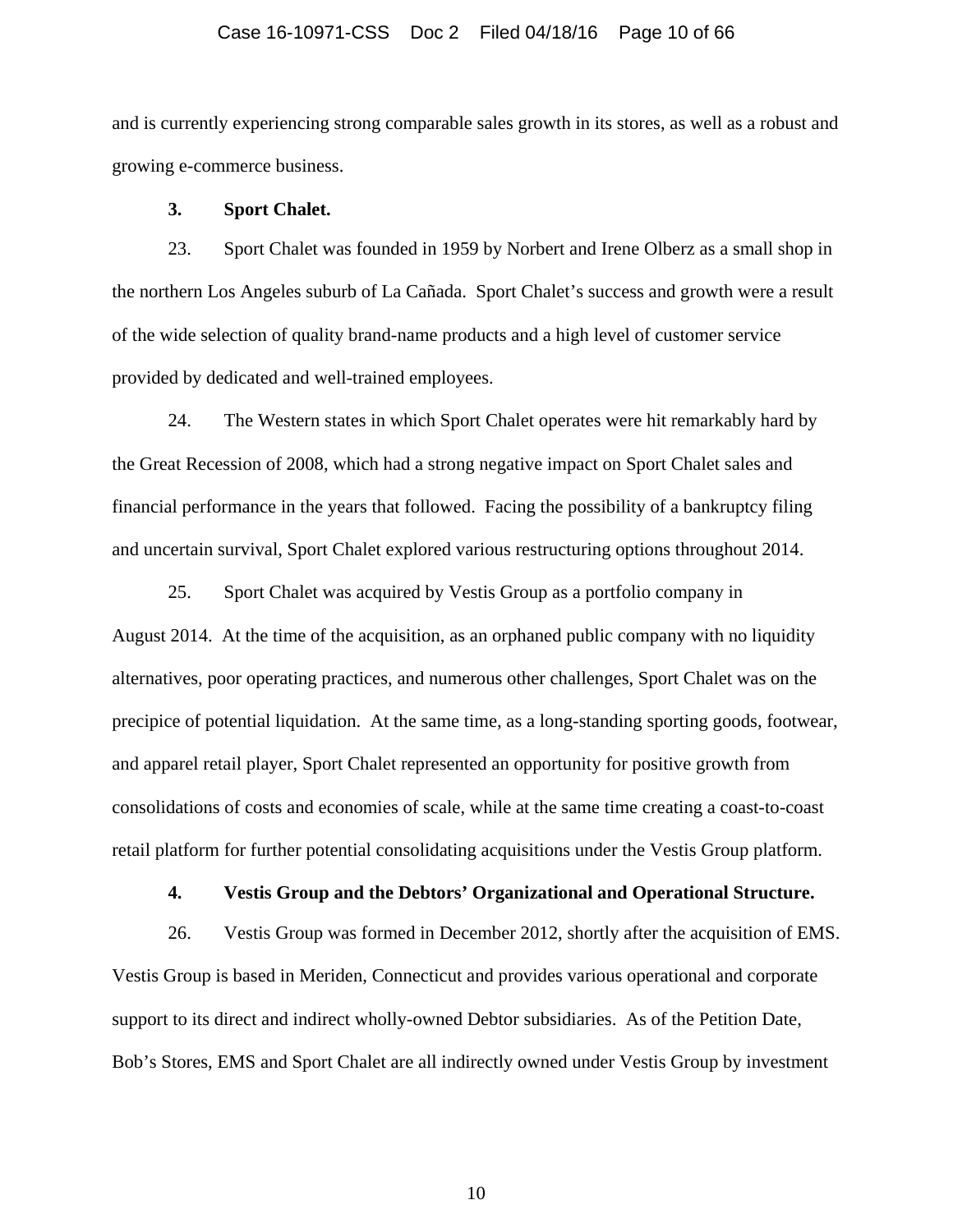### Case 16-10971-CSS Doc 2 Filed 04/18/16 Page 11 of 66

funds advised by Versa. The chart attached hereto as **Exhibit A** illustrates the corporate structure of the Debtors as of the Petition Date.

27. Vestis Group, a Delaware limited liability company is the sole member and owner of (a) EMS Operating, a Delaware limited liability company, (b) IP Holdings, a Delaware limited liability company, (c) Bob's LLC, a New Hampshire limited liability company, (d) EMS Acquisition, a Delaware limited liability company, and (e) SC LLC, a Delaware limited liability company. SC LLC, in turn, is the sole member and owner of SC Value Services, a Virginia limited liability company and SC Team Sales, LLC, a Delaware limited liability company. Vestis Group's direct parent is Vestis Financing, a Delaware limited liability company, which holds 100% of the membership interests of Vestis Group.

28. EMS Operating is the entity which runs the day-to-day operations of EMS retail and holds the EMS assets and liabilities, with the exception of intellectual property assets as described below. EMS Operating is also the successor in interest to certain assets and liabilities of Eastern Mountain Sports LLC (n/k/a SME Holding Company, LLC) ("EMS LLC"),<sup>4</sup> including with respect to certain leases that were transferred from EMS LLC to EMS Operating between February 2015 and August 2015.

29. Similarly, Bob's LLC and SC LLC are the entities that run the operations and hold the assets and liabilities of, respectively, the Bob's Stores and Sport Chalet businesses (with the exception of intellectual property assets). EMS Operating and Bob's LLC also administer the gift card businesses of their respective retailers, while the Sport Chalet gift card business is operated through the SC Value Services entity.

l

<sup>&</sup>lt;sup>4</sup> EMS LLC has not commenced a chapter 11 case and is not one of the Debtors. EMS Acquisition, the direct parent of EMS LLC, does not currently have any assets or operations aside from its membership interests in EMS LLC.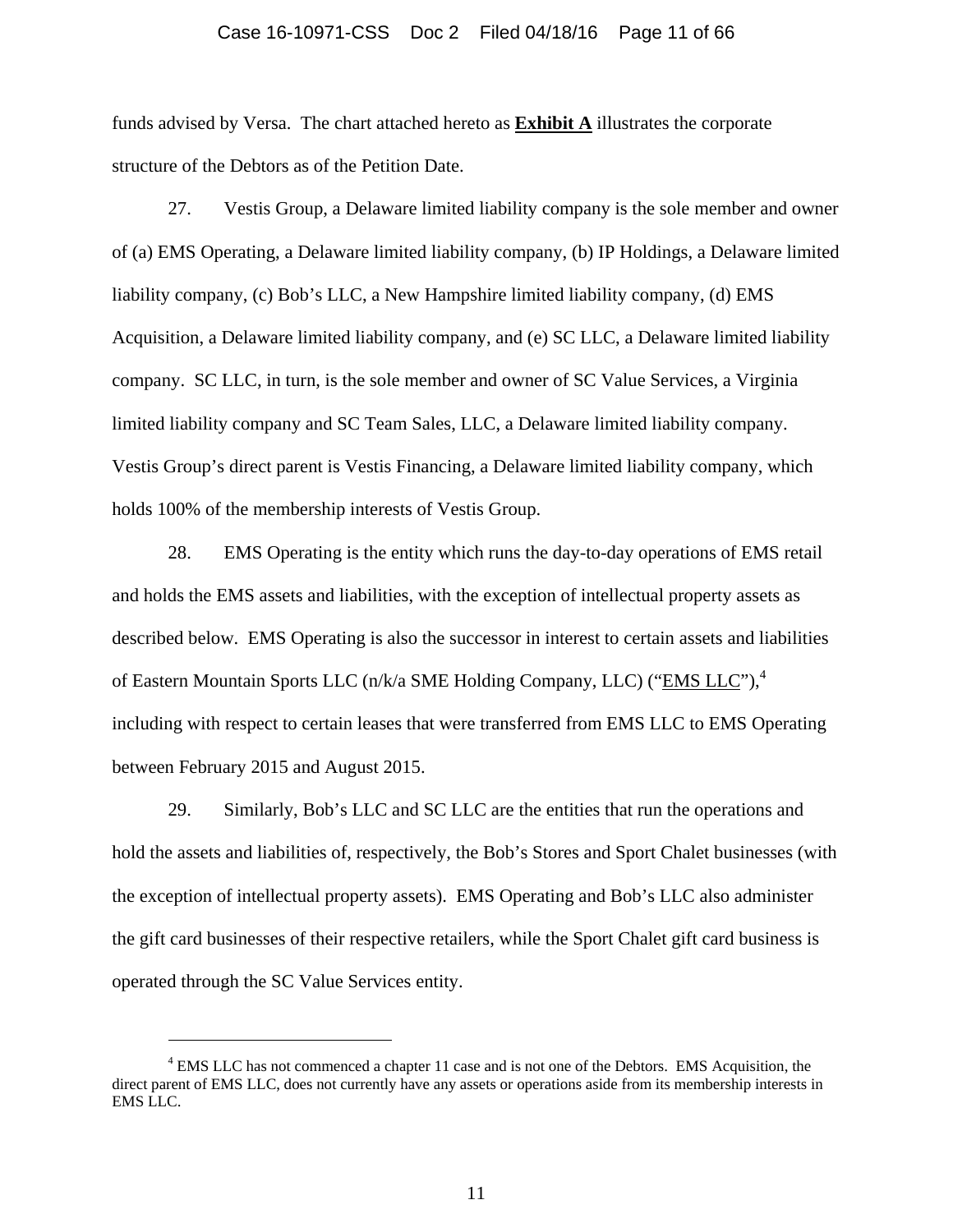#### Case 16-10971-CSS Doc 2 Filed 04/18/16 Page 12 of 66

30. Sport Chalet's team sales division, which shortly prior to the Petition Date sold equipment to teams in various sports disciplines, is operated through SC Team Sales. Prior to the Petition Date, SC Team Sales incurred assets and liabilities in the ordinary course of its business, but does not have a separate payroll (SC Team Sales employees are instead administered under the SC LLC payroll).

31. IP Holdings, which was formed in 2014, currently owns the intellectual property associated with the Debtors' businesses, including trademarks, domain names, and copyrights (collectively, the "Intellectual Property"). The Debtors' Intellectual Property was transferred to IP Holdings in October 2014 (for EMS and Sport Chalet) and January 2015 (for Bob's Stores). IP Holdings subsequently entered into certain license agreements with the respective retailers pursuant to which the retailers license Intellectual Property from IP Holdings.

## **B. The Debtors' Business Operations.**

# **1. Employees and Stores.**

32. As of the Petition Date, the Debtors collectively employ approximately 1527 individuals on a full time basis and 2961 individuals on a part time or temporary basis. This reflects the reduction in force implemented by the Debtors on or about March 29, 2016, through which approximately 133 full time employees were terminated. None of the Debtors' employees are unionized.

33. Collectively, the Debtors operate 144 retail stores, which are located in 15 states. Bob's Stores operates 36 stores throughout New England, New York, and New Jersey. EMS operates 61 stores, located primarily in the Northeastern states. Sport Chalet operates 47 stores throughout California, Arizona, and Nevada.

34. In addition, the Debtors maintain their corporate headquarters and a distribution center for Bob's Stores and EMS in Meriden, Connecticut. Most of the merchandising and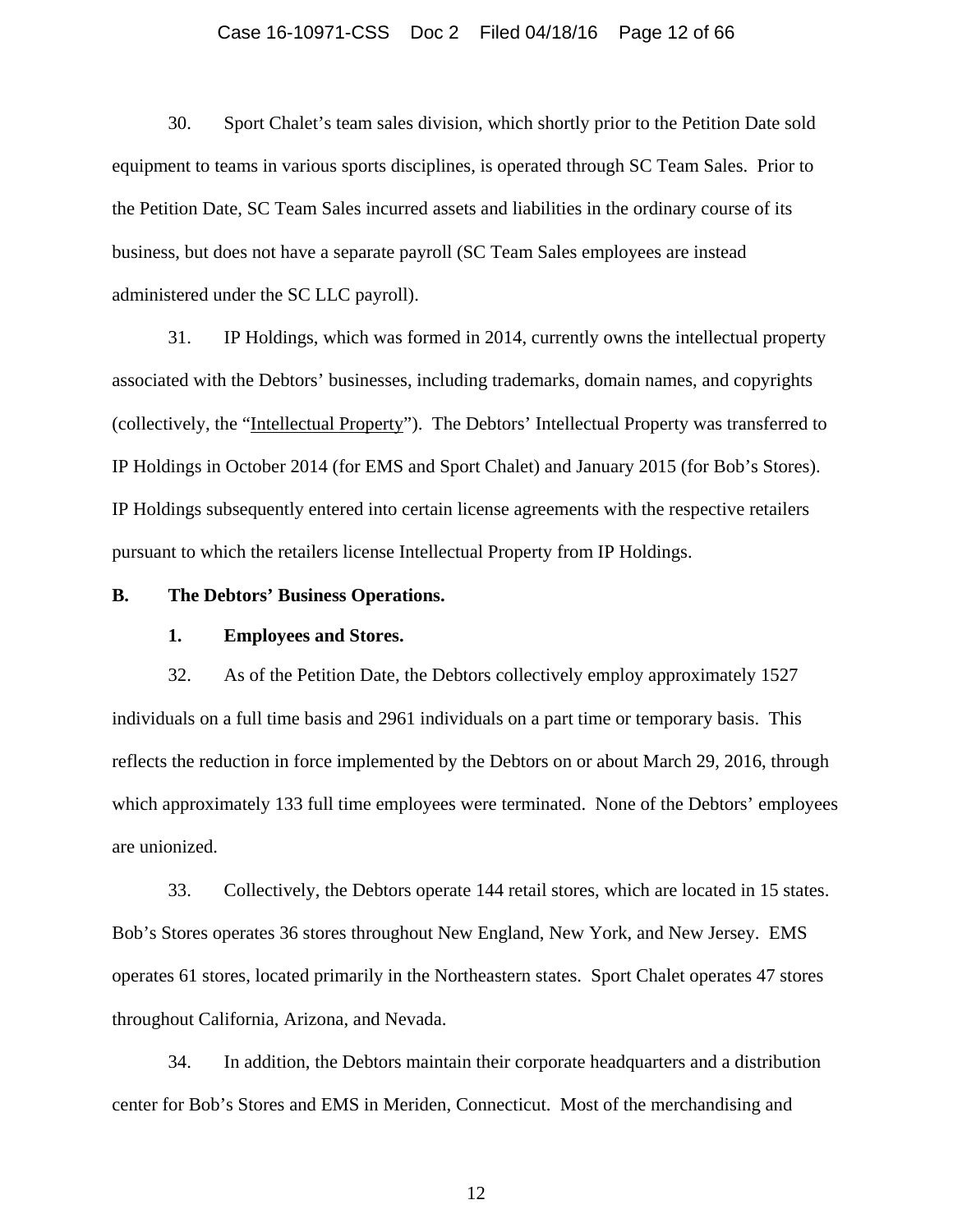#### Case 16-10971-CSS Doc 2 Filed 04/18/16 Page 13 of 66

finance teams for Sport Chalet have been moved to these offices; however, some corporate functions (such as specialty merchandising functions for scuba and cycling, store operations, IT, and team sales) currently remain in Sport Chalet's corporate offices in La Cañada, California. In addition, some corporate functions primarily related to customer service currently remain at the Debtors' corporate offices in Peterborough, New Hampshire. All three brands share certain operational functions in Meriden. Sport Chalet's primary distribution center is in Ontario, California, and it uses a facility in Van Nuys, California to house most of the inventory for its sports team sales division.

# **2. The Debtors' Brands.**

35. While certain business and operational differences exist across the three brands, as described below, the Debtors' core brands enjoy a remarkable reputation and deep customer loyalty, and hold strong market positions and brand-level profitability. The Debtors' businesses are seasonal in nature to varying degrees across the three retailers, with a traditional increase in sales during the back-to-school and holiday seasons.

36. Bob's Stores aims to provide a one-stop-shop for the entire family, with a focus on casual apparel, denim, athletic apparel, workwear, and team apparel. The stores have an extensive footwear selection that boasts over 20,000 pairs of shoes. The stores carry popular brand names, including Nike, Levi's, Under Armour, Carhartt, and Timberland, at moderate price points, as well as Bob's Stores' own private label brands, BCC and Rugged Trails. The Bob's Stores brand is best known for its outstanding branded selection, value, and prices.

37. EMS is known as a retailer of gear, apparel, and accessories for outdoor activities such as rock climbing, camping, biking, snowshoeing, and kayaking. With a heritage of nearly half a century, EMS provides customers with superior service through knowledgeable, credible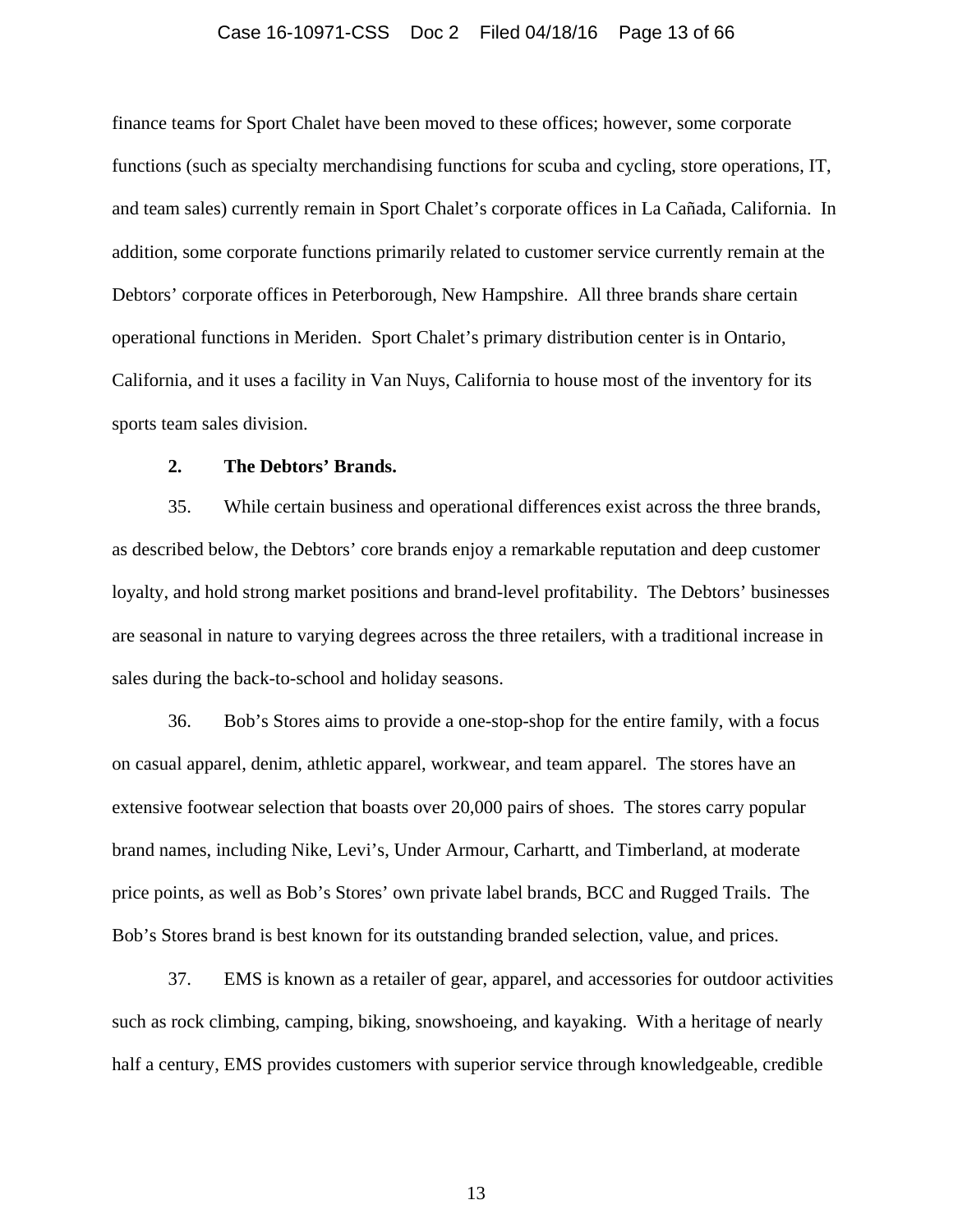### Case 16-10971-CSS Doc 2 Filed 04/18/16 Page 14 of 66

and authentic expertise. EMS is an iconic brand in the outdoor sports industry and an established specialty retailer of outdoor gear and apparel.

38. Finally, Sport Chalet, which is currently being liquidated, is a specialty sporting goods multi-channel retailer featuring first-to-market performance, technical, and lifestyle merchandise.

# **3. E-Commerce and Information Technology.**

39. Prior to the Petition Date, each of the three Debtor retailers operated an e-commerce site at, respectively, www.bobstores.com, www.sportchalet.com, and www.ems.com.<sup>5</sup> In 2015, the Debtors collectively generated 5% of their total sales, or approximately \$32 million, through e-commerce. At the beginning of October 2015, the Debtors transitioned to the new enterprise-wide ERP software, whereby all three brands were consolidated onto a single set of information technology platforms for point-of sale, warehouse management, merchandising, and e-commerce.

40. The Debtors own a portfolio of IP that, as described above, is held by IP Holdings. The Debtors' trademarks include the "Bob's Stores," "Eastern Mountain Sports," "EMS," and "Sport Chalet" marks, all of which are registered with the United States Patent and Trademark Office. The Debtors also own a number of domain names and copyrights.

# **4. Vendors.**

 $\overline{a}$ 

41. The Debtors have developed a product assortment and shopping experience that highlight a mix of branded and private label merchandise that caters to the Debtors' target customer bases in the apparel, footwear, and sporting goods lines. Collectively, the Debtors offer thousands of products from branded labels, in addition to offering certain private label

<sup>&</sup>lt;sup>5</sup> As described above, the Sport Chalet online store closed on the Sale Commencement Date.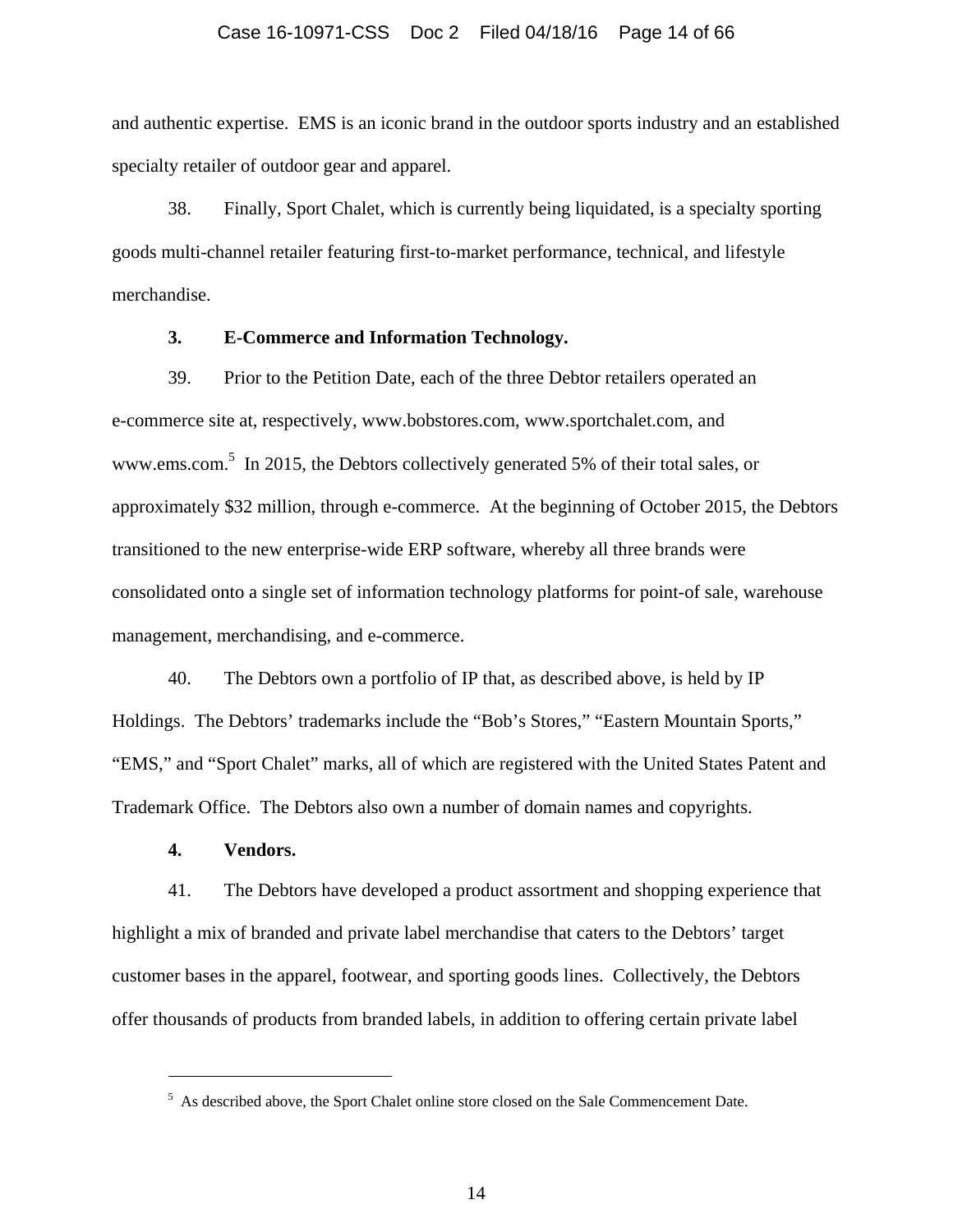### Case 16-10971-CSS Doc 2 Filed 04/18/16 Page 15 of 66

brands, such as Techwick for EMS and BCC for Bob's Stores, that are sold both in stores and on the website of the respective retailer.

42. The Debtors do not have long-term contracts with any of their vendors at this time. Prior to the Petition Date, the Debtors typically placed and paid for orders directly with most of their vendors. Certain of the Debtors' vendors use factors to sell merchandise and/or provide credit insurance. The Debtors are not party to the factoring agreements between the vendors and the factors. In nearly all instances, the Debtors work directly with the vendors on terms in lieu of an unsecured credit line with the factors. In the case of importing goods from overseas vendors that require factoring support, prepetition the Debtors had to cause letters of credits to be issued for the benefit of one of those factors – Rosenthal & Rosenthal, Inc. – in the aggregate amount of approximately \$590,000.

# **C. Capital Structure.**

 $\overline{a}$ 

## **1. Secured Debt.**

43. *The Wells Fargo Revolving Credit Facility (First Lien)*. Each of the Debtors is indebted under that certain Fourth Amended and Restated Loan and Security Agreement, dated as of February 11, 2015 (as amended, amended and restated, supplemented, or otherwise modified from time to time, the "Pre-Petition Loan Agreement") by and among Bob's LLC, EMS LLC,<sup>6</sup> SC LLC, SC Value Services, EMS Operating, and SC Team Sales (collectively, the "Borrowers"), as borrowers, Vestis Financing, Vestis Group, EMS Acquisition, and IP Holdings (collectively, the "Guarantors"), as guarantors, the DIP Agent, as administrative agent, and the DIP Lenders. The Pre-Petition Loan Agreement provides for an asset-based revolving credit

<sup>&</sup>lt;sup>6</sup> EMS LLC (n/k/a SME Holding Company, LLC) has not commenced a chapter 11 case and is not one of the Debtors.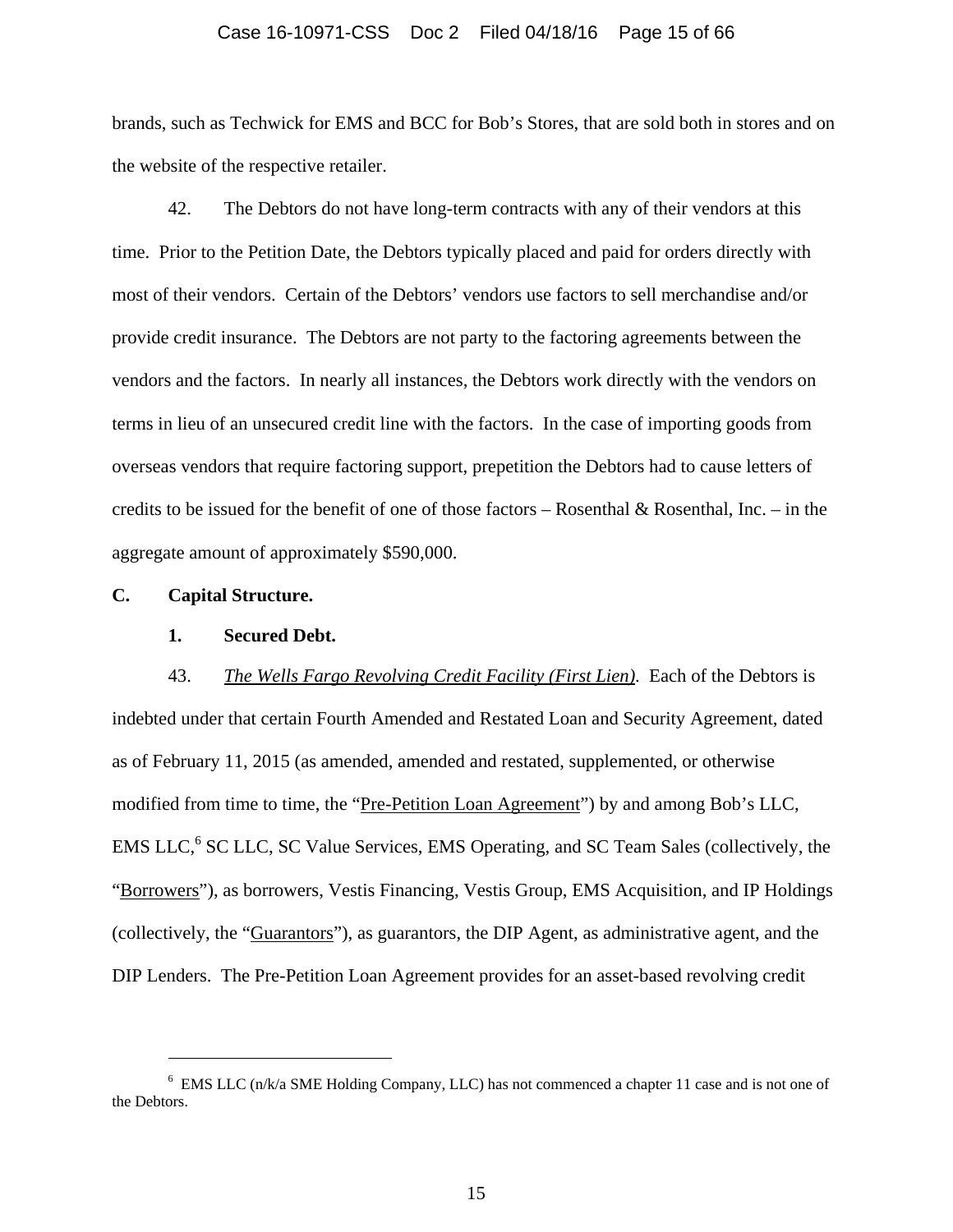### Case 16-10971-CSS Doc 2 Filed 04/18/16 Page 16 of 66

facility and swing line credit facility<sup>7</sup> of up to a maximum of \$180 million in the aggregate (subject to further possible increase to \$205 million under certain circumstances)<sup>8</sup> (the "Pre-Petition Loans"). The Debtors' ability to borrow under the facility is further subject to a borrowing base calculation contained in the Pre-Petition Loan Agreement.

44. The Pre-Petition Loan Agreement provides for a varying interest rate based on the excess availability of Pre-Petition Loans as well as whether the Pre-Petition Loans are borrowed in the form of "Base Rate Loans" or "Eurodollar Rate Loans." The Pre-Petition Loan Agreement also provides for, among the other costs and fees contained therein, an "early termination fee" (the "Pre-Petition Loan Termination Fee") equal to 0.25% of the maximum credit (i.e. \$180,000,000) if the Pre-Petition Loan Agreement is terminated during the period August 19, 2015 to August 18, 2016 or upon the occurrence of an event of default resulting from the Debtors' commencement of bankruptcy cases before August 19, 2016. The obligations of the Debtors under the Pre-Petition Loan Agreement are secured by first-priority security interests in and liens on certain of their assets, including accounts receivable, intellectual property and other general intangibles, inventory and equipment, deposit accounts, letters of credit, chattel paper, commercial tort claims, and the products and proceeds of the foregoing (collectively, the "Pre-Petition Loan Collateral"). The Pre-Petition Loan Collateral does not include certain "Excluded Property" (as defined in the Pre-Petition Loan Agreement), such as real property leases. The Pre-Petition Loans mature on August 19, 2019. As of the Petition Date, approximately \$103,946,056.65 in Pre-Petition Loans was outstanding under the Pre-Petition Loan Agreement, inclusive of approximately \$7,296,158 in letters of credit issued and outstanding under the Pre-

l

 $^7$  Availability under the swing line facility is limited by its terms to \$18 million.

<sup>&</sup>lt;sup>8</sup> The conditions under which the Pre-Petition Loans could be increased beyond \$180 million have not occurred.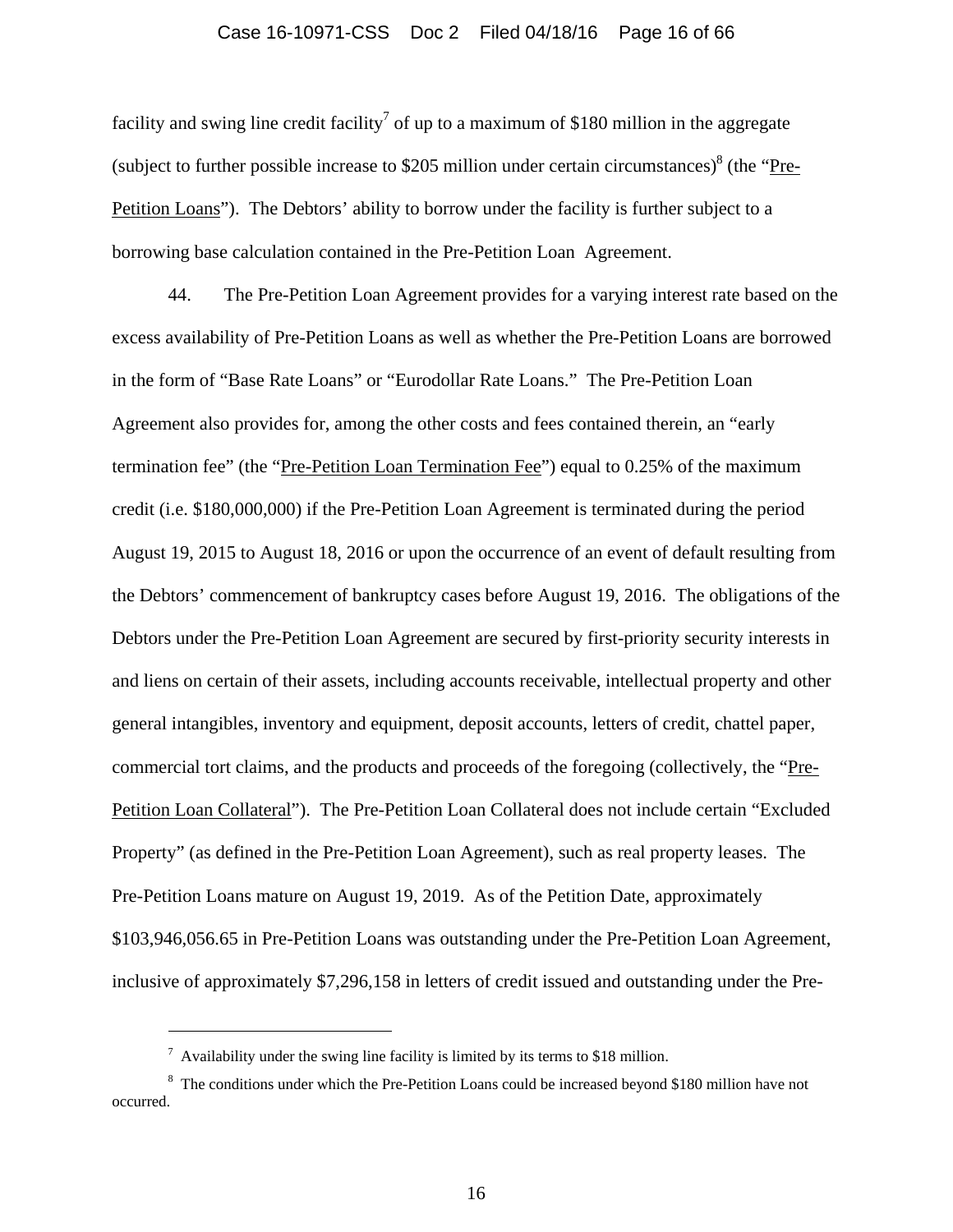### Case 16-10971-CSS Doc 2 Filed 04/18/16 Page 17 of 66

Petition Loan Agreement, but not including the Pre-Petition Loan Termination Fee in the amount of \$450,000, accrued and unpaid interest, costs, expenses and other fees owed to the DIP Agent and DIP Lenders.

45. *The Wells Fargo Term Loan (Second Lien)*. Each of the Debtors is also indebted under that certain Term Loan and Security Agreement dated as of February 11, 2015 (as amended, amended and restated, supplemented, or otherwise modified from time to time, the "Pre-Petition Term Loan Agreement") by and among the Borrowers, as borrowers, the Guarantors, as guarantors, and Wells Fargo Bank, National Association as agent (the "Pre-Petition Term Agent") and lender (the "Pre-Petition Term Lenders"), pursuant to which the Pre-Petition Term Lenders extended to the Borrowers a term loan in the original principal amount of \$10 million (the "Pre-Petition Term Loan"). The Pre-Petition Term Loan accrues interest at varying rates based on either LIBOR or the prime rate, plus an "applicable margin." The Pre-Petition Term Loan Agreement also provides for an early termination fee (the "Pre-Petition Term Loan Termination Fee") equal to: (i) 2.0% of the outstanding principal amount of the Pre-Petition Term Loan in the event the Pre-Petition Term Loan Agreement is terminated during the period February 12, 2016 to February 11, 2017 or (ii) 1.0% of the outstanding principal amount of the Pre-Petition Term Loan in the event the Pre-Petition Term Loan Agreement is terminated during the period February 12, 2017 to February 11, 2018. Similar to the Pre-Petition Loan Termination Fee, the Pre-Petition Term Loan Termination Fee becomes immediately due and payable upon the occurrence of an event of default resulting from the Debtors' commencement of bankruptcy cases before February 12, 2018. The obligations of the Debtors under the Pre-Petition Term Loan Agreement are secured by second-priority security interests in and liens on the same collateral that secures the Revolving Loans (the "Pre-Petition Term Loan Collateral"),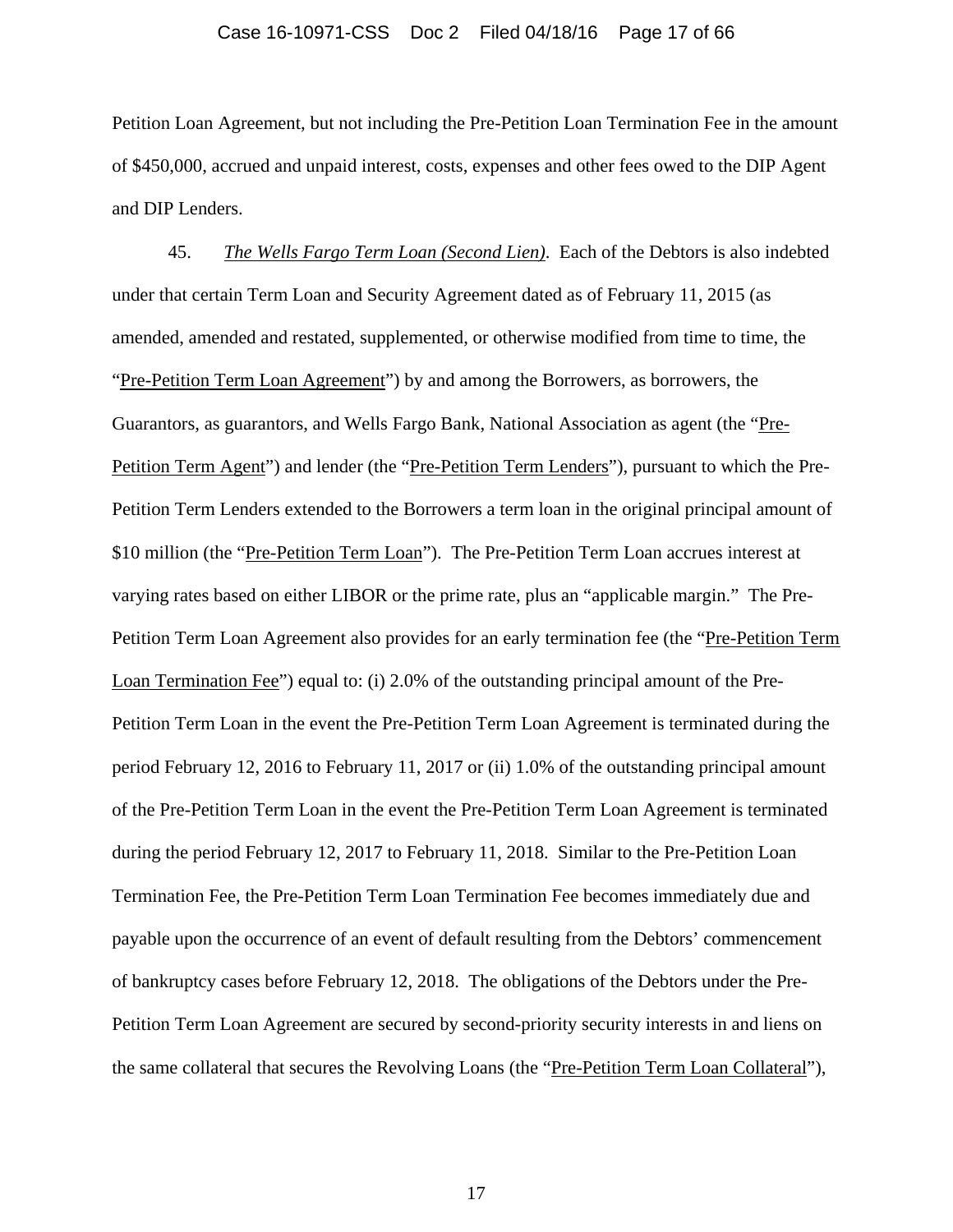### Case 16-10971-CSS Doc 2 Filed 04/18/16 Page 18 of 66

provided that the Pre-Petition Term Loan Collateral does not include any Excluded Property (as defined in the Pre-Petition Term Loan Agreement). <sup>9</sup> The Pre-Petition Term Loan matures on August 19, 2019. As of the Petition Date, approximately \$9,435,000 was outstanding under the Pre-Petition Term Loan Agreement, not including the Pre-Petition Term Loan Termination Fee in the amount of \$185,000, accrued and unpaid interest, costs, expenses, and other fees owed to the Pre-Petition Term Agent and Pre-Petition Term Lenders.

46. *The Vestis BSI Term Loan (Third Lien)*. Finally, each of the Debtors is indebted under that certain Term Loan and Security Agreement dated as of January 7, 2016 (as amended, amended and restated, supplemented, or otherwise modified from time to time, the "Third Lien Loan Agreement") by and among the Borrowers, as borrowers, the Guarantors, as guarantors, and Vestis BSI Funding II, LLC, as administrative agent (the "Third Lien Agent"), and the lenders party thereto (the "Third Lien Lenders"), pursuant to which the Third Lien Lenders extended to the Borrowers a term loan in the original principal amount of \$10 million (the "Third Lien Loan"). The Third Lien Lenders are affiliated with Versa. Pursuant to a series of amendments to the Third Lien Loan Agreement, the Third Lien Loan was subsequently increased to \$40 million. Proceeds from the Third Lien Loan were used for, among other things, operating and working capital purposes (including to enable the Debtors to reduce the amounts owing on the Pre-Petition Loans, so as to maintain borrowing base compliance). The Third Lien Loan accrues interest at varying rates based on either LIBOR or the prime rate, plus the same "applicable margin" as contained in the Pre-Petition Term Loan Agreement. The Third Lien Loan Agreement also contains an early termination fee (the "Third Lien Loan Termination Fee") equal to the "Make Whole Amount" (described below) and: (i) 2.0% of the outstanding principal

 $\overline{a}$ 

<sup>&</sup>lt;sup>9</sup> The definition of Excluded Property is substantially identical in the Pre-Petition Loan Agreement and the Pre-Petition Term Loan Agreement, as well as in the Third Lien Loan Agreement (as defined below).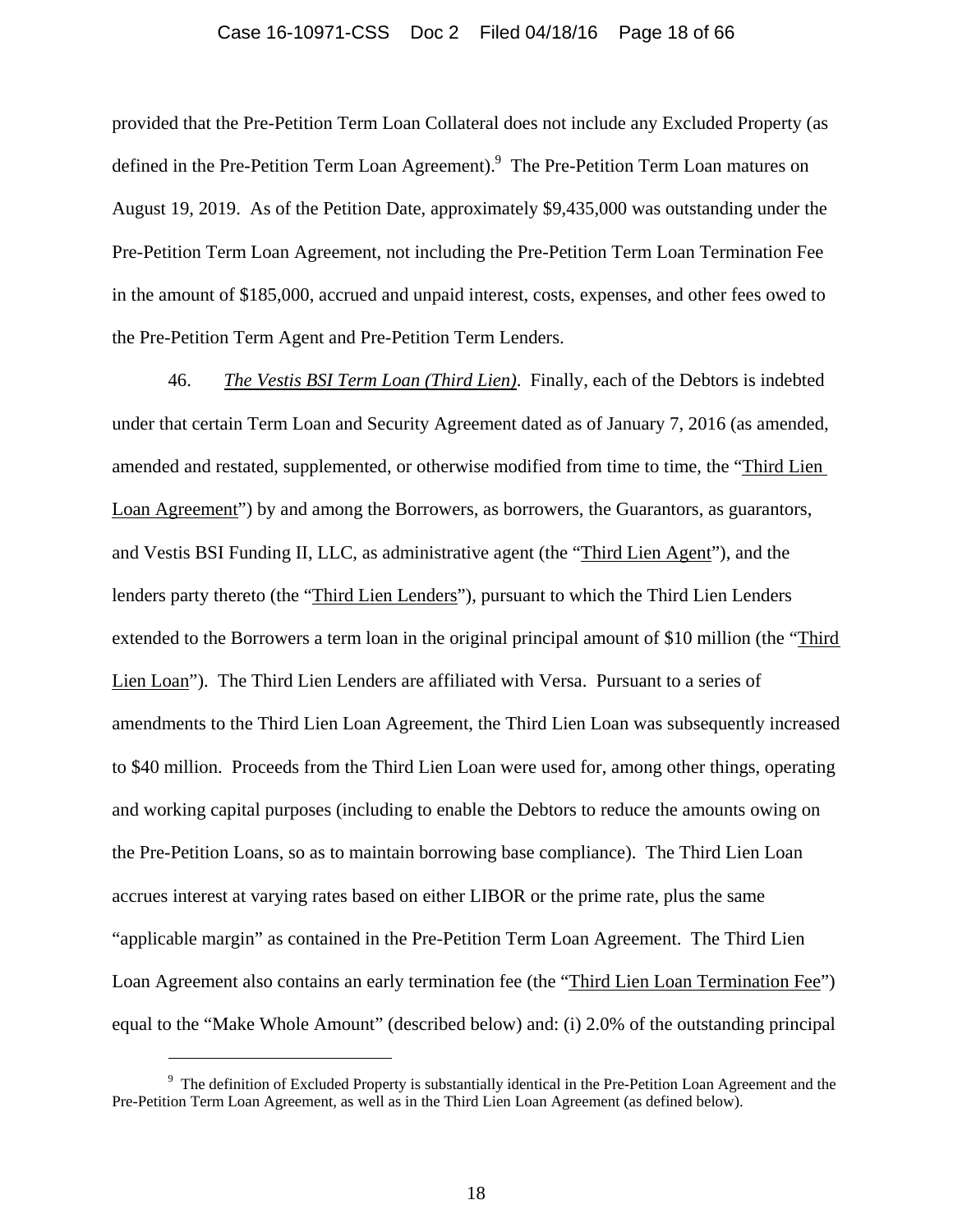#### Case 16-10971-CSS Doc 2 Filed 04/18/16 Page 19 of 66

amount of the Third Lien Loan in the event the Third Lien Loan Agreement is terminated during the period February 19, 2016 to February 18, 2017 or (ii) 1.0% of the outstanding principal amount of the Third Lien Loan in the event the Third Lien Loan Agreement is terminated during the period February 19, 2017 to February 18, 2018. The Make Whole Amount is equal to the sum of all amounts which are (or would be) payable on account of interest through the maturity date of the loan (February 19, 2020), less any interest paid in cash up to the date the Make Whole Amount becomes due and payable. The Third Lien Loan Termination Fee becomes immediately due and payable upon the occurrence of an event of default resulting from the Debtors' commencement of bankruptcy cases prior to February 19, 2020.

47. The obligations of the Debtors under the Third Lien Loan Agreement are secured by third-priority security interests in and liens on the same collateral that secures the Pre-Petition Loans and the Pre-Petition Term Loan (the Third Lien Loan Collateral"). As of the Petition Date, approximately \$65,291,653 was outstanding under the Third Lien Loan Agreement, inclusive of interest and the Third Lien Loan Termination Fee in the amount of \$24,788,483.

48. *Intercreditor Agreements*. The relative rights of the DIP Lenders and the Pre-Petition Term Lenders with respect to the Pre-Petition Loan Collateral and the Pre-Petition Term Loan Collateral are governed by the terms of that certain Intercreditor Agreement, dated as of February 11, 2015 (as amended, amended and restated, supplemented, or otherwise modified from time to time, the "Pre-Petition Intercreditor Agreement"), by and between the DIP Agent and the Pre-Petition Term Agent. The Pre-Petition Intercreditor Agreement provides, among other things, that the liens held by the Pre-Petition Term Agent are junior and subordinate to the liens held by the DIP Agent with respect to collateral that is both Pre-Petition Loan Collateral and Pre-Petition Term Loan Collateral. The DIP Agent and Pre-Petition Term Agent, along with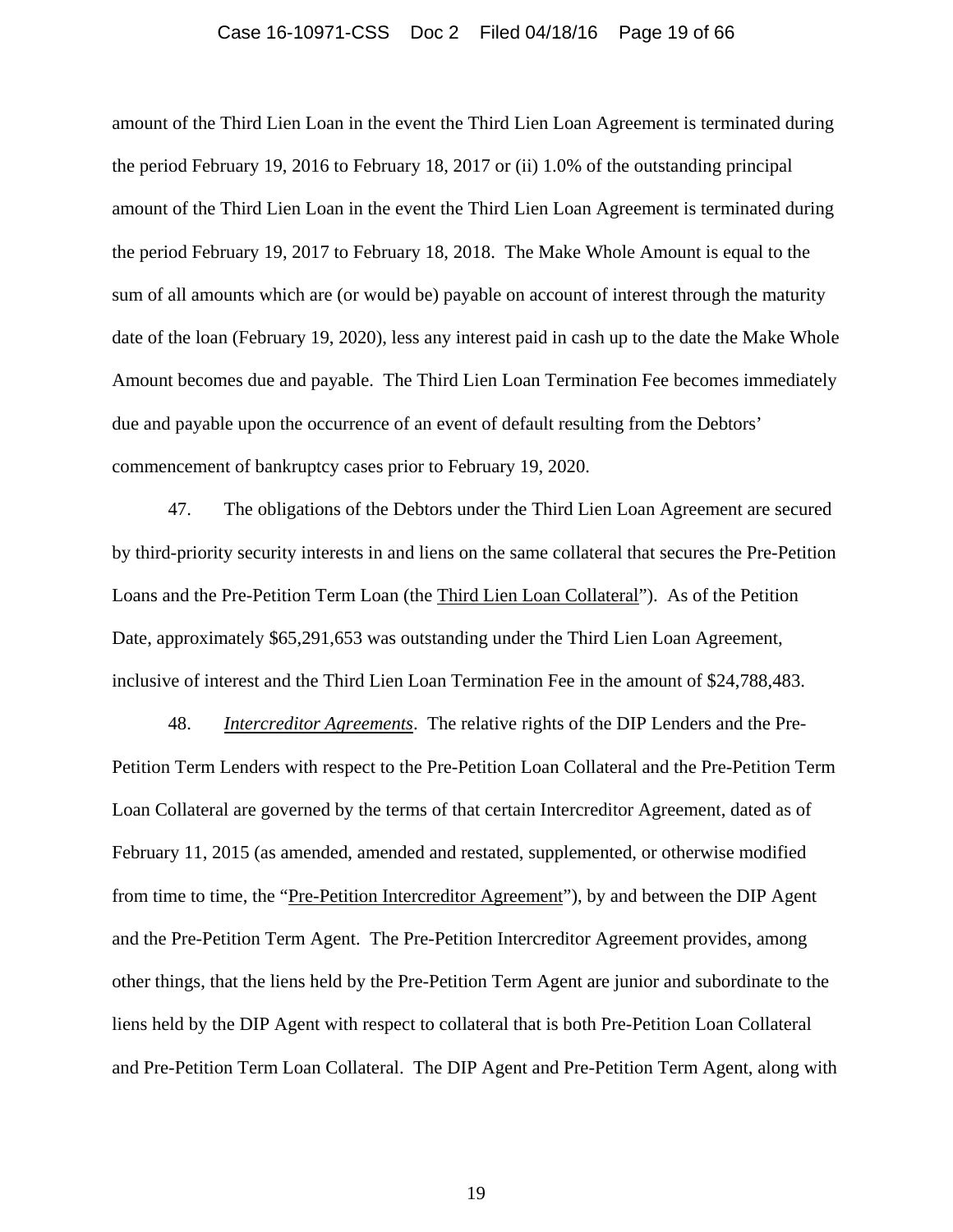#### Case 16-10971-CSS Doc 2 Filed 04/18/16 Page 20 of 66

the Third Lien Agent are also parties to that certain Intercreditor and Subordination Agreement, dated as of January 7, 2016 (as amended, amended and restated, supplemented, or otherwise modified from time to time, the "Third Lien Intercreditor Agreement"). The Third Lien Intercreditor Agreement provides, among other things, that the liens and claims of the Third Lien Agent and Third Lien Lenders arising under the Third Lien Loan Agreement are junior and subordinate in right of payment to both the liens and claims of the DIP Agent and DIP Lenders arising under the Pre-Petition Loan Agreement and the liens and claims of the Pre-Petition Term Agent and Pre-Petition Term Lenders arising under the Pre-Petition Term Loan Agreement. The Third Lien Intercreditor Agreement specifies that nothing in that agreement limits the right or ability of the Third Lien Agent and/or the Third Lien Lenders to purchase (by credit bid or otherwise) all or any portion of the Third Lien Loan Collateral, provided that the DIP Lenders and the Pre-Petition Term Lenders receive payment in full on account of, respectively, the Pre-Petition Loans and the Pre-Petition Term Loan.

49. *Other Secured Debt.* Except as described above, the Debtors do not believe that they have any other secured debt as of the Petition Date, other than capital lease obligations and secured claims of certain taxing authorities in the ordinary course of business, all of whom will receive notice.

# **2. Unsecured Debt.**

50. As of the Petition Date, the Debtors believe that unsecured claims against the Debtors approximate \$98 million. Unsecured claims against the Debtors, excluding the litigation claims described below, include: (i) accrued and unpaid trade and other unsecured debt incurred in the ordinary course of the Debtors' business, (ii) unpaid amounts owed to the Debtors' vendors, and (iii) claims by landlords for unpaid rent and other obligations under the Debtors'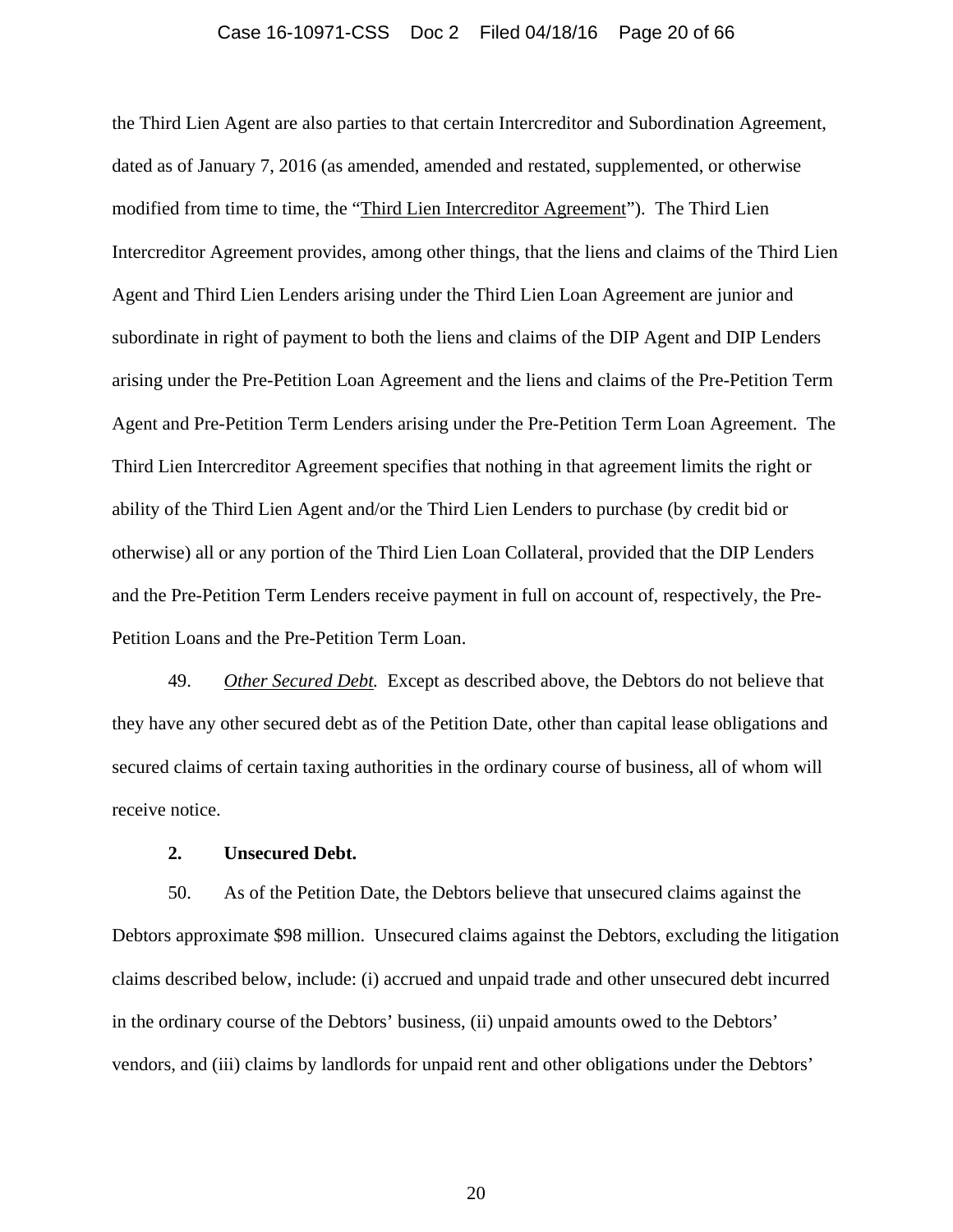### Case 16-10971-CSS Doc 2 Filed 04/18/16 Page 21 of 66

leases. If leases are rejected during the Cases, the amount of unsecured claims could increase significantly.

51. In addition, the Debtors are, from time to time, defendants in certain litigation matters relating to claims arising out of their operations in the normal course of business. Among other cases, one or more of the Debtors are currently defendants in certain general liability, property, and contractual dispute litigation, including a contractual dispute with the landlord of a Bob's Store in Totowa, New Jersey.

### **3. Equity Interests.**

52. Vestis Financing is privately owned by Vestis Retail Holdings 2, LLC, which, in turn, is owned indirectly by investment funds advised by Versa.

53. Certain of the Debtors are parties to that certain Amended and Restated Management Services Agreement (the "Management Agreement"), dated as of August 18, 2014, by and among EMS LLC, Bob's LLC, SC LLC (collectively, the "Managed Companies"), and Versa. Pursuant to the Management Agreement, Versa provides, among other things, certain financial and management consulting services to the Managed Companies, in exchange for a quarterly management fee of \$375,000 (the "Management Fee") and reimbursement of certain expenses.

# **D. Events Leading To These Cases.**

# **1. The Debtors Implement Internal Restructuring Initiatives.**

54. Following the 2012 acquisition of EMS, the Debtors focused on integrating the new brand with the existing Bob's Stores platform. The EMS integration initially centered on operations synergies which included, among others: (i) formation of a professional sourcing and product development team; and (ii) implementation of best practices tools like Kronos and 5S at the EMS stores, which drove labor savings, significant overhead savings, and created a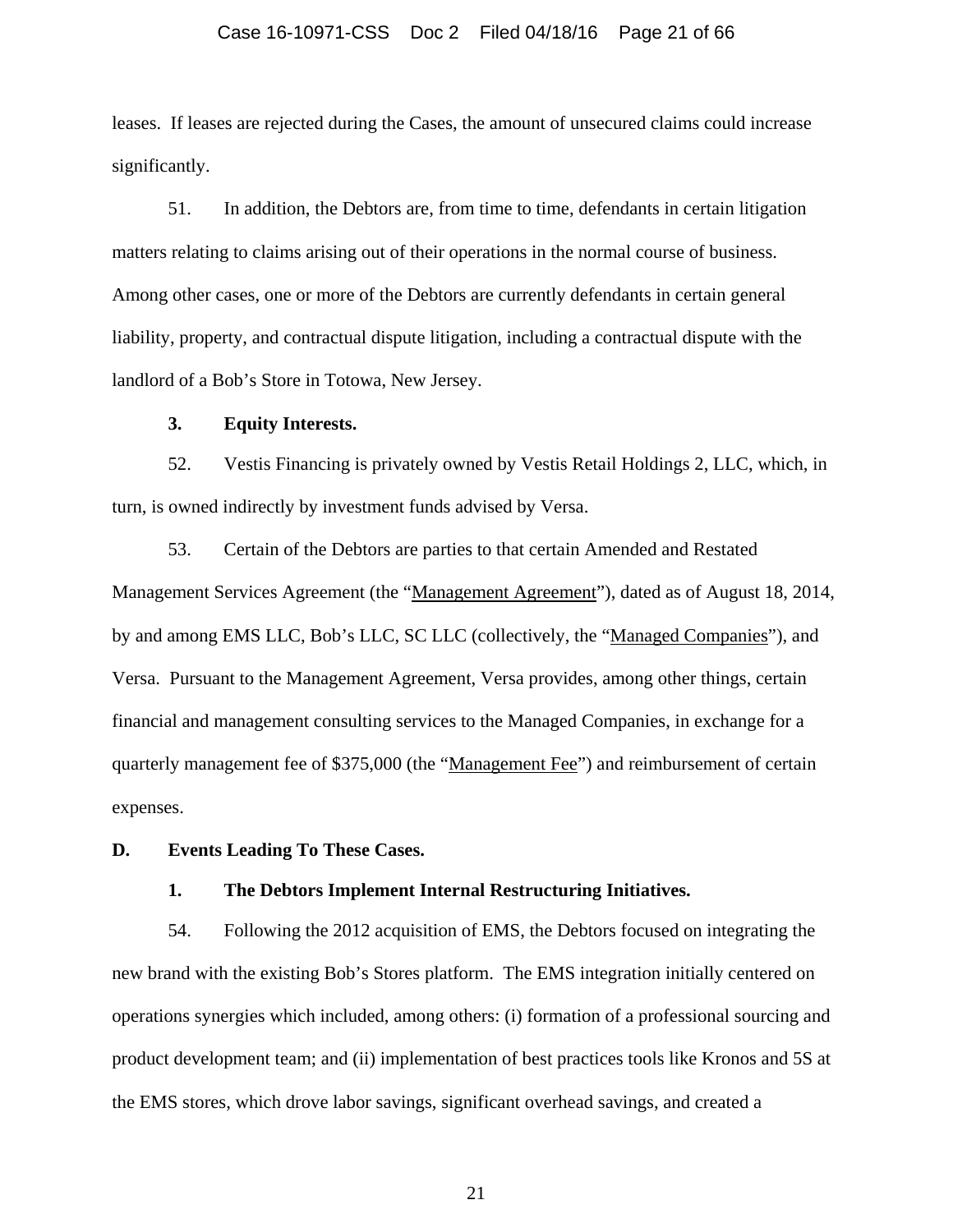#### Case 16-10971-CSS Doc 2 Filed 04/18/16 Page 22 of 66

database-driven marketing focus. All of these initiatives were completed within the first two years of EMS ownership under the Vestis Group umbrella.

55. The Debtors have also had to address certain operational issues at EMS following the 2012 acquisition. Although EMS has successfully integrated with the Vestis Group platform after its acquisition, costly legacy lease liabilities in certain locations have proved challenging and in some cases impossible to resolve in an out-of-court context.

56. As previously noted, at the time of its acquisition in August 2014, Sport Chalet was a struggling company with significant liquidity and operating issues. Following the acquisition, the Debtors' management team implemented numerous performance improvement initiatives, including inventory reductions and store payroll efficiency programs, as well as a focused drive to integrate Sport Chalet with the apparel and footwear merchandising bestpractices in place at Bob's Stores and EMS. Other efforts to improve profitability at Sport Chalet were also attempted.

57. In addition to addressing operational issues at the individual retailer level, at the beginning of October 2015, the Debtors implemented a critical transition to the new enterprise-wide ERP software platform. This new software provides an integrated suite of platforms for point-of sale, warehouse management, merchandising, and e-commerce and is enabling the Debtors to streamline operations and eliminate redundancies.

58. In addition to planning and implementing the strategies described above, on or about March 29, 2016, the Debtors executed a cost savings plan which eliminated 133 full time employee positions, representing annualized savings of approximately \$3.8 million.

# **2. The Debtors' Sales and Financial Challenges.**

59. The Debtors' continuing efforts to implement the internal restructuring initiatives described above have already yielded some success through the stabilization and improvement of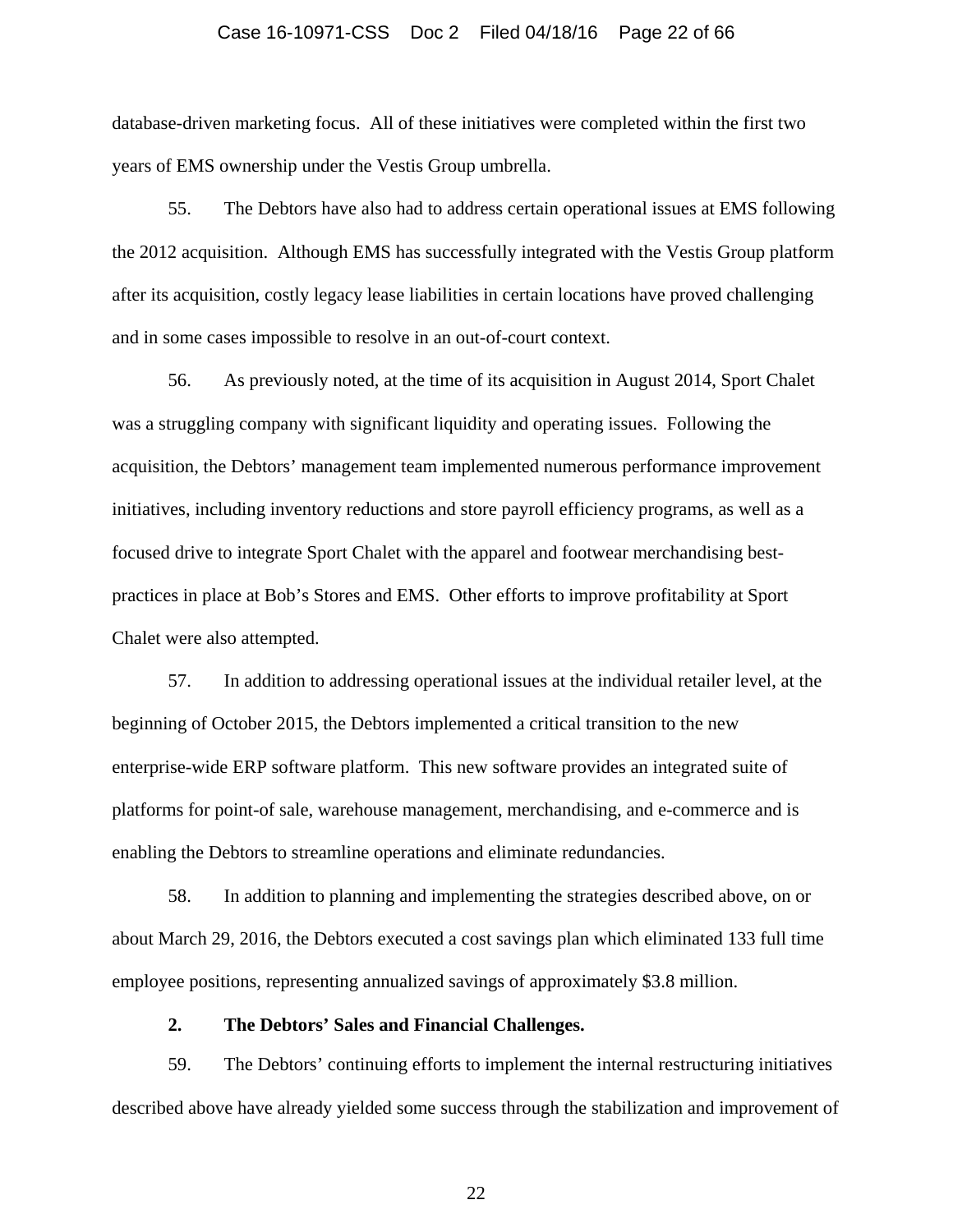#### Case 16-10971-CSS Doc 2 Filed 04/18/16 Page 23 of 66

EMS and Sport Chalet. However, the Debtors also faced significant internal and external issues in the fourth quarter of 2015 that negatively affected their sales during the crucial holiday season.

60. Although the transition to the new ERP platform occurred as scheduled in October 2015, the Debtors experienced severe post-implementation challenges, notably with respect to receiving and allocating inventory. These challenges were most acute at Sport Chalet. Further, the Debtors had no access to key customer data during this crucial time. Those issues negatively affected the Debtors' ability to process and send inventory out to Sport Chalet stores prior to and during the holiday season. In an attempt to address the inventory issues, the Debtors' distribution center personnel attempted to create manual entries for much of the incoming inventory and inventory allocations throughout the month of October. As a result, the inventory processing operated at an estimated 25% to 30% slower pace, and the distribution shifts had to be extended until 9:00 p.m. daily, with an added Saturday shift until 6:00 p.m. to make up for the slower pace. These issues became a primary focus for the Debtors, involving daily meetings during the most critical periods, and contributed to a significant short-term degradation of useful and otherwise available management information.

61. Complicating matters further, the Northeastern states (where Bob's Stores and EMS operate) experienced record-breaking warm winter weather in 2015, which caused a decrease in cold-weather sales and subsequently lowered margins as the retailers aggressively promoted their cold-weather gear in line with the competitive environment. In addition, the Debtors faced increased competition in the marketplace resulting from the liquidation sales of many Sports Authority stores, which are direct competitors of the Debtors.

# **3. The Debtors' Consideration of Strategic Alternatives.**

62. Notwithstanding the Debtors' internal restructuring efforts and the fact that Bob's Stores and EMS are operating on a reliable and stable basis, the Debtors continued to face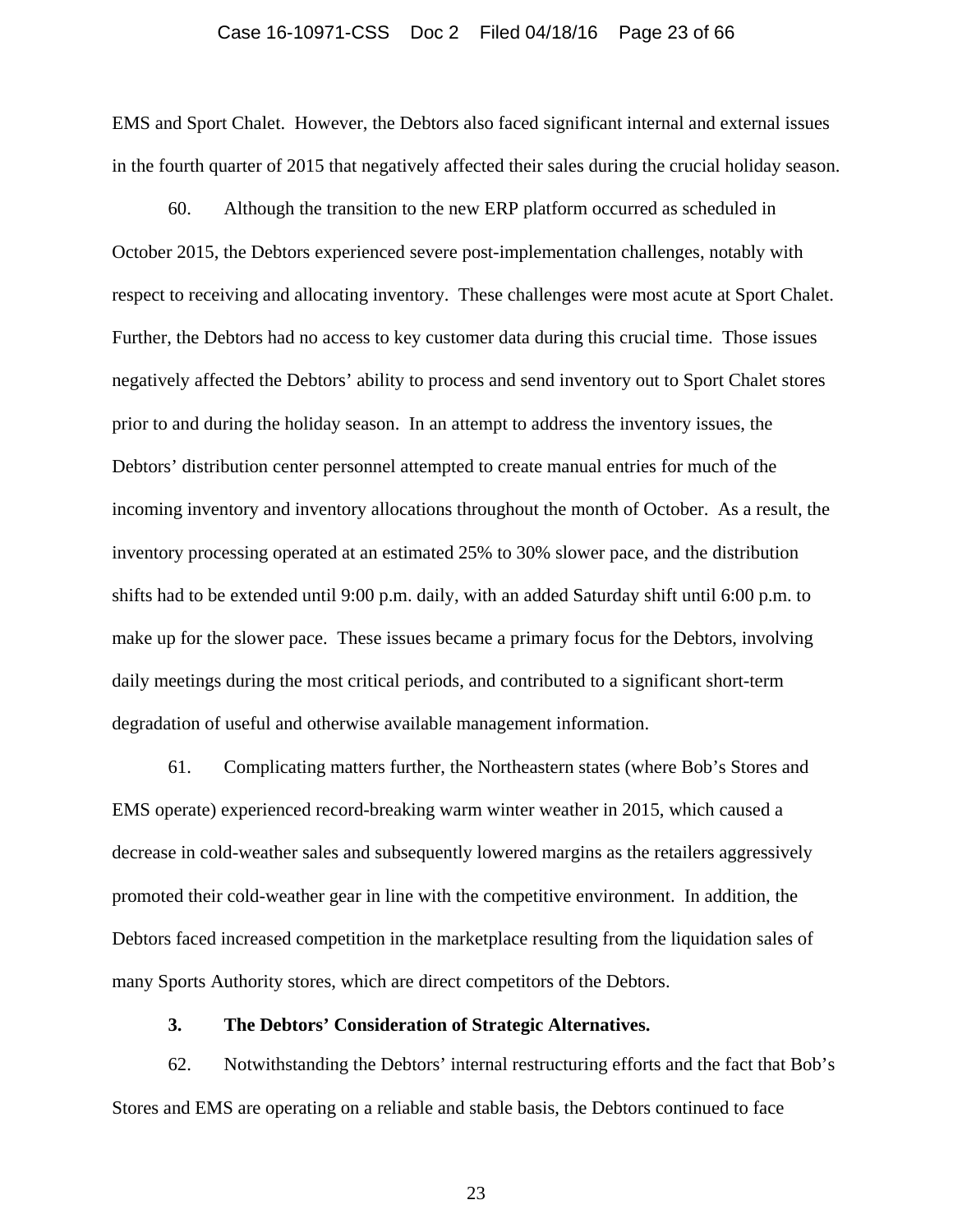#### Case 16-10971-CSS Doc 2 Filed 04/18/16 Page 24 of 66

liquidity constraints in 2016. Approximately \$40 million in loans from the Third Lien Lenders during the first calendar quarter of 2016 were insufficient to address these issues. In response, beginning in early 2016, the Debtors explored numerous restructuring alternatives, including a chapter 11 bankruptcy filing.

63. In connection with their exploration of alternatives, the Debtors retained FTI Consulting, Inc. ("FTI") in March 2016 to serve as the Debtors' financial advisors, and Lincoln Partners Advisors LLC ("Lincoln") in March 2016 to serve as the Debtors' investment banker. In consultation with FTI, the Debtors concluded that the commencement of chapter 11 cases offered the best path for the Debtors to maximize the value of their businesses and assets for their estates and creditors.

64. To achieve this goal, and as discussed in more detail in the Duffy Declaration, the Debtors determined that Sport Chalet was no longer viable as a going concern and that eight (8) EMS stores and one Bob's Stores location should be liquidated, and, accordingly, entered into an agreement with Hilco Merchant Resources, LLC and Gordon Brothers Retail Partners, LLC (together, "Agent") on or about April 15, 2016 to conduct the Store Closing Sales at the Closing Stores. The Store Closing Sales commenced on April 16, 2016, the Sale Commencement Date. In addition, as described in the DIP Declarations, the Debtors approached the DIP Lenders about their providing debtor-in-possession financing to the Debtors, which the DIP Lenders have offered to provide. Further, the Stalking Horse Bidder has provided the Debtors with the Stalking Horse Bid, which, upon Court approval and consummation, will allow their operations to continue as a going concern and maximize value. Finally, a fulsome, albeit expedited, overbid process will test the market for higher and better offers.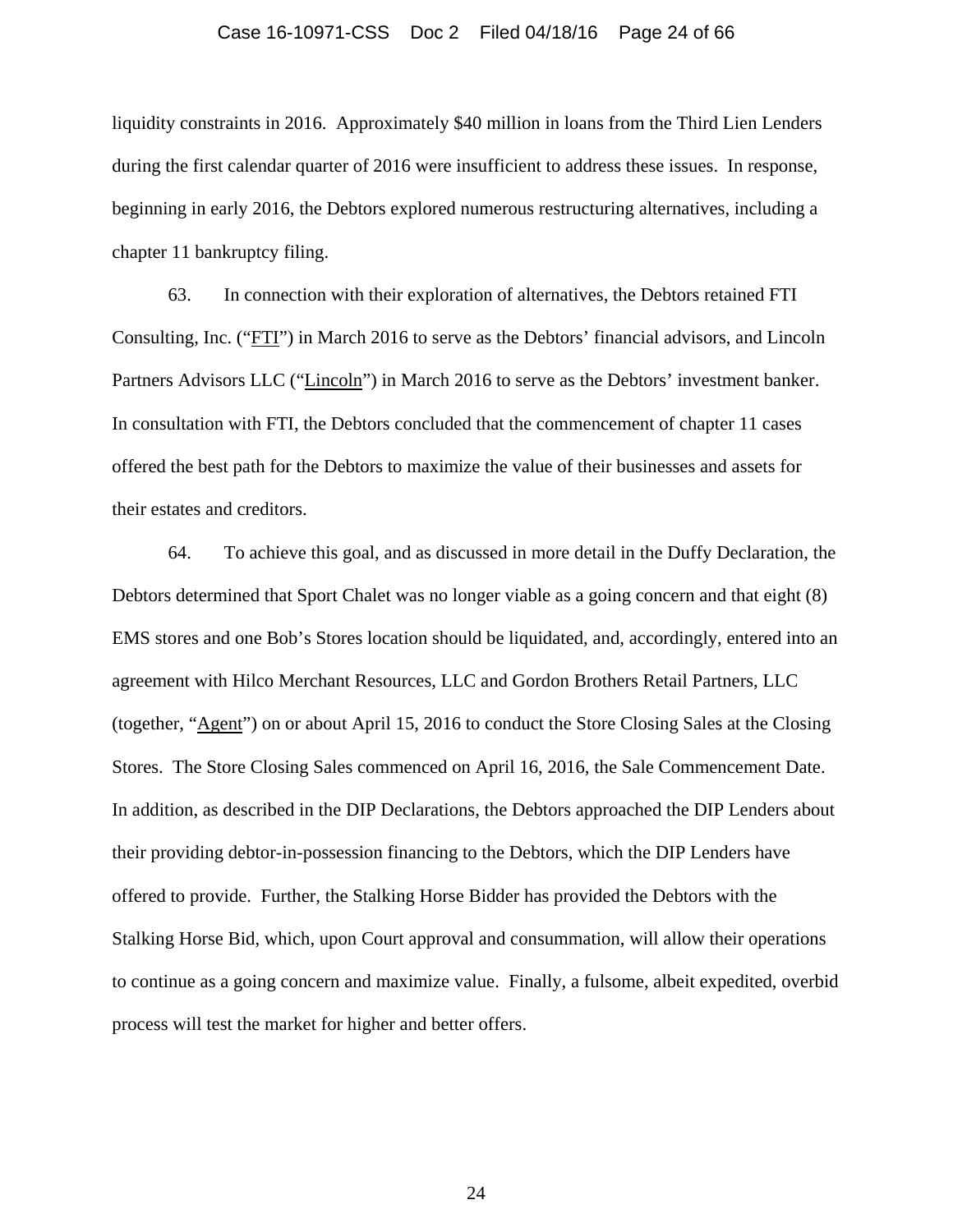# **E. The Debtors' Goals in These Cases.**

65. The Debtors intend to sell all or substantially all of their remaining assets through section 363 sales processes, starting with the continuation of the Store Closing Sales and ending with the dispositions of EMS and Bob's Stores.

66. In my view, the Stalking Horse APA affords the Debtors a viable path for their businesses to emerge from bankruptcy largely intact and as going concerns. Furthermore, the Stalking Horse APA will be tested by a fulsome, albeit expedited, overbid process, which will afford the marketplace an opportunity to determine whether a higher and better transaction is available.

67. After filing their petitions, the Debtors intend to operate their business in the ordinary course. In the various First Day Motions, the Debtors seek relief on an expedited basis that will help preserve the value of their assets and permit them to conduct the Cases efficiently and economically.

### **III.**

# **FACTS IN SUPPORT OF FIRST DAY MOTIONS**

68. In order to enable the Debtors to minimize the adverse effects of the commencement of these Cases, the Debtors have requested various types of relief in the First Day Motions filed concurrently with this Declaration. A summary of the relief sought in each First Day Motion, as well as the factual basis for each First Day Motion, is set forth below.

69. I have reviewed each of these First Day Motions (including the exhibits and schedules thereto). The facts stated therein are true and correct to the best of my knowledge, information and belief, and I believe that the type of relief sought in each of the Fir**s**t Day Motions: (a) is necessary to enable the Debtors to operate in chapter 11 with minimal disruption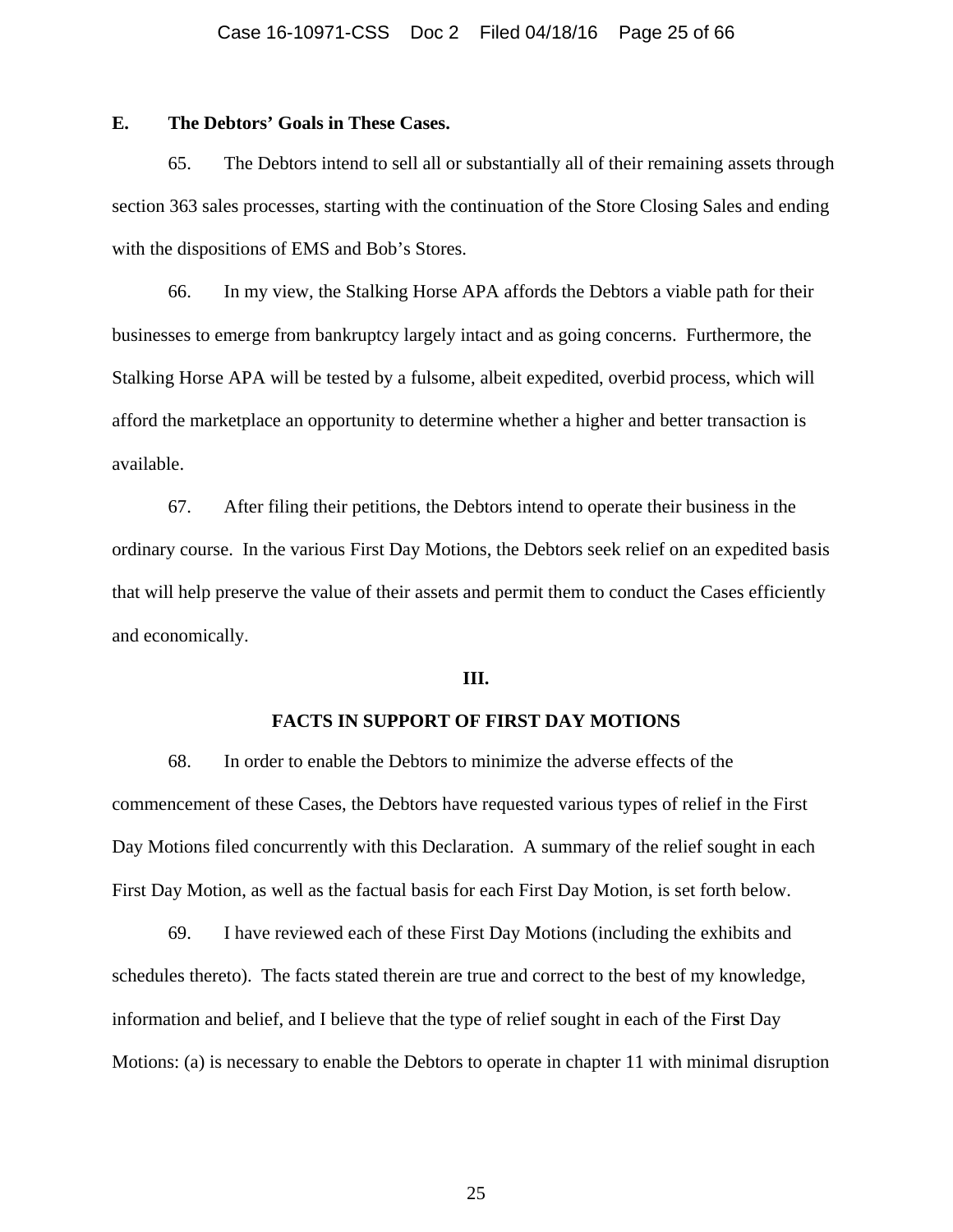### Case 16-10971-CSS Doc 2 Filed 04/18/16 Page 26 of 66

to their current business operations; and (b) is essential to maximizing the value of the Debtors' assets for the benefit of their estates and creditors.

# **A. Joint Administration Motion.**

70. As specifically outlined above and on **Exhibit A** hereto, the Debtors in these Cases are affiliated entities. All of the Debtors are under common management. The Debtors share many creditors and parties in interest. As a result, joint administration will prevent duplicative efforts and unnecessary expenses.

71. I understand that the joint administration of the Cases will permit the Clerk of the Court to utilize a single general docket for these Cases and combine notices to creditors of the Debtors' respective estates and other parties in interest, which will result in significant savings to the estates. Accordingly, I believe that the relief requested in the Joint Administration Motion is in the best interests of the Debtors' estates.

# **B. Employee Compensation and Benefits Motion.**

72. The Debtors' workforce is comprised of full time salaried employees ("Full Time Salaried Employees"), full time hourly employees ("Full Time Hourly Employees" and together with the Full Time Salaried Employees, the "Full Time Employees"), part-time hourly employees ("Part Time Employees"), and temporary hourly employees ("Temporary Employees" and, together with the Full Time Employees and Part Time Employees, the "Employees"). As of the Petition Date, the Debtors employ approximately (i) 593 salaried Full Time Employees and 934 hourly Full Time Employees, for a total of approximately 1,527 Full Time Employees; (ii) 2,818 Part Time Employees; and (iii) 143 Temporary Employees. In addition, four Full Time Employees are currently on leave. The foregoing numbers reflect the reduction in force implemented by the Debtors on or about March 29, 2016, through which 133 Full Time Employees were terminated. Of the Debtors' current workforce (including any on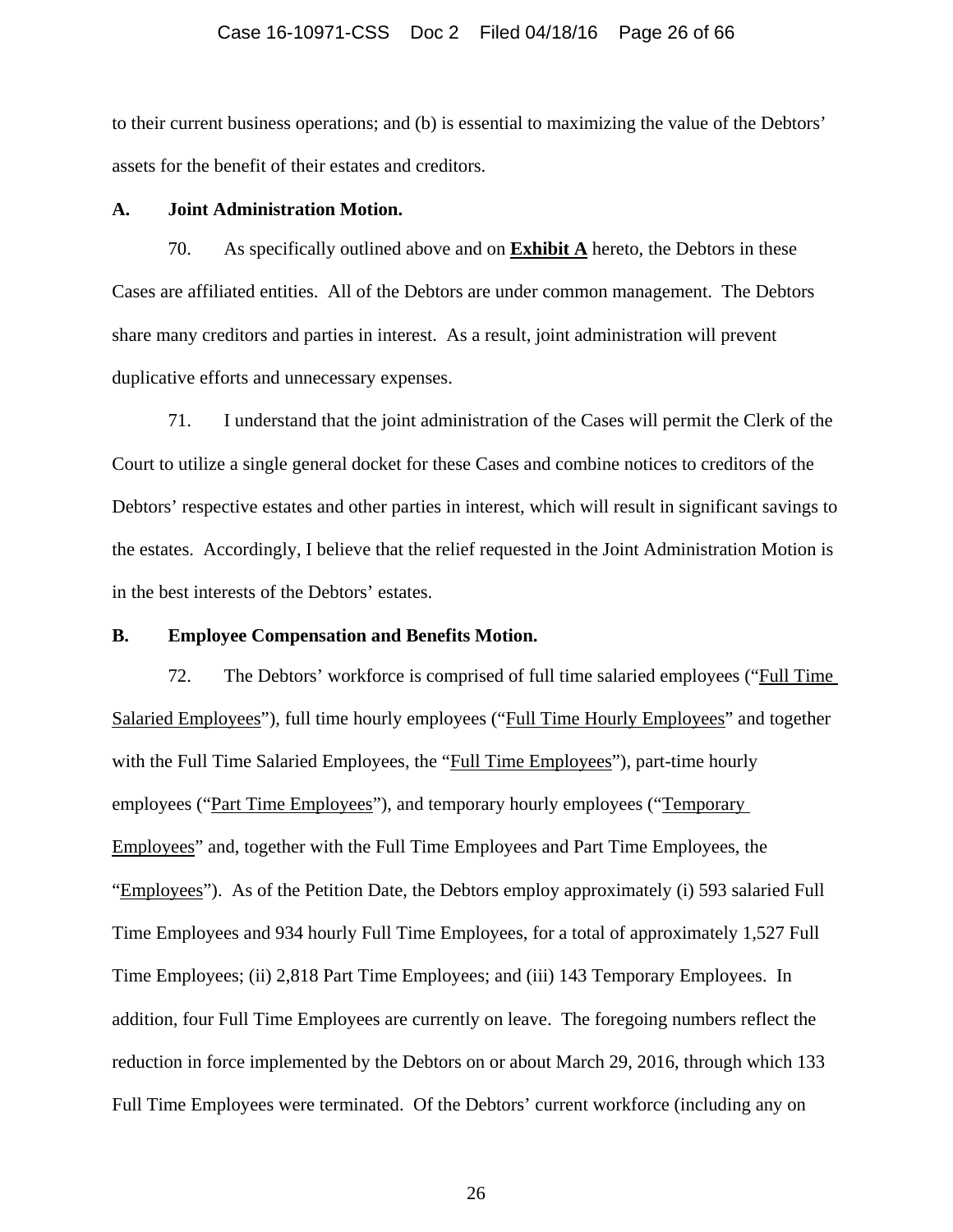### Case 16-10971-CSS Doc 2 Filed 04/18/16 Page 27 of 66

leave), 856 are employed by EMS, 1,666 are employed by Bob's Sports, and 1,970 are employed by Sport Chalet, and each of the three retailers has its own payroll system.<sup>10</sup>

73. All Employees are paid bi-weekly for the prior two weeks ending on the Saturday of any payroll week. Currently, the Debtors utilize three methods of payment: direct deposit, pay cards (debit cards funded on payroll date), and "live" paper checks. About 900 Employees are currently paid via paper checks.

74. The Debtors currently utilize two different payroll systems with third-party payroll administrators: Bob's Stores and EMS are administered by Lawson, while Sport Chalet is administered by Abra Payroll ("Abra"). In addition, the Debtors currently utilize Automated Data Processing ("ADP") to process payroll and distribute direct deposit payments, as well as to administer certain "back end" payroll matters, such as the remittance of Payroll Taxes to local state and federal agencies. Finally, Bob's Stores and EMS also use ADP for the administration of unemployment services, while Sport Chalet uses Employment Technology Solutions ("EmpTech") for such services. The Debtors are in the final stages of migrating all of their payroll administration to ADP, a process that is expected to be completed on or around May 20, 2016.

75. In 2015, the average amount funded by the Debtors with respect to Employee payrolls to their payroll administrators in each two-week period was approximately \$3,590,000. The Debtors' most recent prepetition payroll date was April 8, 2016, funded on April 6, 2016. It covered the pay period from March 20, 2016 through April 2, 2016. The total amount of the

 $\overline{a}$ 

 $10$  Certain of the Debtors' Employees provide shared services to the three retailers and are predominantly located out of the Debtors' headquarters (the "Home Office Employees"). These Home Office Employees are employed by Bob's Stores and administered under the Bob's Stores payroll system. In addition, the Debtors contract with approximately 27 additional workers, who are either independent contractors or employees leased from temporary placement agencies (the "Contractors"). These Contractors are compensated outside of the Debtors' payroll system, and receive, in the aggregate, approximately \$41,000 per week. The Contractors are critical to the Debtors' business.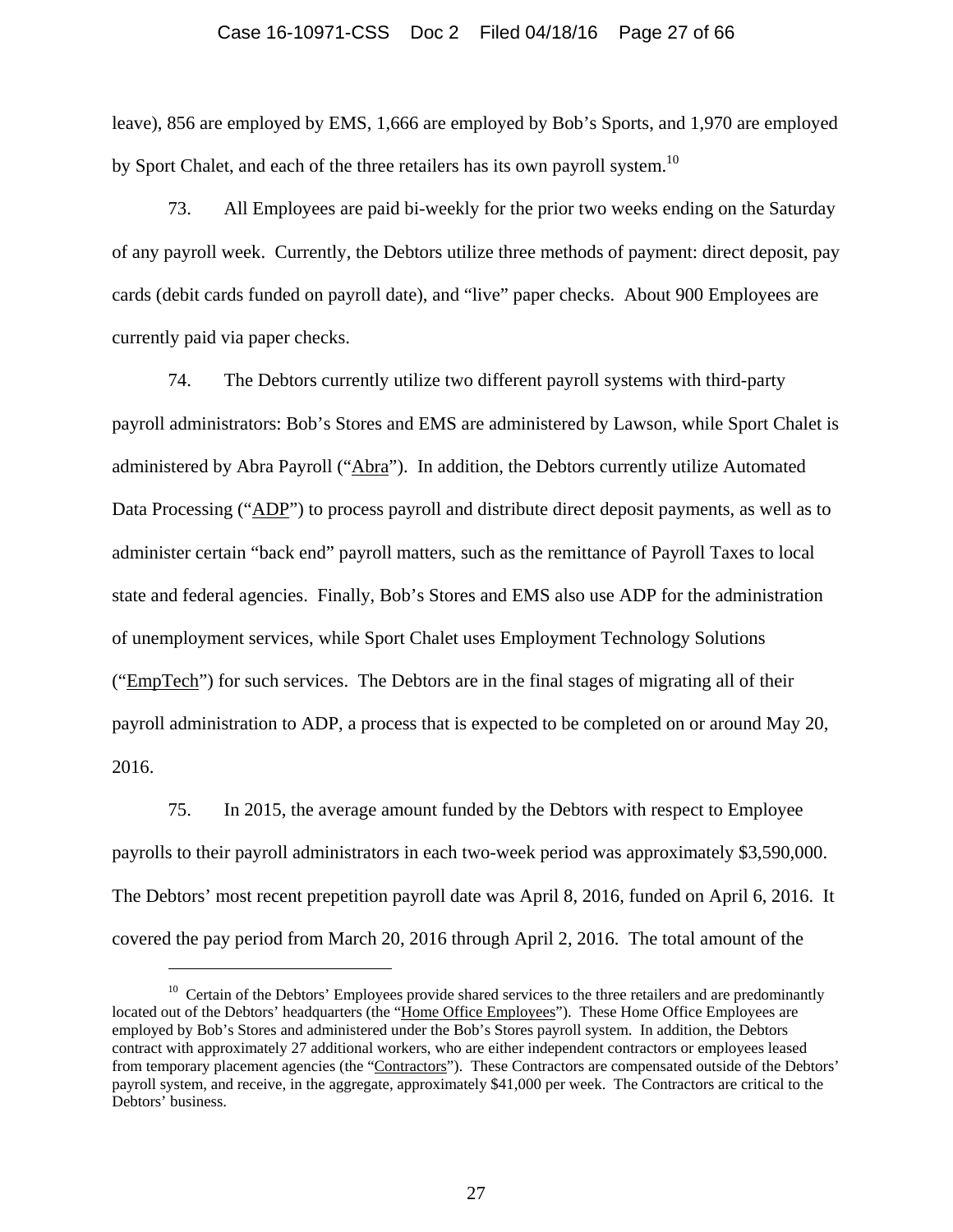#### Case 16-10971-CSS Doc 2 Filed 04/18/16 Page 28 of 66

April 8, 2016 payroll was approximately \$4,000,000. The Debtors' next scheduled payroll date is April 22, 2016, and will cover the pay period from April 3, 2016 through April 16, 2016. The Debtors expect that payroll expenses going forward will be lower than the foregoing historical amounts, in light of the ongoing Store Closing Sales and the orderly liquidation of Sport Chalet.

76. The Debtors' ability to preserve the value of their assets and successfully conduct these Cases depends on the expertise and continued enthusiasm and service of their Employees. Due to the disruption and uncertainty that typically accompanies a chapter 11 filing, the Debtors believe that the morale and performance of their Employees may be adversely affected. This is critically important not only as to persons employed in connection with the Debtors' go-forward operations at EMS and Bob's Stores, but also persons who are employed in connection with the Store Closing Sales; the Debtors simply cannot conduct the Store Closing Sales without competent knowledgeable Employees. If the Debtors fail to pay the Employee Claims in the ordinary course, their Employees will suffer personal hardship and, in some cases, may be unable to pay their basic living expenses. This result would have a highly negative impact on workforce morale and likely would result in unmanageable performance issues, thereby resulting in immediate and irreparable harm to the Debtors and their estates.

77. As of the Petition Date, approximately \$3,680,000 was earned but remains unfunded with respect to Employees on account of accrued prepetition wages and salaries (inclusive of approximately \$82,000 earned but unfunded with respect to the Debtors' Contractors). In addition, the Debtors have Employees who choose to be paid by live check rather than by direct deposit. Given that the most recent payroll checks were disbursed on April 8, 2016, most of the checks have subsequently been presented for payment. However, a portion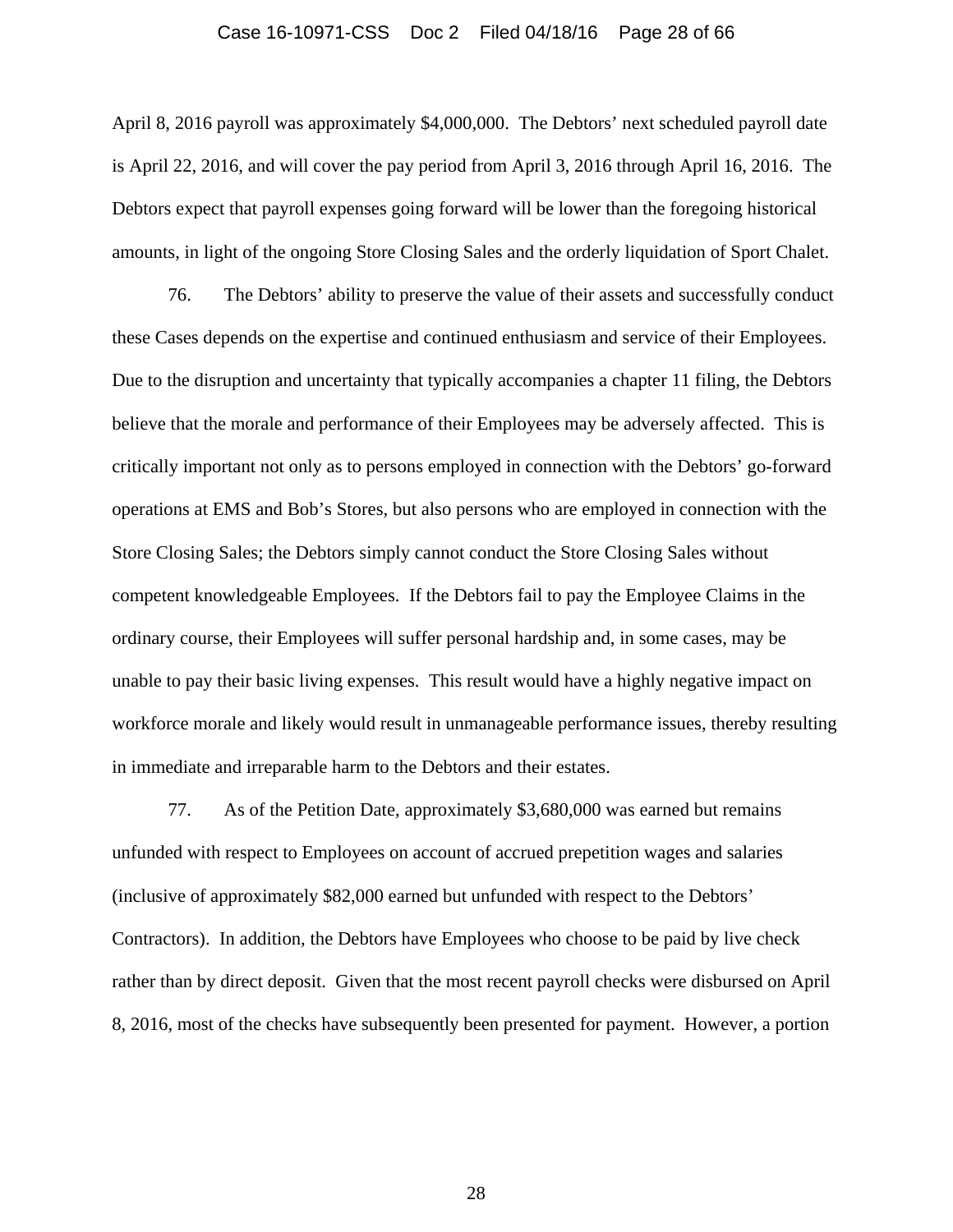of these payments may remain outstanding as of the Petition Date. The Debtors estimate that this amount would not exceed \$200,000.

78. The amount owed to any individual Employee on account of prepetition

Employee Claims does not exceed \$12,850 and is not in respect of any time period more than

180 days before the Petition Date

 $\overline{a}$ 

79. *Employee Bonus Programs*. Prior to the Petition Date, in order to ensure optimal

performance by the Employees, the Debtors implemented a number of bonus and incentive

programs (collectively, the "Employee Bonus Programs") as follows:

- a. Store Credit Card Incentive Program. Prior to the Petition Date, Bob's Stores, Sport Chalet, and EMS each offered store credit cards to its customers. As part of that program, in March 2016, Sport Chalet and EMS began to offer their Employees an incentive to promote the store credit cards to their customers (the "Store Credit Card Incentive Program")<sup>11</sup>. Under the Store Credit Card Incentive Program, Employees were eligible to receive \$10 for each store credit card customer application they submit until April 30, 2016 at Sport Chalet and April 22, 2016 at EMS, without limit. Thereafter, Employees were eligible to receive \$5 for each additional application they submit, also without limit. In light of the ongoing Store Closing Sales and the orderly liquidation of Sport Chalet, the Debtors stopped offering the Store Credit Card Incentive Program at Sport Chalet shortly prior to the Petition Date. Aggregate payments on account of the Store Credit Card Incentive Program in March 2016, the first month the program was available, were approximately \$11,000. As of the Petition Date, there is approximately \$11,000 in accrued but unpaid amounts owing to Employees under the Store Credit Card Incentive Program.
- b. EMS Store Managers' Incentive Program. EMS maintains two store managers' incentive plans, one that is only applicable to store managers at certain high volume stores, and one that is applicable to store managers at all other EMS stores (together, the "EMS Store Managers' Incentive Program"). Under both plans, store managers may earn payouts for meeting or exceeding target store sales for the month. Once a monthly sales goal is attained, commissions are awarded depending on the month, with lowest commissions being awarded in February and March (\$200), and highest commissions being awarded in December (\$900). Store managers at high volume stores are eligible for slightly higher commissions than store managers at other EMS

<sup>&</sup>lt;sup>11</sup> Bob's Stores is planning to launch a similar Store Credit Card Incentive Program in May or June 2016.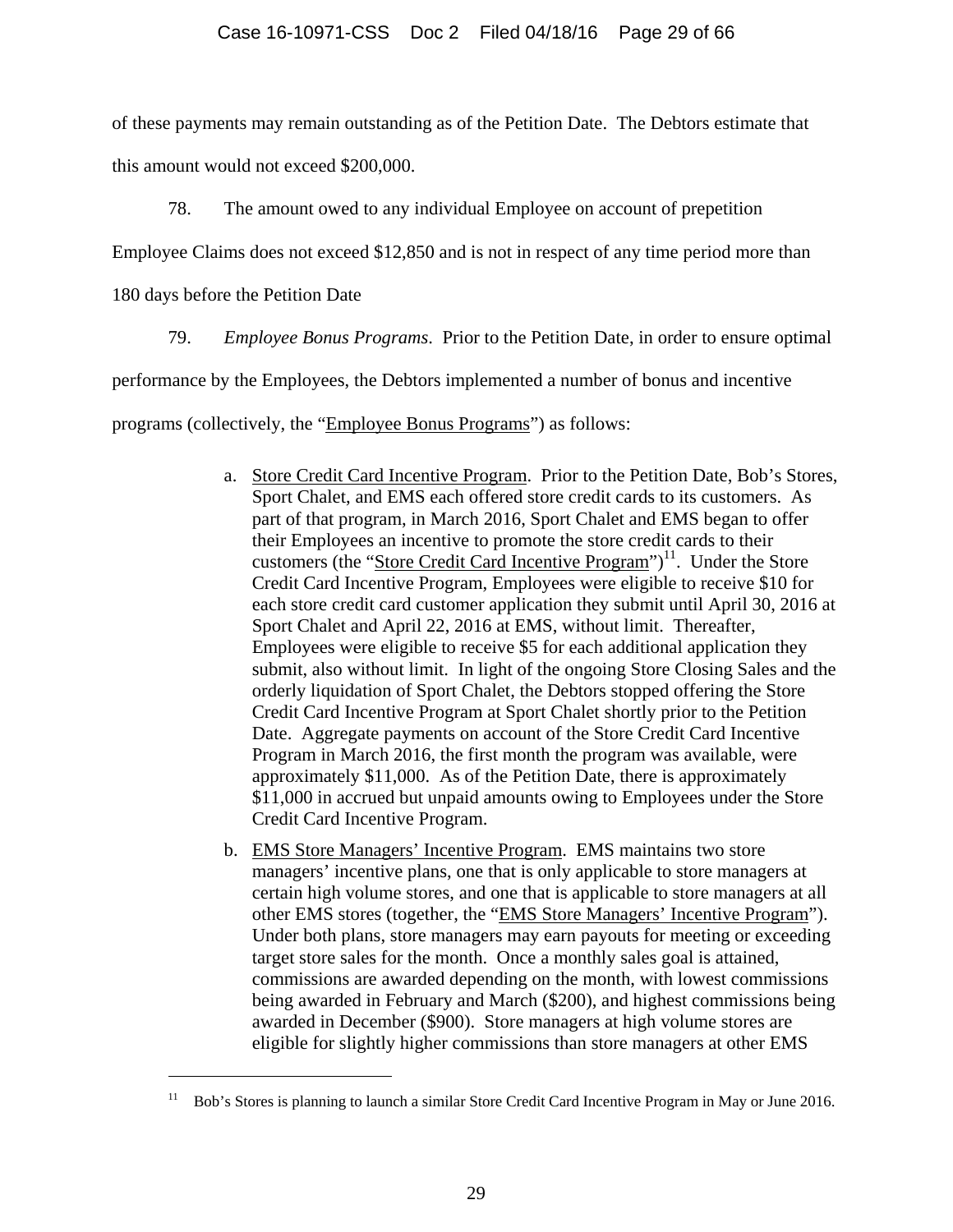stores (from \$300 to \$1,000), and are subject to higher sales targets. If sales targets are missed for one or two months but achieved for the quarter, then store managers may be paid out for the months comprising that quarter. For all stores, sales managers may also earn payouts for exceeding planned customer data capture rate, planned conversion rate, planned new customer sign up rate, or units of Superfeet units sold as a percentage of footwear units sold. Aggregate payments on account of the EMS Store Managers' Incentive Program for calendar year 2015 were approximately \$30,000. As of the Petition Date, there are no accrued but unpaid amounts owing to Employees under the EMS Store Managers' Incentive Program.

- c. Bob's Stores Performance Incentive Program. Bob's Stores maintains a field bonus program for store managers, assistant store managers, department managers, asset protection managers, and senior asset protection managers (together, the "Bob's Performance Incentive Program"). Store managers, assistant store managers, and department managers are eligible for payouts if they meet certain targets for store sales, flex up components, sales reconciliation (quarterly), average check, annual shrink, CCR score, CCR quality shopping, experience consistency score, and e-reward capture rate. Eligible store managers are also eligible for payouts on the basis of meeting targets for AP survey scores. Eligible asset protection managers and senior asset protection managers are eligible for payouts if they meet certain targets for area shrink, area shrink improved, and AP survey scores. Aggregate payments on account of the Bob's Performance Incentive Program for calendar year 2015 were approximately \$77,000. As of the Petition Date, there are no accrued but unpaid amounts owing to Employees under the Bob's Performance Incentive Program.
- d. Bob's Stores Tuition Assistance Program. Bob's Stores offers tuition assistance (the "Tuition Assistance Program") to encourage Full Time Employees to further their education and professional development through job related coursework or work related degree programs. Tuition assistance is only granted for courses directly related to work or that go toward a job related degree. All Full Time Employees are eligible to apply for tuition assistance after completing six months of continuous service. Reimbursements under the plan are made at 75% of the total cost of tuition and lab fees up to an annual maximum of \$5,000. If an Employee voluntarily terminates his or her employment within one year of accepting tuition assistance, he or she may be required to reimburse the company up to a certain amount. As of the Petition Date, there is approximately \$1,000 in accrued but unpaid amounts owing to Employees under the Tuition Assistance Program
- 80. *Non-Insider Going Out of Business Retention Program*. Shortly before the

Petition Date and in light of the commencement of the Store Closing Sales and the orderly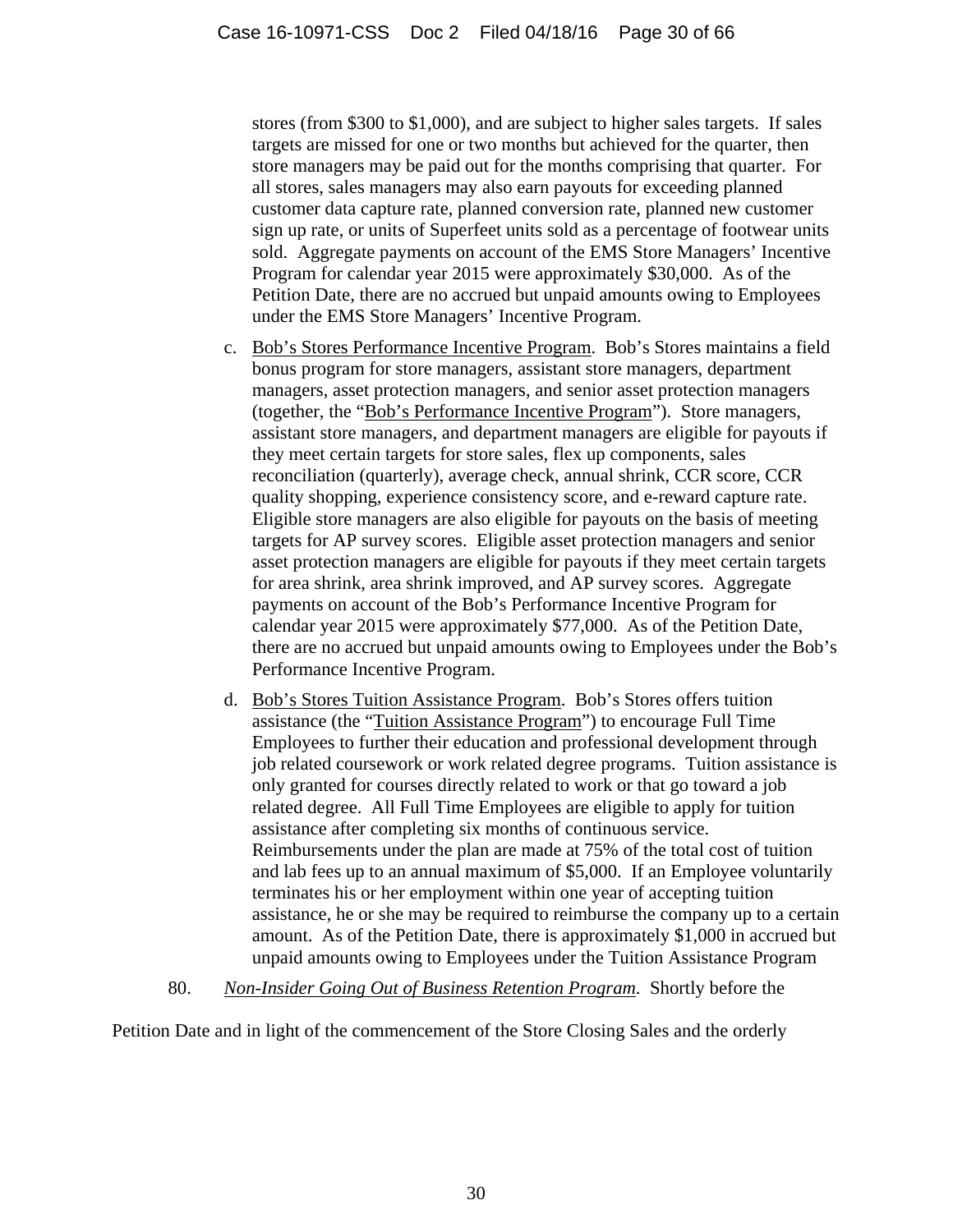#### Case 16-10971-CSS Doc 2 Filed 04/18/16 Page 31 of 66

liquidation of Sport Chalet, the Debtors approved a modest going-out-of-business retention program (the "GOB Retention Program") for certain non-insider Employees.

81. Under the GOB Retention Program, certain field Employees at the Bob's Stores, EMS, and Sport Chalet Closing Stores, as well as certain corporate Sport Chalet Employees, are eligible to earn cash payments if they remain employed by the Debtors for the planned 9 week duration of the Store Closing Sales and perform their duties satisfactorily. Employees are eligible to earn an additional cash payment if they meet certain sales metrics during the Store Closing Sales, as recommended by the third party liquidators assisting in the Store Closing Sales. This is customary in connection with going out of business sales as a means of maximizing proceeds, and in all instances will be subject to the Debtors' prior approval. Employees will not receive any payments if they voluntarily leave their employment during the Store Closing Sales or are terminated for cause. The total payments for which Employees are eligible under the GOB Retention Program range between \$500 and \$2,500 per person, based on position with the Debtors (i.e. up to \$500 for supervisors, \$1,500 for assistant managers, and \$2,500 for store managers). As of the Petition Date, there are no accrued unpaid amounts owing to Employees on account of the GOB Retention Program.

82. The GOB Retention Program covers (i) approximately 240 Sport Chalet field Employees, at a maximum aggregate cost of approximately \$300,000; (ii) approximately 12 Sport Chalet corporate Employees at a maximum aggregate cost of approximately \$145,000; (iii) and approximately 19 EMS and Bob's Stores field Employees at a maximum aggregate cost of approximately \$32,000. In sum, the aggregate liability under the GOB Retention Program is limited to approximately \$477,000. None of the Employees covered under the GOB Retention Program are insiders -- none are corporate officers or controlling persons of the Debtors, have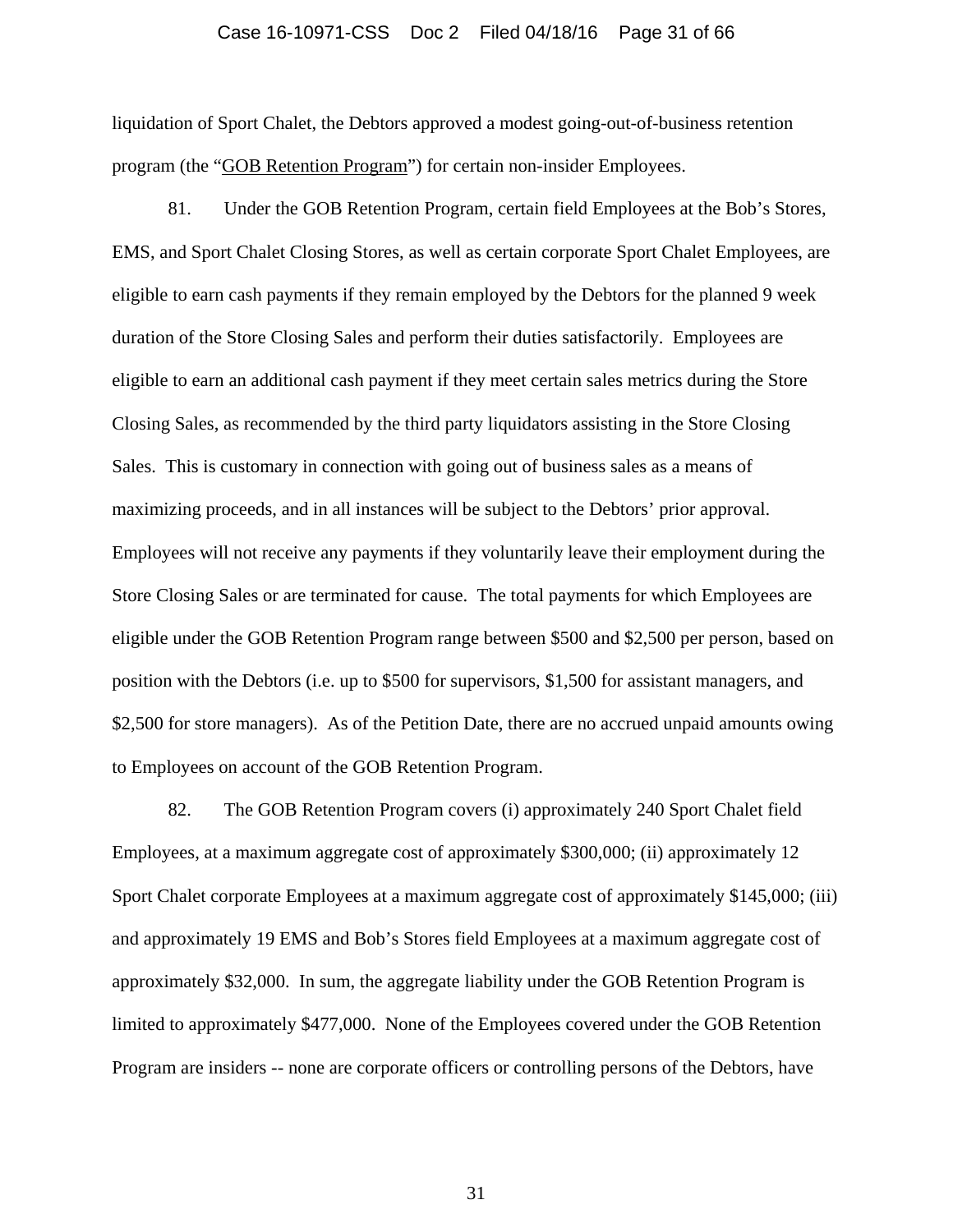### Case 16-10971-CSS Doc 2 Filed 04/18/16 Page 32 of 66

check-writing authority, have authority over the disposition of the Debtors' assets, or report directly to the Debtors' CEO, CFO, general counsel, managing members, or the board of managers.

83. The Store Closing Sales are already underway and thousands of customers are showing up to the Debtors' Closing Stores, increasing the need for retention of the Debtors' Employees at those locations. The Store Closing Sales are for a limited duration, and it is essential that the Debtors provide adequate incentives to affected employees *immediately*. The GOB Retention Program plays an integral role in motivating those Employees that are critical to the successful completion of the Store Closing Sales. Moreover, the GOB Retention Program is modest in amount and designed to maximize Employee morale at a time when the Debtors faces a tremendous risk of Employee attrition. Accordingly, it is essential for the Debtors to honor the GOB Retention Program, in order to provide certainty to eligible Employees and maximize the effect of the GOB Retention Program.

84. *Vacation Time*. The Debtors have varying vacation policies for their Employees who are awarded or accrue vacation time and paid time off (together, "Vacation") throughout the year:

> a. Bob's Stores. Bob's Stores field Full Time Employees are awarded vacation time annually based on years of service attained at the time of the award. Vacation time is awarded, not accrued. Full Time Hourly Employees (who have worked an average of thirty or more hours per week in the previous vacation calendar year (February 1 – January 31) and hold a position classified by the company as full time) and Full Time Salaried Employees are eligible for vacation awards in accordance with the company's award schedule. For Full Time Salaried Employees, the award schedule provides for two weeks of vacation for one year of service, for three weeks of vacation for two years of service, and for four weeks of vacation for ten years of service. For Full Time Hourly Employees who hold a position classified by the company as full time, the award schedule provides for one week of vacation for one year of service, for two weeks of vacation for two years of service, for three weeks of vacation for five years of service, and for four weeks of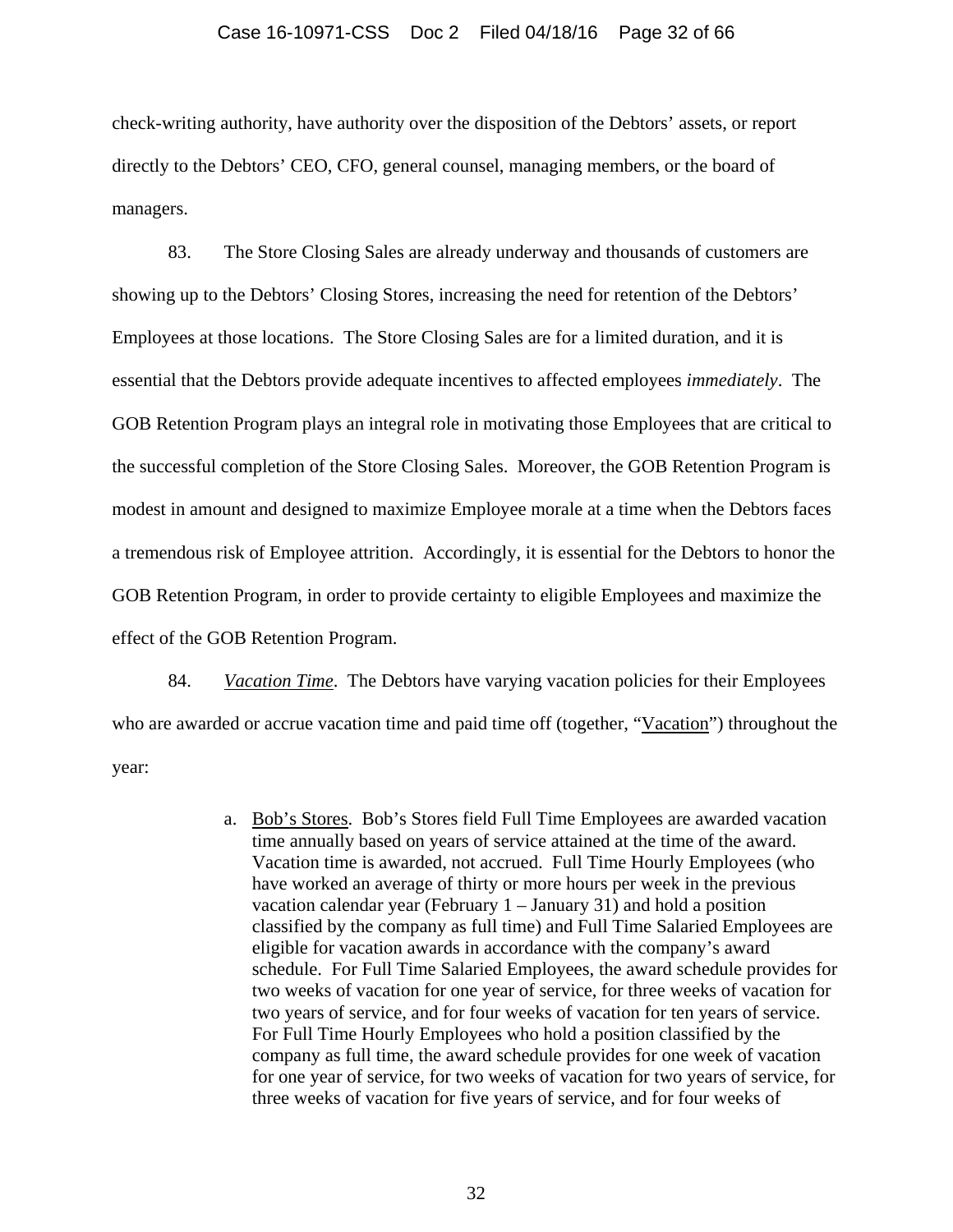vacation for ten years of service. Vacation awards for Full Time Hourly Employees are made based on the average weekly number of hours worked for all Full Time Hourly Employees during the previous vacation calendar year. Awarded vacation not used by the end of the vacation year is forfeited. Vacation award balances that remain unused at the time of separation are not paid out unless otherwise directed by state law.

- b. Sport Chalet. Sport Chalet field Full Time Employees accrue vacation days based on years of full time employment. Vacation days are earned on the following schedule: forty hours (five days) after one year of full time employment, eighty hours (ten days) after two years of full time employment, 120 hours (15 days) after five years of full time employment, and 160 hours (twenty days) after ten years of full time employment. Vacation hours begin accruing immediately when the Employee is classified as full time, and stop accruing when an Employee's balance reaches the amount earned in one year plus five (5) days. In extenuating circumstances and with approval, Employees may borrow up to a maximum of three days over the annual earned amount, in which case any unearned, negative balance remaining when leaving the company or changing to part-time status will be deducted from the last check. Upon termination of employment or change to part-time status, Employees are paid for any accrued, unused vacation time.
- c. EMS. EMS field Full Time Employees earn paid time off based on years of service. Earnings are prorated by the percentage of full time (40) hours worked each week (for example, if an employee works only 30 hours a week, that employee will earn 75% of the time a person working 40 hours a week would). Vacation days are earned on the following schedule: a maximum of ten days after 0-4 years of service, a maximum of fifteen days after 5-9 years of service, a maximum of twenty days after 10-19 years of service, and a maximum of 25 days after 20+ years of service. Part Time Employees and Full Time Employees are paid for time away for bereavement (with benefits prorated for part-time employees). Paid bereavement leave is limited to five days for immediate family, three days for extended family, one day for other relatives, and one-half day for coworkers. Upon termination of employment, Employees are paid for any accrued, unused vacation time. EMS Full Time Employees are also eligible for an Adventure Leave program, which allows for up to 30 days of unpaid leave for participation in an outdoor experience, subject to prior management approval.
- d. Home Office Employees. Regular full time Home Office Employees (which, as noted above, are administered under the Bob's Stores payroll) with thirty consecutive days of full time employment accrue vacation time based on accumulated service, ranging from two days for two-four months of service to twenty-six days for ten or more years of service. For Home Office Employees in their second through ninth year (beginning February 1), twenty-one vacation days are accrued for each fiscal year. Paid time off is paid at normal base salary or hourly rate. Remaining unused hours/days are not carried over into the new fiscal year, and Home Office Employees are not paid out for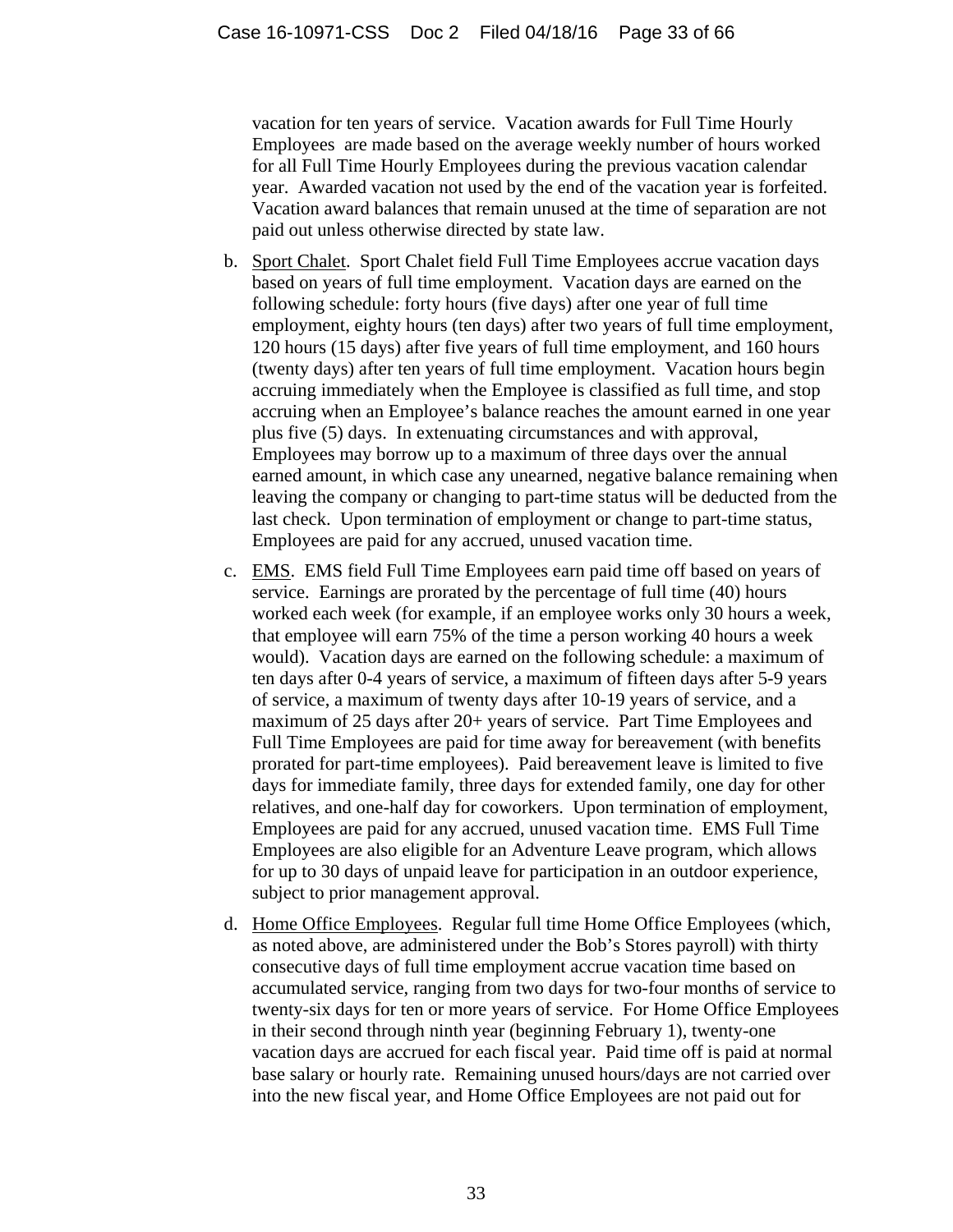unused paid time off, unless required by applicable law, specifically in Massachusetts and Rhode Island.

85. At any point in time, Vacation is accruing or being used by Employees, making it difficult to quantify the cost of accrued Vacation as of the Petition Date. However, as of the Petition Date, the Employees had approximately \$1,300,000 in the aggregate of accrued and unused Vacation.

86. *Sick Leave*. The Debtors provide paid accrued sick time ("Sick Leave") to their Full Time and Part Time Employees as and where dictated by state law. In addition, the Debtors' hourly Home Office Employees are eligible for up to four sick days each fiscal year, starting February 1 in their second year of service, which do not carry over at the end of the fiscal year, and are not paid out when employment ends. As of the Petition Date, the Employees had approximately \$560,000 in the aggregate of accrued and unused Sick Leave.

87. *Non-Insider Severance Policy*. The Debtors maintain a severance policy for certain of their non-insider Full Time Employees (the "Severance Policy"). In particular, Employees in the positions of vice president, director, associate vice president, manager, supervisors, and individual contributor are eligible to receive severance payments equal to a certain number of weeks' base pay, according to a matrix that provides for service factors of between 1.00 and 2.00. For vice presidents, the number of weeks ranges from thirteen to twentysix, for directors and associate vice presidents, the number of weeks ranges from ten to twenty, for managers, the number of weeks ranges from eight to sixteen, for supervisors and salaried individual contributors, the number of weeks ranges from six to ten, and for hourly individual contributors, the number of weeks ranges from four to eight.

88. As of the Petition Date, there are no there are no unpaid amounts due to terminated Employees on account of prepetition Severance Policy obligations. However, the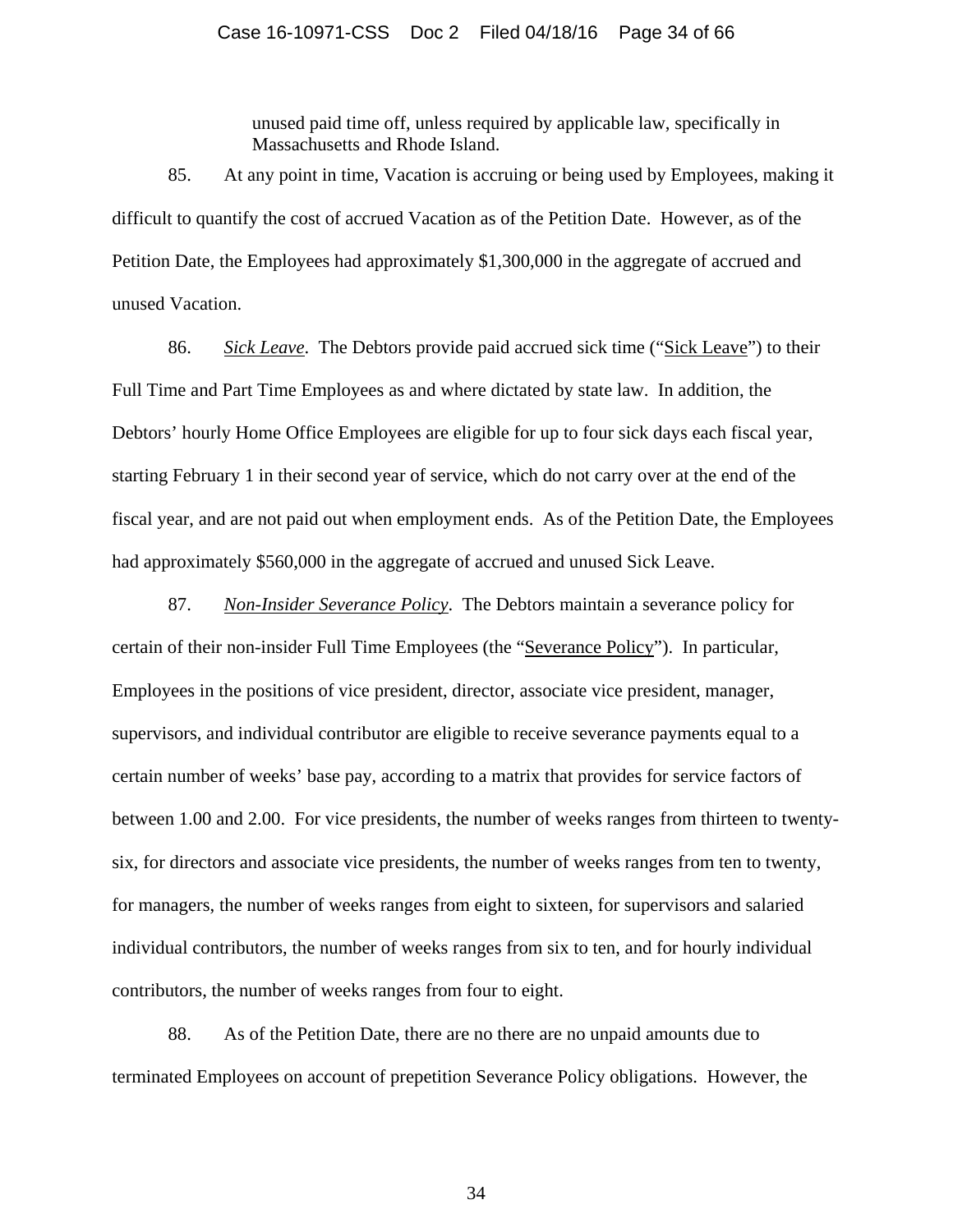#### Case 16-10971-CSS Doc 2 Filed 04/18/16 Page 35 of 66

Debtors anticipate that, as a result of primarily of the ongoing Store Closing Sales and the orderly liquidation of Sport Chalet, approximately 70 Employees may be terminated postpetition. Consequently, the Debtors estimate that, as a result of such terminations, they may incur up to \$820,000 in the aggregate on account of the Severance Policy. As with the GOB Retention Program, none of the Employees that will receive severance are insiders – none are corporate officers or controlling persons of the Debtors, have check-writing authority, have authority over the disposition of the Debtors' assets, or report directly to the Debtors' CEO, CFO, general counsel, managing members, or the board of managers.

89. As part of their Employee Benefits, prior to the Petition Date, the Debtors offered their Full Time Employees various standard employee benefits (the "Benefit Programs"), including, without limitation, (a) health insurance, (b) dental insurance, (c) vision plan, (d) life insurance, (e) accidental death and dismemberment insurance, (f) short-term and long-term disability insurance, (g) COBRA coverage; (h) flexible spending accounts, (i) an employee assistance program, and (j) employee discounts and pro deals. Some of these benefits are only available to Full Time Employees.

90. Many of the Benefit Programs amongst Employees of Bob's Stores, Sport Chalet, and EMS overlap. The Debtors expect that Benefit Programs expenses going forward will be lower than they have historically been, on account of the prepetition reduction in force and the ongoing Store Closing Sales and orderly liquidation of Sport Chalet.

91. *Medical Insurance Program*. The Debtors offer a self-insured medical and prescription drug program (the "Health Plan") to their Full Time Employees, which is administered by Cigna. The Health Plan is approximately 69% paid by the Debtors and 31% paid by the Debtors' Full Time Employees through paycheck withholding. The Debtors also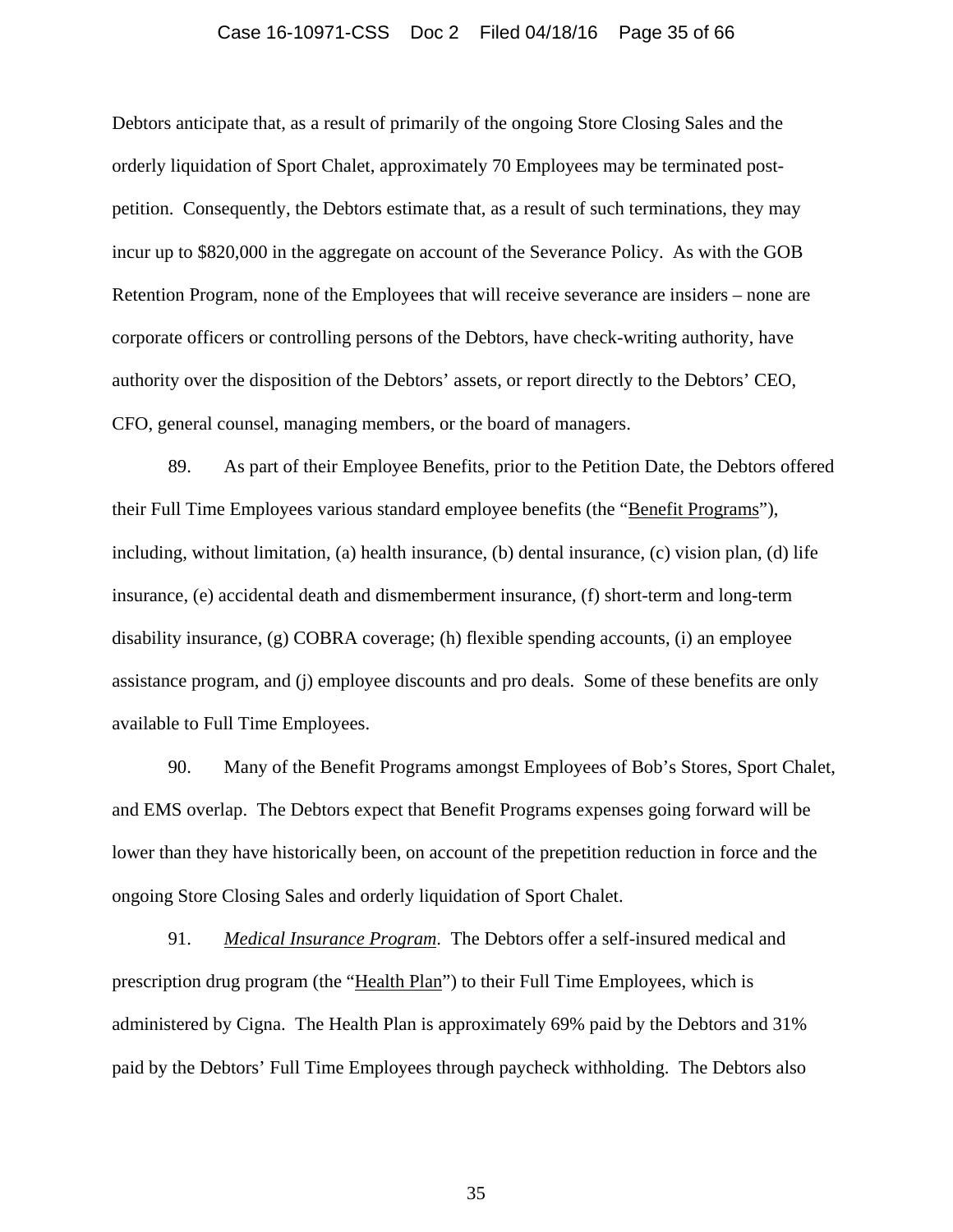#### Case 16-10971-CSS Doc 2 Filed 04/18/16 Page 36 of 66

maintain a stop-loss insurance policy (the "Stop-Loss Policy") to provide protection against catastrophic losses under their self-insured medical insurance program, which is administered by Cigna. Finally, the Debtors use the brokerage services of Mercer LLC ("Mercer") in connection with the management and maintenance of their Health Plan.

92. The average monthly cost (after taking into account Employee contributions) of maintaining the Health Plan, including administrative costs and premiums, has been approximately \$525,000 in the aggregate per month. The average monthly cost of maintaining the Stop-Loss Policy, including administrative costs and premiums, has been approximately \$90,500. The average monthly cost of the brokerage services provided by Mercer has been approximately \$15,000.

93. The Health Plan administrator draws on an account maintained by the Debtors on a daily basis on account of claims paid by the administrators on the Debtors' behalf. The Debtors are unable to estimate with specificity the prepetition amounts owing in respect of the Health Plan, due to the fact that there is lag time of approximately 60 days on Employees' submissions of medical claims. However, based on historical data, the Debtors estimate that as of the Petition Date they owe approximately \$1,250,000 in respect of "incurred but not reported" claims under the Health Plan and related administrative costs and premiums in respect of the Stop-Loss Policy (excluding amounts paid through Employee deductions), and approximately \$210,000 in respect of filed claims that have not yet been paid.

94. *Dental Insurance Program*. The Debtors offer a fully-insured dental program (the "Dental Plan") to their Full Time Employees, which is administered by Cigna Dental. The Dental Plan is approximately 39% paid by the Debtors and 61% paid by the Debtors' Full Time Employees through paycheck withholding. The average cost (after taking into account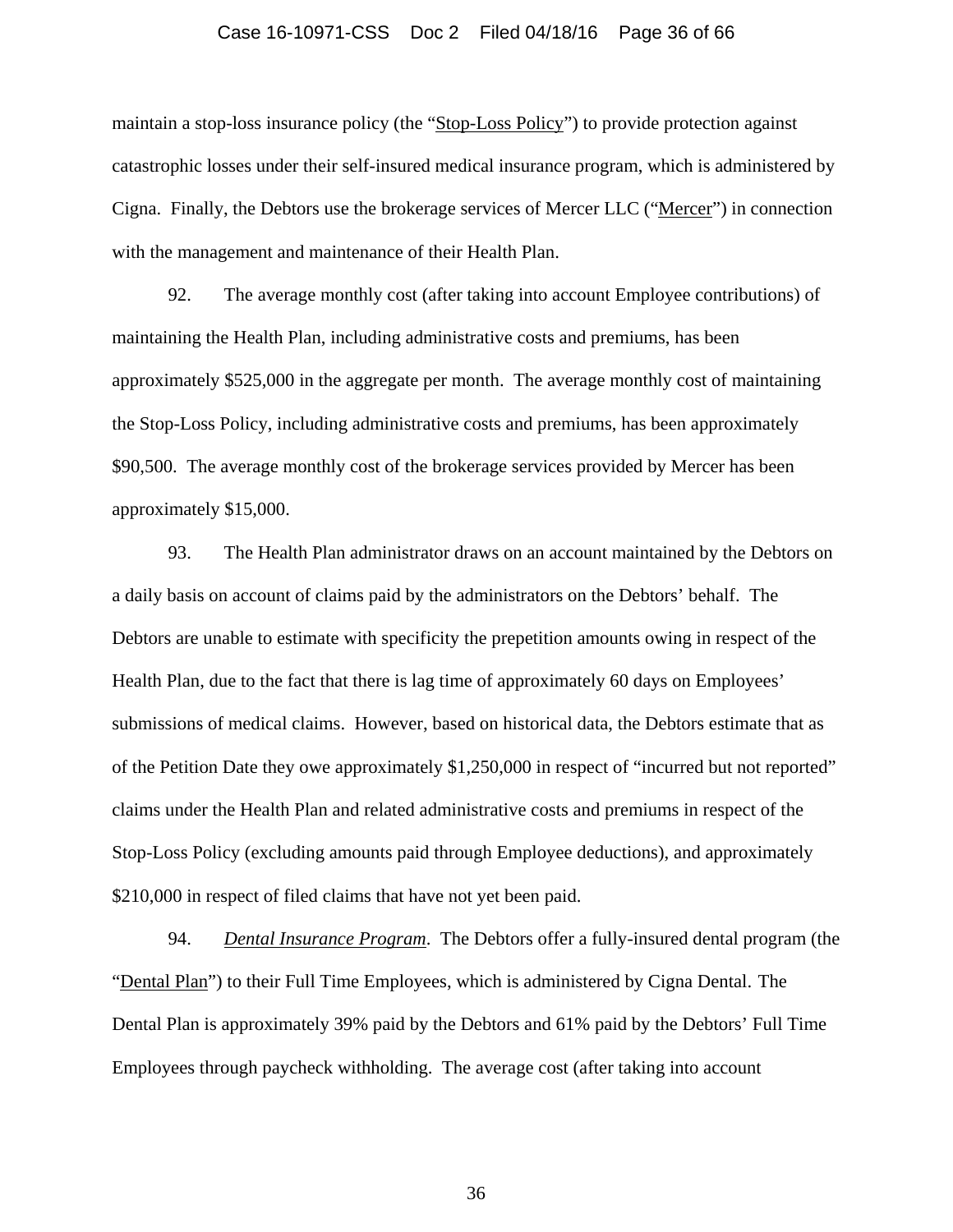#### Case 16-10971-CSS Doc 2 Filed 04/18/16 Page 37 of 66

Employee contributions) of maintaining the Dental Plan, including administrative costs, has been approximately \$34,000 per month. The Debtors are unable to estimate with specificity the prepetition amounts owing in respect of the Dental Plan, due to the fact that there is lag time of approximately 60 days on Employees' submissions of dental claims. However, based on historical data, the Debtors estimate that as of the Petition Date they owe approximately \$68,000 in respect of "incurred but not reported" claims under the Dental Plan (excluding amounts paid through Employee deductions), and approximately \$16,000 in respect of filed claims that have not yet been paid. The Debtors seek authorization to pay prepetition amounts in respect of the Dental Plan in an amount not to exceed \$100,000 in the aggregate, and to continue to pay postpetition costs of the Dental Plan in the ordinary course of business during the pendency of these Cases.

95. *Vision Insurance Program.* The Debtors offer vision insurance to their Full Time Employees through EyeMed (the "Vision Plan"). Full Time Employees participating in the Vision Plan pay 100% of the plan premium. The average cost of maintaining the Vision Plan has been approximately \$6,000 per month. The Debtors estimate that as of the Petition Date they owe approximately \$3,000 on account of unpaid prepetition costs in respect of the Vision Plan.

96. *Life and Accidental Death and Dismemberment Insurance Coverage*. The Debtors provide their Full Time Employees with basic life insurance, accidental death and dismemberment insurance, and short-term and long-term disability insurance, all of which are provided by Cigna (collectively, the "Life and Disability Plans"). The Debtors pay 100% of the costs of the Life and Disability Plans (except with respect to optional supplemental life insurance, which is 100% paid by Employees who elect such insurance benefits). In the aggregate, the average monthly cost of maintaining the Life and Disability Plans has been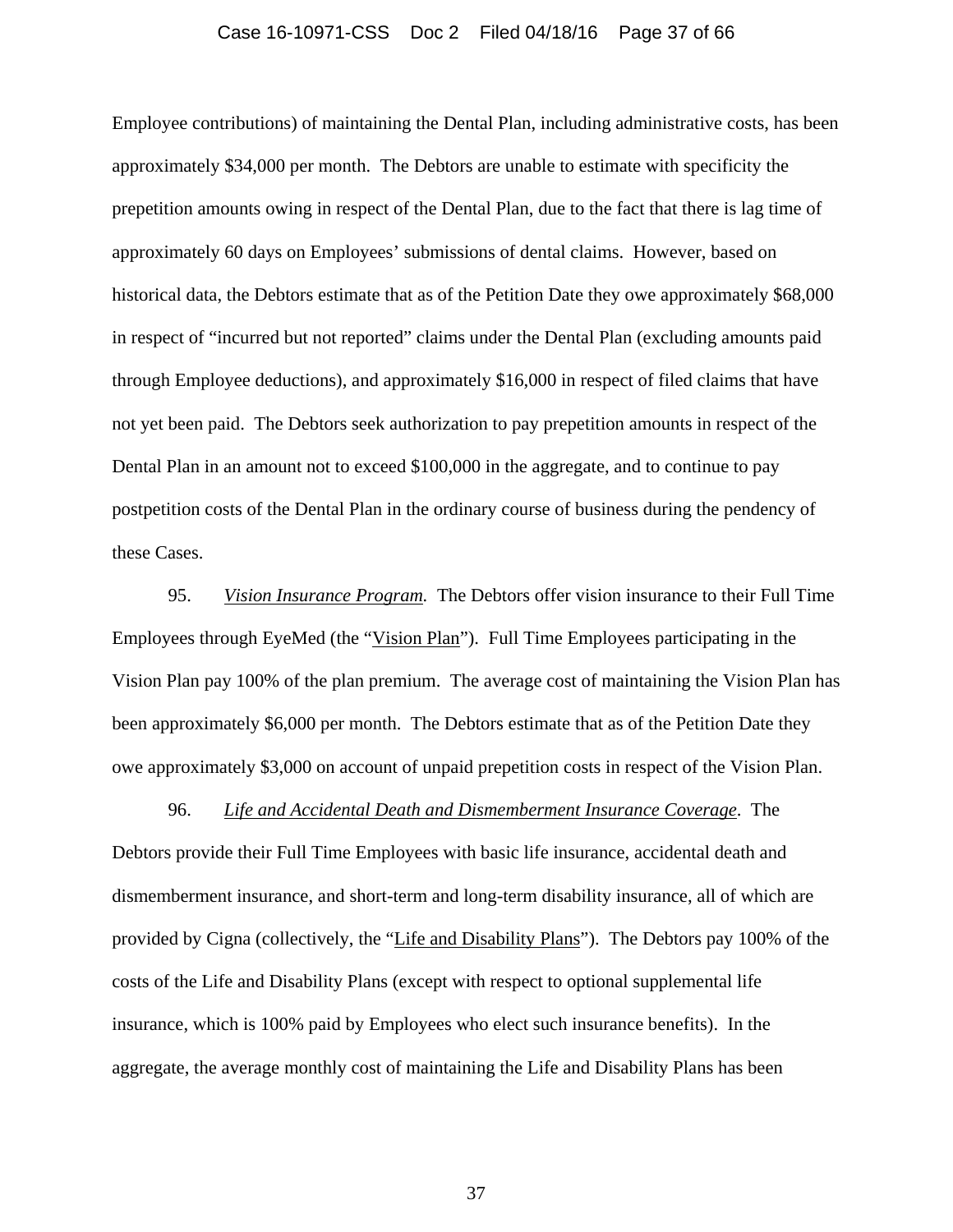### Case 16-10971-CSS Doc 2 Filed 04/18/16 Page 38 of 66

approximately \$40,000. The Debtors estimate that as of the Petition Date they owe approximately \$18,600 on account of unpaid prepetition costs in respect of the Life and Disability Plans.

97. *COBRA*. The Debtors perform certain obligations under Section 4980B of the Internal Revenue Code to administer Continuation Health Coverage (26 U.S.C. § 4980B) ("COBRA") in respect of former Employees and their covered dependents. Discovery Benefits, Inc. ("Discovery Benefits") is the third-party COBRA administrator for the Debtors. The Debtors pay approximately \$900 in the aggregate per month for administration of their COBRA obligations. The Debtors do not believe they owe any prepetition amounts in respect of the COBRA benefits.

98. *Flexible Spending Accounts*. The Debtors offer their Full Time Employees the use of flexible spending accounts for various medical claims not otherwise covered or payable by the Health Plan. The flexible spending benefits (the "Flex Benefits") are administered by Discovery Benefits, at a monthly cost of approximately \$24,000 in the aggregate per month. The Debtors estimate that as of the Petition Date they owe approximately \$11,266 on account of unpaid prepetition costs in respect of Flex Benefits.

99. *Employee Assistance Program*. The Debtors offer their Full Time Employees and their family members counseling services to help resolve personal issues (the "EAP") through CMG Associates. The EAP has been funded at an average monthly cost to the Debtors of \$1,100. The Debtors estimate that as of the Petition Date they owe approximately \$2,200 on account of unpaid prepetition costs in respect of the EAP.

100. *Employee Discounts and Deal Programs*. Prior to the Petition Date, the Debtors offered all of their Full Time Employees and Temporary Employees, their dependents, and their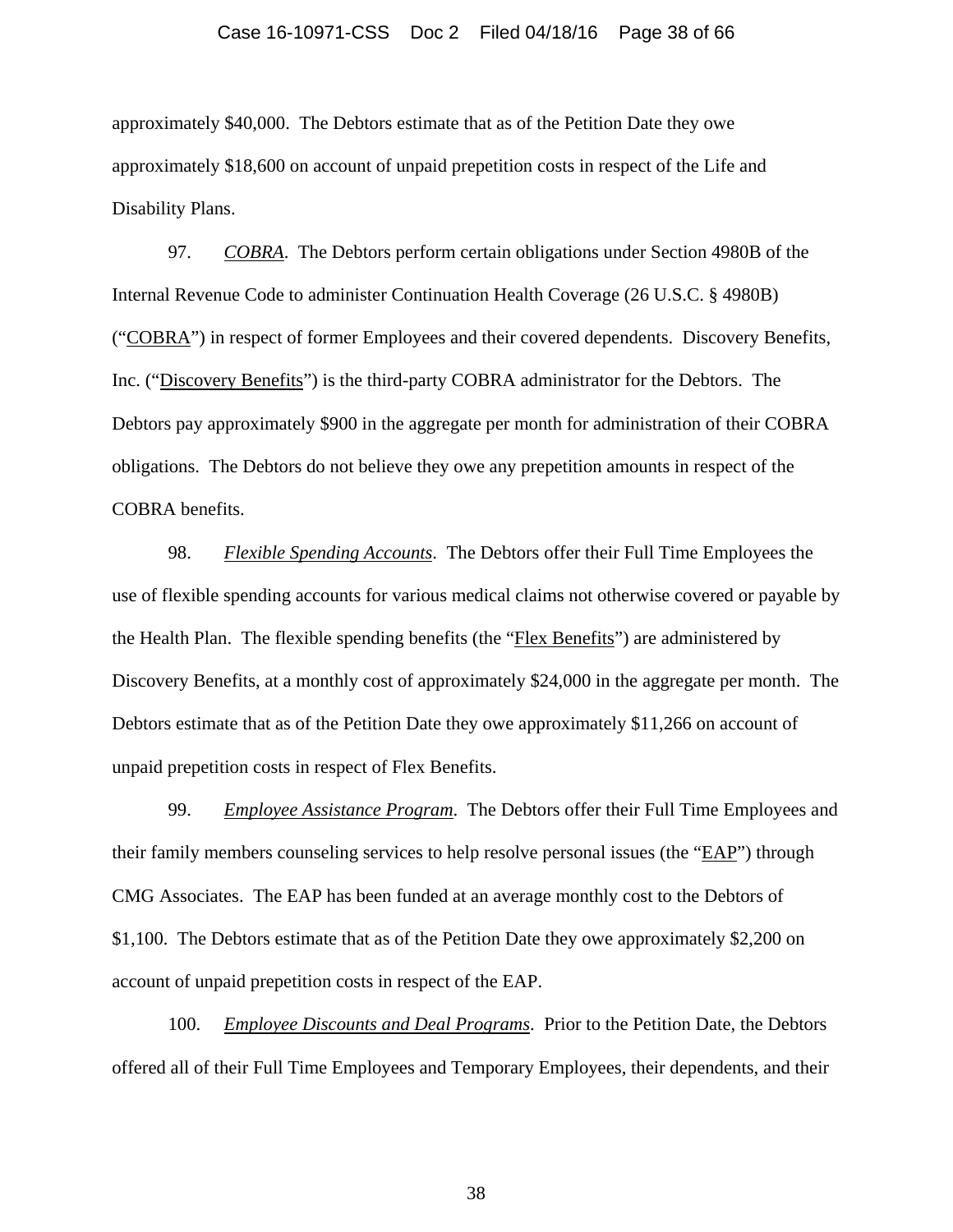#### Case 16-10971-CSS Doc 2 Filed 04/18/16 Page 39 of 66

immediate family members cross-brand discounts at each of the Bob's Stores, EMS, and Sport Chalet locations, as well as online. The discounts range between 10-50% of the original product price, subject to certain exclusions. The Debtors also offered all of their Full Time Employees and Temporary Employees certain "Pro Deals" discounts on product offered directly through third-party vendors. Pro Deals can be obtained directly from the applicable vendor or through a third-party website.

101. In addition, prior to the Petition Date, EMS Full Time Employees and Temporary Employees could rent sports equipment for free, subject to certain exceptions.<sup>12</sup> At EMS, Full Time Employees and Temporary Employees could also take up to two free lessons per year for rock and ice climbing, kayaking, and telemark skiing. There are no amounts owing to Employees with respect to these policies as of the Petition Date.

102. As of the Petition Date, certain of the Benefit Programs described above remained unpaid or not yet provided because certain obligations of the Debtors under the applicable plan, program or policy accrued either in whole or in part prior to the commencement of these Cases, but will not be required to be paid or provided in the ordinary course of the Debtors' business until a later date. I believe that failing to honor these obligations would have devastating consequences on the reorganization of the Debtors' surviving businesses, as well as on the ongoing Store Closing Sales and the orderly liquidation of Sport Chalet that is necessary to maximize the value of the Debtors' estates. I believe that the expenses associated with such Benefit Programs are reasonable and necessary in light of that potential attrition, loss of morale and loss of productivity that would occur if such programs were discontinued.

 $\overline{a}$ 

 $12$  The Debtors maintained a similar free rental program at Sport Chalet, which was discontinued shortly prior to the Petition Date, in light of the ongoing Store Closing Sales and the orderly liquidation of Sport Chalet.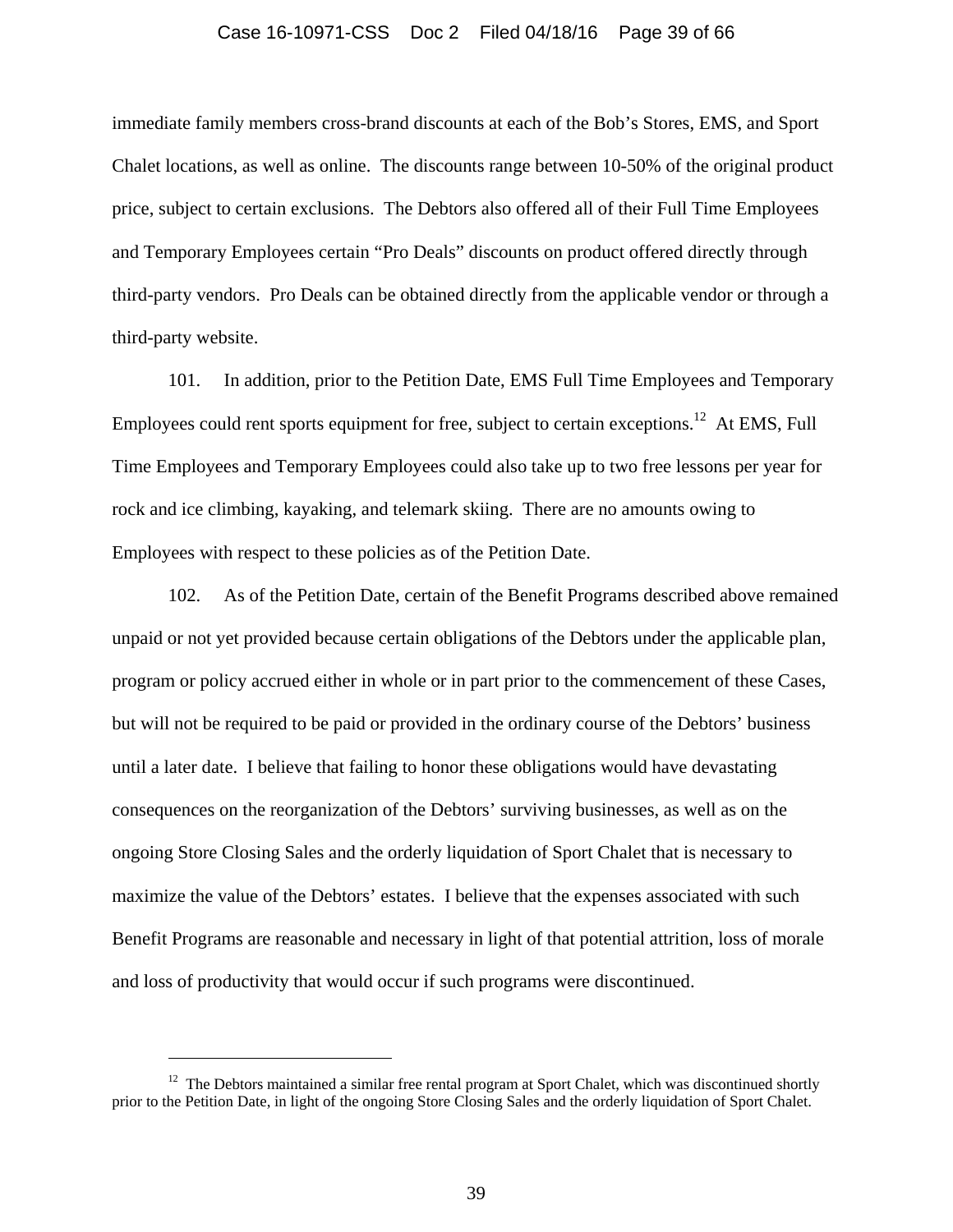#### Case 16-10971-CSS Doc 2 Filed 04/18/16 Page 40 of 66

103. *Retirement Plan*. Debtors maintain a 401(k) plan (the "Retirement Plan"), administered by Prudential Retirement, through which qualified and participating Employees may defer a portion of their salary to help meet their financial goals and accumulate savings for their future. The Retirement Plan is funded by Employee contributions, and Employees pay Prudential Retirement's administrative and consulting fees. The Debtors do not match Employee contributions. The Debtors pay approximately \$45,000 in the aggregate each year for audits of the Retirement Plan. An audit for the last plan year was recently performed by KPMG LLP for Bob's Stores, by Berry Dunn for EMS, and by Moss Adams for Sport Chalet. I believe that maintaining the Retirement Plan is important to maintaining Employee morale.

104. *Employee Expenses*. Prior to the Petition Date, the Debtors directly or indirectly reimbursed their Employees for certain expenses incurred on behalf of the Debtors in the scope of their employment (the "Employee Expenses"). The Employee Expenses are incurred in the ordinary course of the Debtors' business operations and include, without limitation, expenses for meals, travel, automobile mileage and other business-related expenses. In addition, the Debtors maintain certain cardholder-paid credit cards issued by American Express (the "Employee Cards") on which cardholder Employees incur and pay expenses, and are subsequently reimbursed by the Debtors after submission and approval of expense reimbursement requests.

105. The Debtors allow Employees to utilize two methods for submitting Employee Expenses reimbursement requests. First, Employees can use an online expense report software to submit expense reports and receive reimbursement for approved Employee Expenses directly to their bank accounts. Alternatively, Employees can submit expense reports directly and receive a live check for approved Employee Expenses in lieu of a direct deposit payment.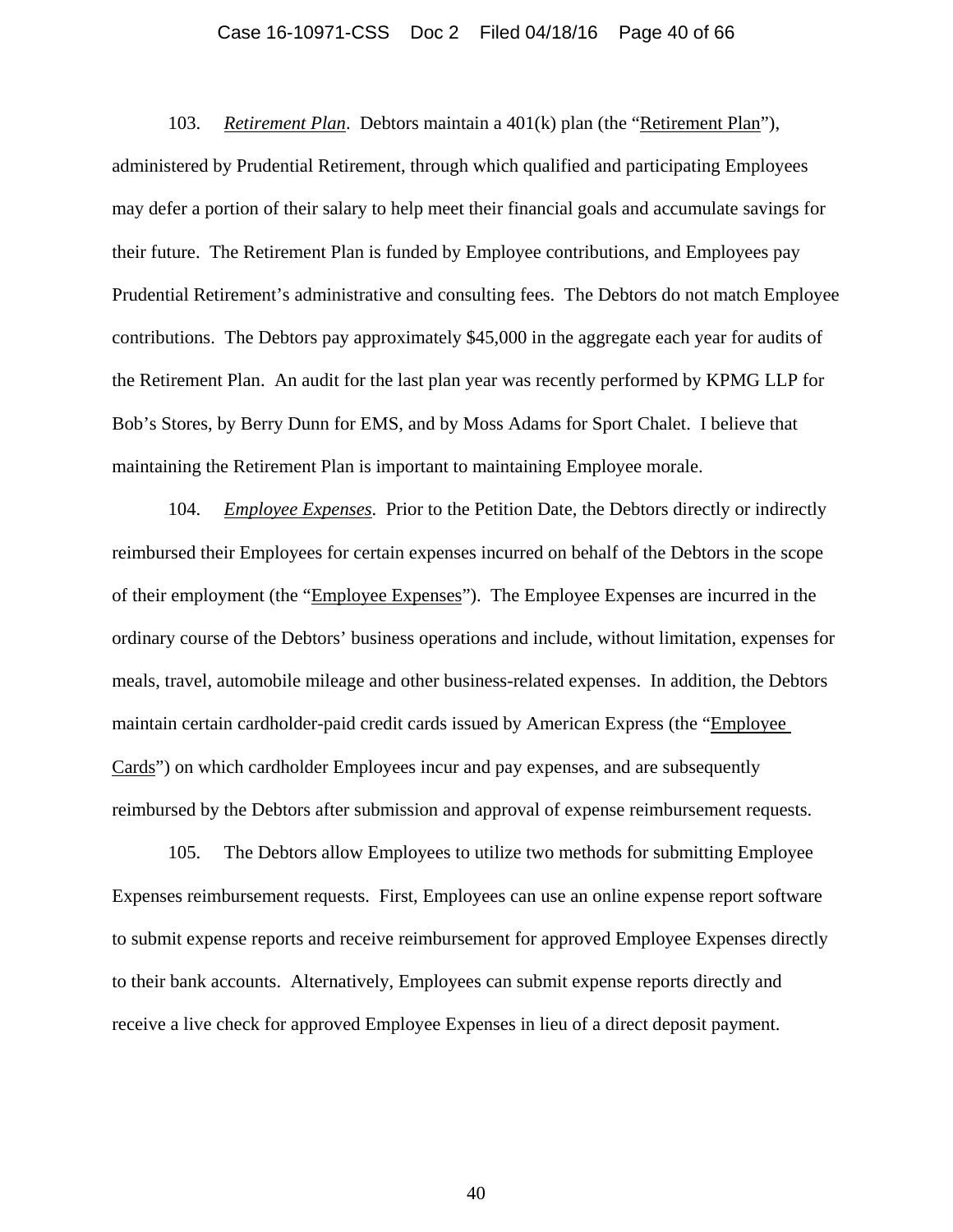#### Case 16-10971-CSS Doc 2 Filed 04/18/16 Page 41 of 66

106. Historically, approximately \$180,000 has been paid on account of Employee Expenses each month. Because a delay often occurs between the time such expenses are incurred and the time a charge is posted, or an expense reimbursement request (in the case of the Employee Cards) is submitted, it is difficult to determine with precision the aggregate amount of outstanding Employee Expenses. However, the Debtors estimate that, as of the Petition Date, half the monthly average or approximately \$90,000 in Employee Expenses have not been submitted and thus remain unpaid. Absent authority to pay the Employee Expenses incurred prepetition, the Debtors' Employees could be obligated to pay such amounts out of their personal funds, which would be unfair and would hurt morale.

107. *Employee Withholdings*. The Debtors routinely deduct certain amounts from Employees' compensation that represent earnings that judicial or government authorities or the Employees have designated for deduction, including, for example, various federal, state and local income, Federal Insurance Contribution Act ("FICA") and other taxes, support payments and tax levies, savings programs contributions, benefit plans insurance programs and other similar programs (collectively, the "Employee Withholdings"). The amount deducted and remitted by the Debtors in respect of Employee Withholdings is approximately \$2,300,000 in the aggregate per month Approximately \$1,080,000 of deductions have accrued prepetition but have not yet been funded to various third parties.

108. In addition, the Debtors are responsible for remitting to ADP, for their own account, various taxes and fees associated with payroll pursuant to the FICA and federal and state laws regarding unemployment and disability taxes ("Payroll Taxes"). The Debtors pay approximately \$708,000 in the aggregate for employer-obligated Payroll Taxes each month.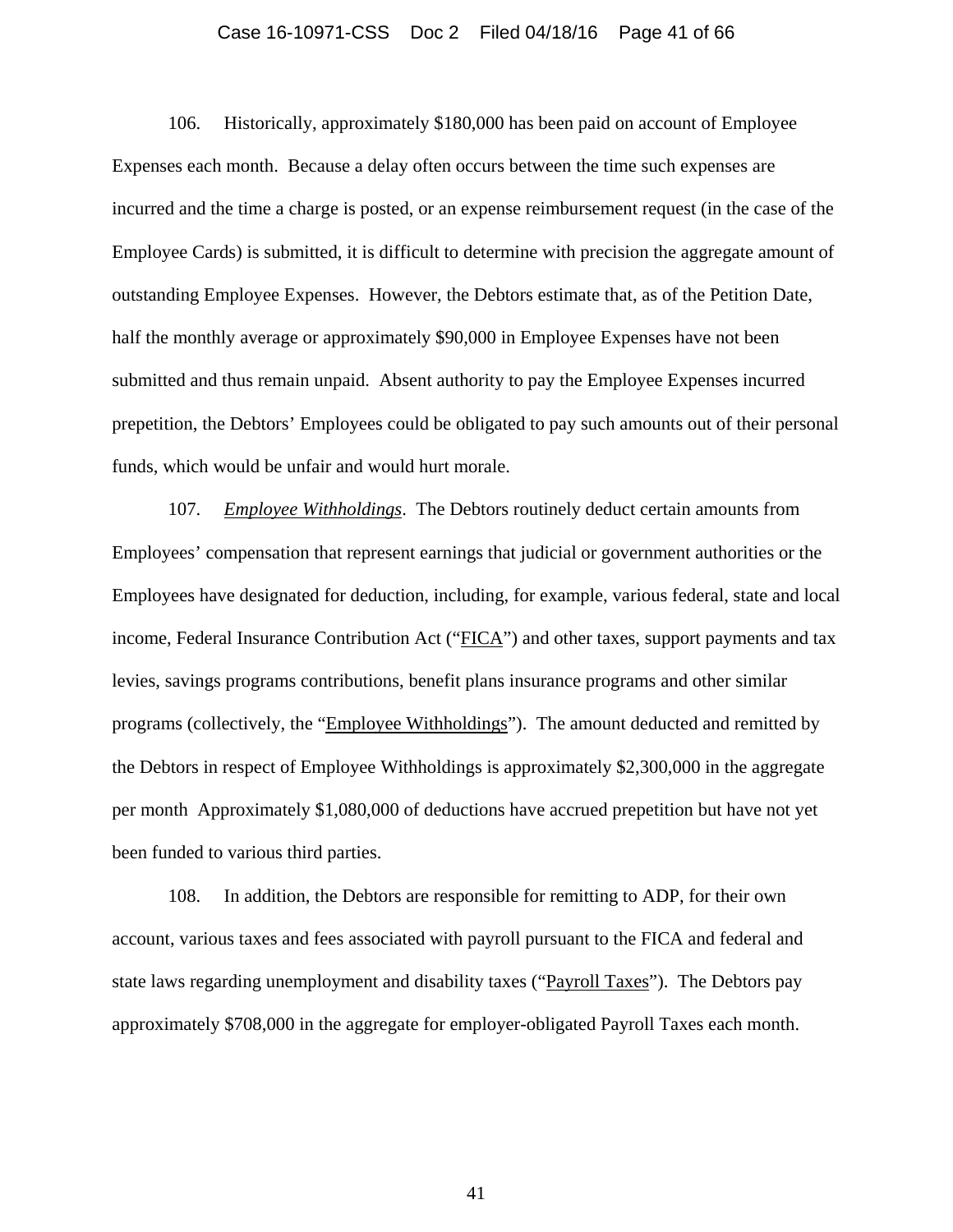#### Case 16-10971-CSS Doc 2 Filed 04/18/16 Page 42 of 66

The Debtors estimate that as of the Petition Date, approximately \$354,000 is owing in respect of prepetition Payroll Taxes.

109. *Employee Administrator and Broker Obligations*. As discussed above, the Debtors utilize Lawson, Abra, and ADP as the payroll administrators for the different retail businesses. For these administrative services, the Debtors pay approximately \$40,000 in the aggregate per month. The payroll administrators typically bills the Debtors in arrears for associated payroll costs. As of the Petition Date, approximately \$40,000 is owing to the payroll administrators in the aggregate in respect of prepetition costs and fees for payroll and administration fees. $^{13}$ 

110. As discussed above, the Debtors utilize EmpTech as the unemployment benefits administrator for Sport Chalet. For these services, the Debtors pay approximately \$1,000 in the aggregate per month. As of the Petition Date, approximately \$1,000 is owing to EmpTech in respect of prepetition costs for these administrative services.

111. As discussed above, the Debtors utilize Cigna as their Health Plan, Dental Plan, Vision Plan, and Life and Disability Plan administrator. The Debtors pay Cigna approximately \$205,000 in the aggregate per month for these administrative services. As of the Petition Date, the Debtors believe that approximately \$205,000 is owing to Cigna in respect of prepetition costs and fees for these administrative services.

112. As discussed above, the Debtors utilize CMG Associates as their EAP administrator. The Debtors prepay CMG Associates approximately \$1,100 in the aggregate per month for these administrative services. As of the Petition Date, the Debtors believe that

 $\overline{a}$ 

<sup>&</sup>lt;sup>13</sup> In addition, the Debtors have posted bonds with the State of Rhode Island Department of Labor and Training in connection with their payroll, in the aggregate amount of \$58,000.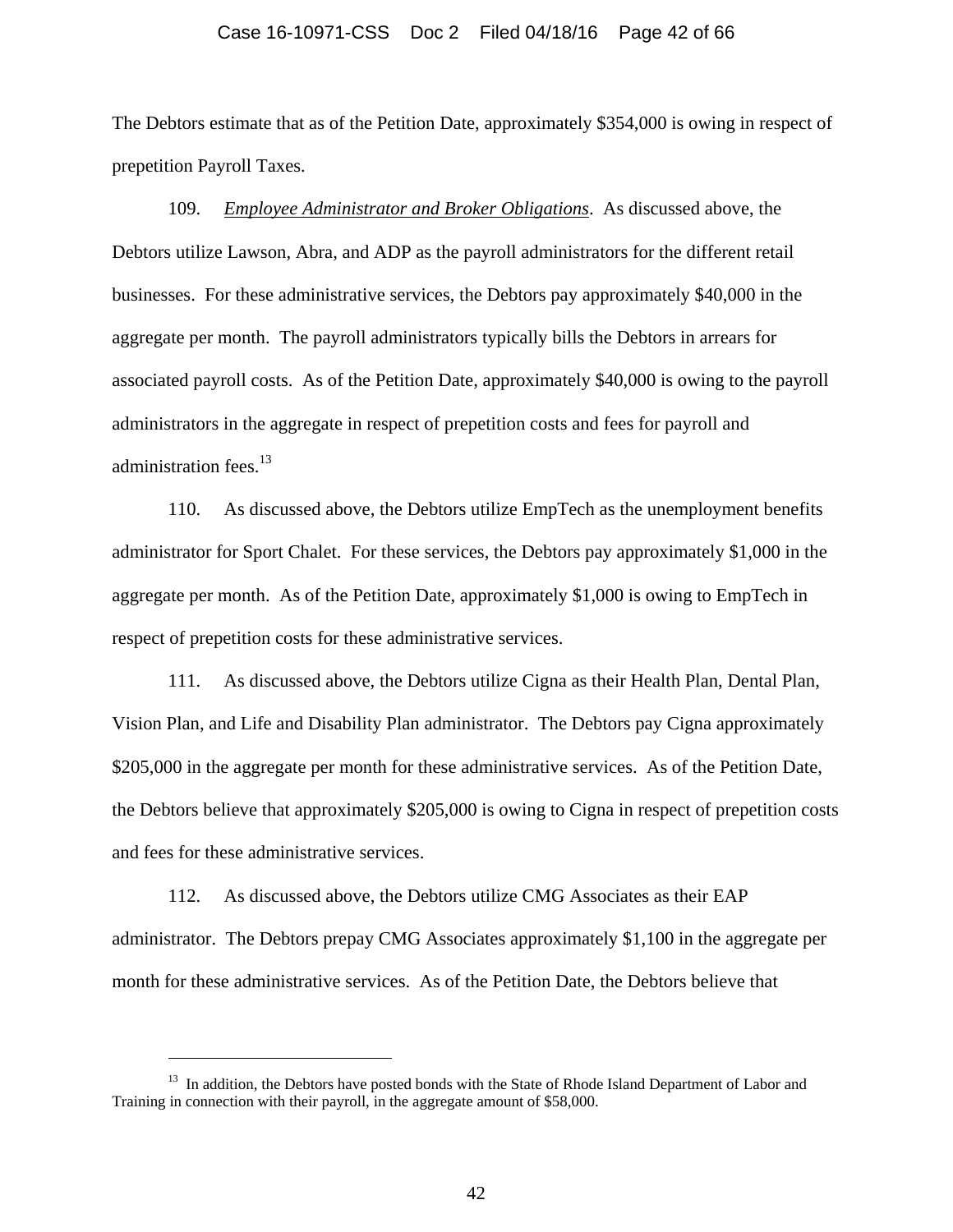#### Case 16-10971-CSS Doc 2 Filed 04/18/16 Page 43 of 66

approximately \$2,200 is owing to CMG Associates in respect of prepetition costs and fees for these administrative services.

113. As discussed above, the Debtors use the brokerage services of Mercer in connection with the management and maintenance of their Health Plan. The Debtors pay Mercer approximately \$15,000 in the aggregate per month for these brokerage services. As of the Petition Date, the Debtors believe that approximately \$15,000 is owing to Mercer in respect of prepetition costs and fees for these brokerage services.

114. As discussed above, the Debtors utilize Discovery Benefits as their COBRA and Flex Benefits administrator. The Debtors pay Discovery Benefits approximately \$1,900 in the aggregate per month for these administrative services. As of the Petition Date, the Debtors believe that approximately \$1,900 is owing to Discovery Benefits in respect of prepetition costs and fees for these administrative services.

115. I believe that the relief sought in the Employee Compensation and Benefits Motion represents a sound exercise of the Debtors' business judgment and is necessary to avoid immediate and irreparable harm to the Debtors' estates. I believe that without the relief requested in the Employee Compensation and Benefits Motion being granted, there is great risk that the Employees required going forward for the Debtors' success will seek alternative opportunities. Such a development would deplete the Debtors' workforce, thereby hindering the Debtors' ability to successfully conduct these Cases.

### **C. Cash Management Motion.**

116. In the ordinary course of their business, the Debtors maintain a complex cash management system (the "Cash Management System"), which includes all activities necessary and pertinent to collecting and disbursing the Debtors' cash assets. The Cash Management System allows the Debtors to efficiently identify the Debtors' cash requirements and transfer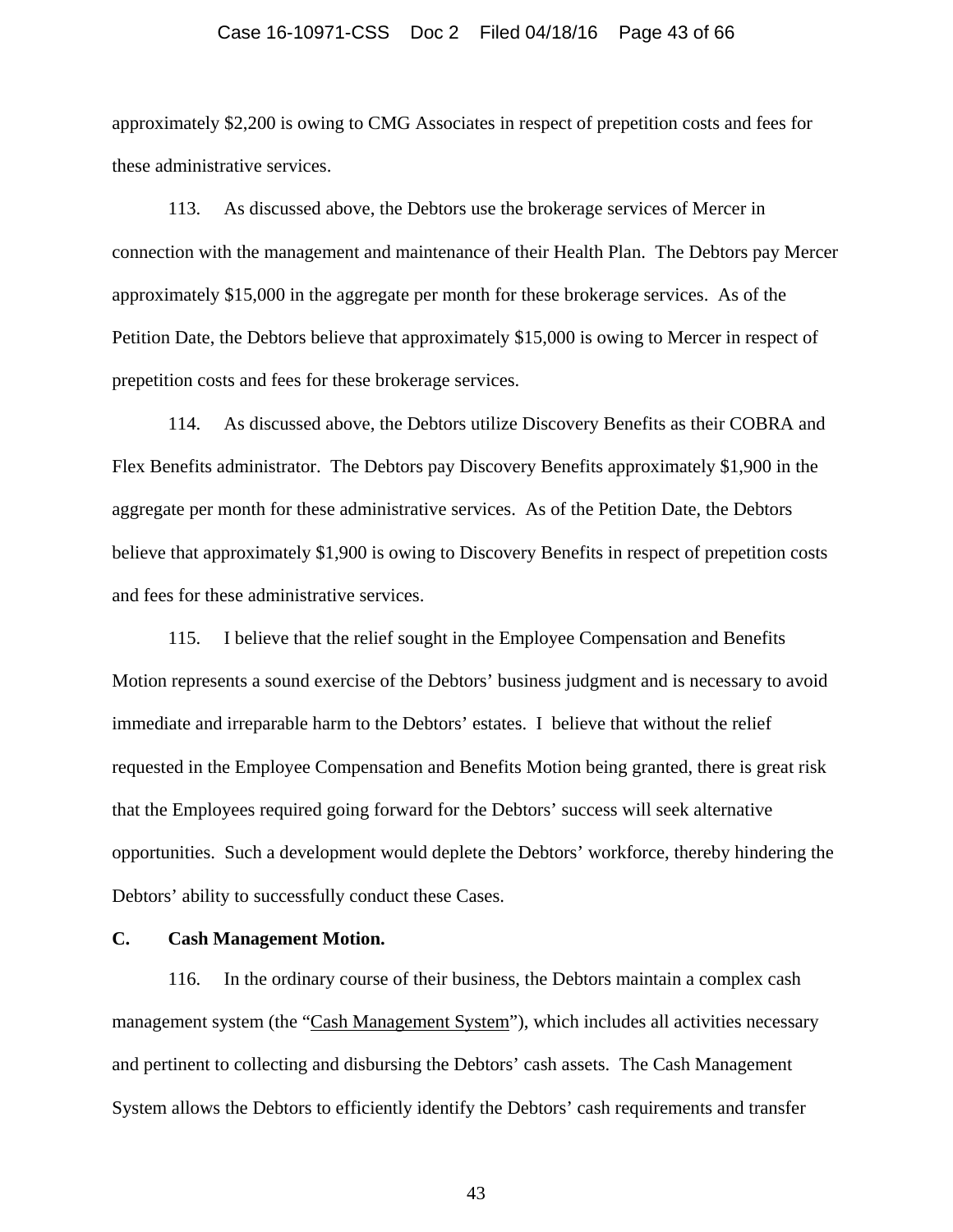#### Case 16-10971-CSS Doc 2 Filed 04/18/16 Page 44 of 66

cash as needed to respond to these requirements. The Cash Management System is important to the efficient execution and achievement of the Debtors' business objectives, and, ultimately, to maximizing the value of the Debtors' estates. The Cash Management System consists of bank accounts (the "Bank Accounts"), which are maintained at Wells Fargo Bank, N.A. ("Wells Fargo") and certain other banks. $14$ 

117. *Collections Process.* Cash collections from brick and mortar sales are picked up by an armored car service from each store and deposited directly into individual depository accounts for each of the three retailers (collectively, the "Depository Accounts"). The Depository Account for Bob's Stores is maintained by Bob's LLC at Wells Fargo, the Depository Account for EMS is maintained by EMS Operating at Wells Fargo, and the Depository Account for Sport Chalet is maintained by SC LLC at Wells Fargo.<sup>15</sup> Deposits from cash collections are made twice a week for Bob's Stores and Sport Chalet and weekly for EMS.

118. The proceeds from brick-and-mortar credit card sales and other miscellaneous checks and wires are deposited by the third-party processors of those credit card or check transactions, net of certain customer returns, chargebacks and fees, directly into the respective retailer's Depository Account on a daily basis. Similarly, the proceeds from credit card and PayPal purchases made through each retailer's respective e-commerce website, net of certain customer returns, chargebacks, and fees, are deposited directly into the respective retailer's Depository Account on a daily basis.

l

<sup>&</sup>lt;sup>14</sup> Prior to its 2014 acquisition by Vestis Group, Sports Chalet used a Bank of America ("BofA") cash management system. As of the Petition Date, four BofA bank accounts associated with Sports Chalet remain open, but only one of them is still actively utilized, for purposes of payroll processing.

<sup>15</sup> The Debtors maintain a separate fourth Depository Account with respect to sales by Sport Chalet's team sales division, which provides equipment to teams in various sports. That Depository Account is maintained by SC Teams Sales at Wells Fargo.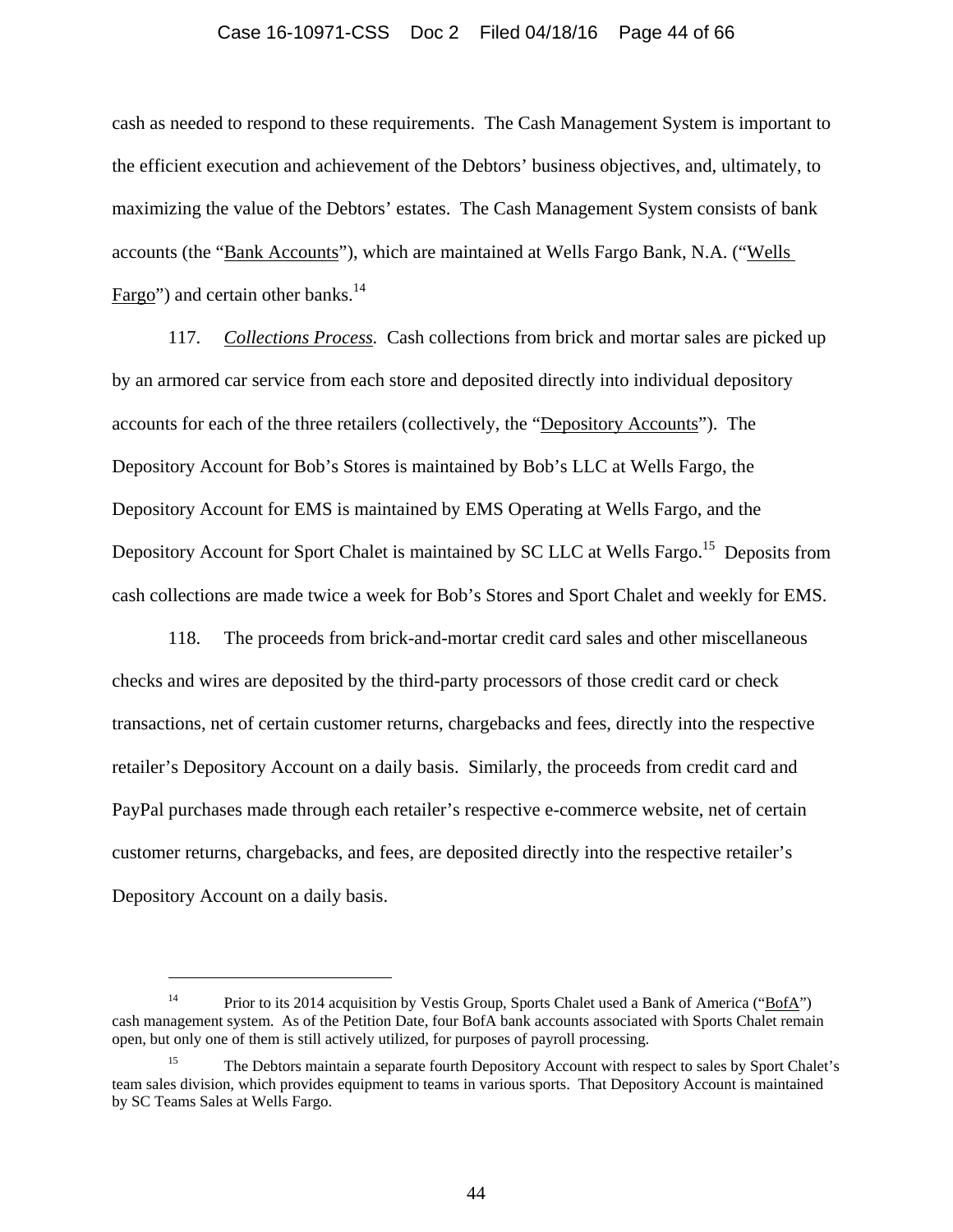#### Case 16-10971-CSS Doc 2 Filed 04/18/16 Page 45 of 66

119. All of the Depository Accounts are linked directly to the Debtors' Pre-Petition Loan Agreement. Funds on deposit in the Depository Accounts are automatically swept daily to pay down the Pre-Petition Loans balance to a main concentration account maintained by the DIP Agent. Under the DIP Facility, the process of sweeping and applying funds will be in accordance with terms of the DIP Facility and any order thereon.

120. Several of the Bank Accounts are subject to Deposit Account Control Agreements by and among the applicable Debtor, the DIP Agent, the Pre-Petition Term Agent, the Third Lien Agent, and the applicable banking institution (collectively, the "Deposit Account Control Agreements"). The Debtors intend to maintain the Deposit Account Control Agreements in the ordinary course of their business and intend that they should govern the postpetition cash management relationship between the Debtors and their prepetition lenders, provided that no enforcement actions with respect to those agreements may be taken except as provided in an order of the Court.

121. *Disbursements Process*. The Debtors maintain a master standalone disbursement account (the "Master Disbursement Account"), which is linked to and funded daily through the Revolving Loan facility. The Master Disbursement Account is maintained by Bob's LLC at Wells Fargo.

122. The Master Disbursement Account is, in turn, linked to individual zero-balance operating accounts for each of the three retailers, as well as a zero-balance operating account for the SC Team Sales division (collectively, the "Operating Accounts"). The Operating Account for Bob's Stores is maintained by Bob's LLC at Wells Fargo; the Operating Account for EMS is maintained by EMS Operating at Wells Fargo; the Operating Account for Sport Chalet is maintained by SC LLC at Wells Fargo; and the Operating Account for SC Team Sales is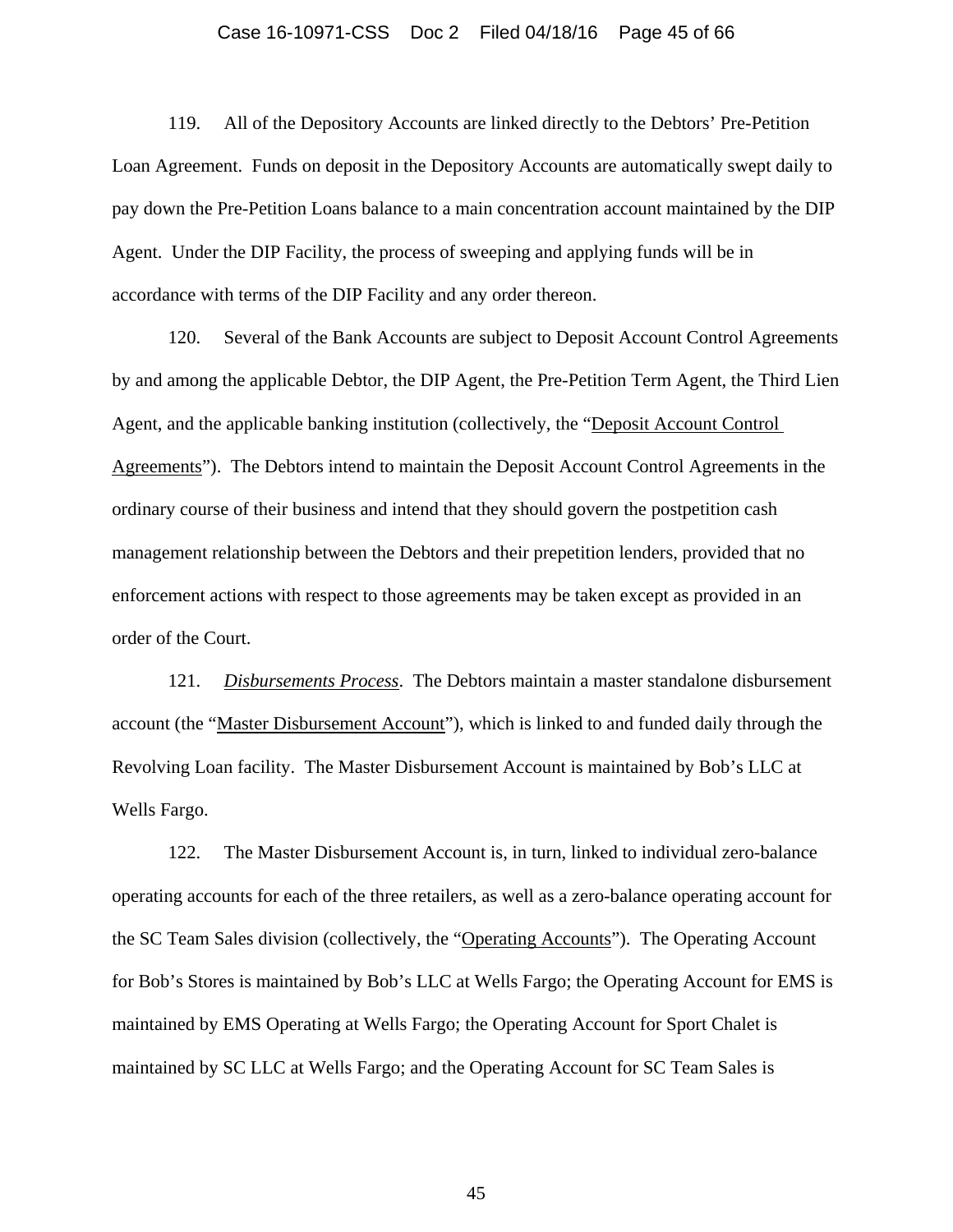#### Case 16-10971-CSS Doc 2 Filed 04/18/16 Page 46 of 66

maintained by SC Team Sales at Wells Fargo. Each of the Operating Accounts gets funded daily through the Master Disbursement Account.

123. In addition, each of the Operating Accounts is used to fund between three to five related zero-balance disbursement accounts for the respective line of business. The Disbursement Accounts are funded daily in order to pay checks that have been presented that day for payment as well as to fund any payroll and payroll taxes, non-payroll items relating to employee health benefits and insurance, vendor payments, sales taxes, and other expenditures as they come due. The Debtors are required to fund each Disbursement Account manually, via wire transfer or book transfer, and ensure, on each business day, that there are sufficient collected and available funds in each Disbursement Account in the amount of all items drawn on such account, whether outstanding or presented for payment, and any other debit transactions initiated with respect to such Disbursement Account. The Debtors make disbursements from the Disbursement Accounts directly to third parties.

124. Finally, in the regular course of their business, the Debtors also use a commercial pay card (the "P-Card") in accordance with that certain WellsOne Commercial Card Agreement, dated on or around November 22, 2010 (as amended, restated, supplemented or otherwise modified from time to time, the "Card Agreement"), between Bob's Stores, LLC and Wells Fargo. In accordance with the terms of the Card Agreement, Wells Fargo is authorized to make advances from time to time to the Debtors with a maximum exposure at any time up to \$200,000. The Debtors use the P-Card for a variety of purposes, including for inventory purchases and certain expense payments for costs such as marketing, customer shipping, and various other business purposes. The balances on the P-Card are paid at the end of each fiscal month, and such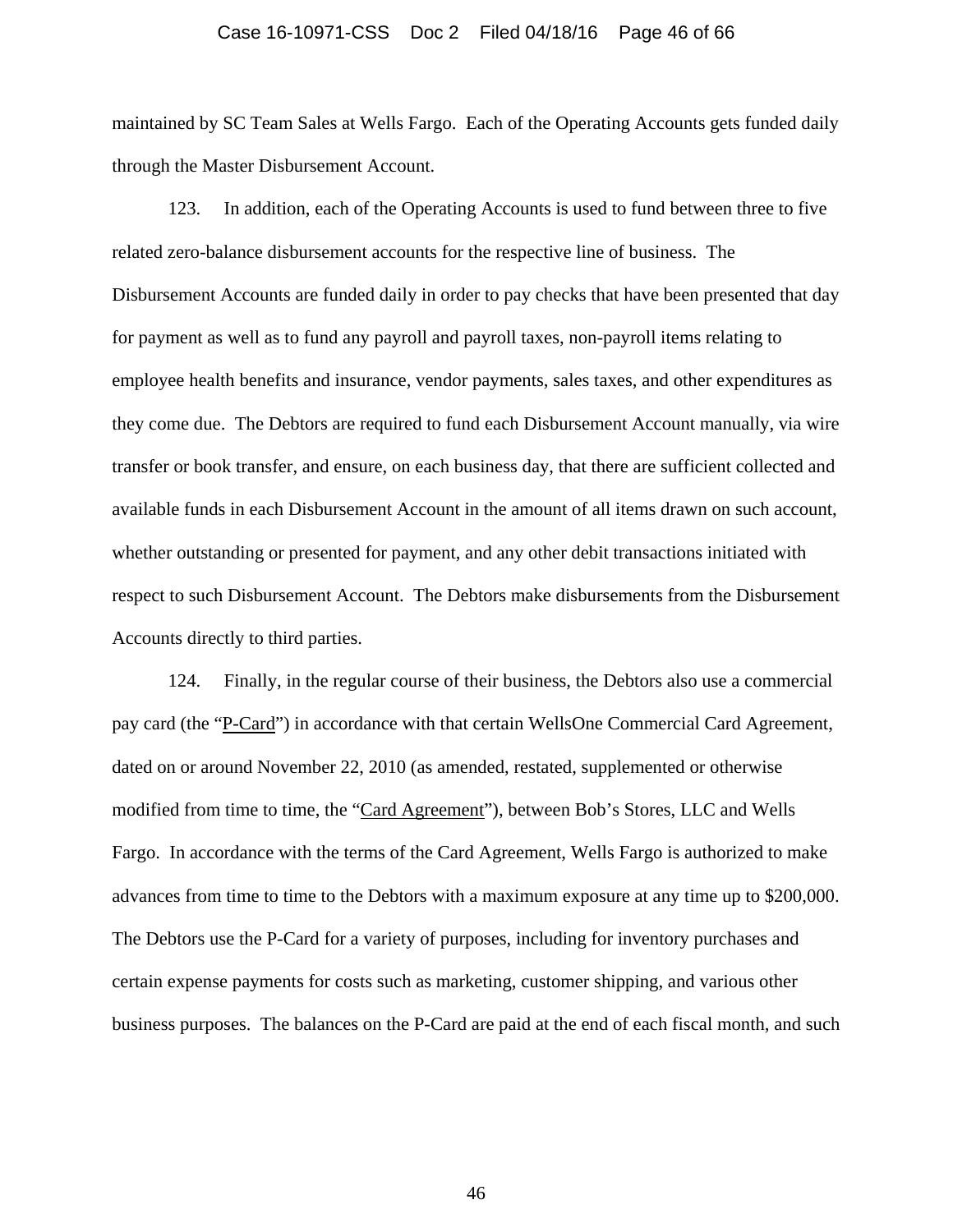### Case 16-10971-CSS Doc 2 Filed 04/18/16 Page 47 of 66

balances are secured by the collateral securing the Pre-Petition Loans and subject to the terms of the Pre-Petition Loan Agreement.

125. *Intercompany Transactions.* Prior to the Petition Date, the Debtors engaged in certain intercompany transactions with each other in the ordinary course of business (collectively, the "Intercompany Transactions"), primarily related to allocations of their merchandise inventory. Specifically, from time to time the Debtors transfer inventory from on Debtor to another to realize business efficiencies. In addition, certain of the Debtors' funds may become intermingled as a result of their Cash Management System, as described above. These costs are reconciled through Intercompany Transactions.

126. The Debtors maintain records of transfers of cash and can trace and account for all such Intercompany Transactions. The Debtors will continue to maintain such records, including records of all current intercompany accounts receivable and payable. If the Intercompany Transaction were discontinued, the Cash Management System and related administrative controls would be disrupted to the Debtors' detriment.

127. In light of the substantial size and complexity of the Debtors' operations, I believe that it is critical that the Debtors continue to utilize their existing Cash Management System without disruption and believe that the relief requested in the Cash Management Motion is both necessary and in the best interests of the Debtors' estates and their creditors.

### **D. Taxes Motion.**

128. In the ordinary course of business, the Debtors incur or collect and remit certain taxes including sales, use, franchise, property, business and occupation, and various other taxes, fees, charges, and assessments (the "Taxes and Fees"). The Debtors remit such Taxes and Fees to various federal, state, and local taxing and other governmental authorities and/or certain municipal or governmental subdivisions or agencies of those states (the "Taxing Authorities") in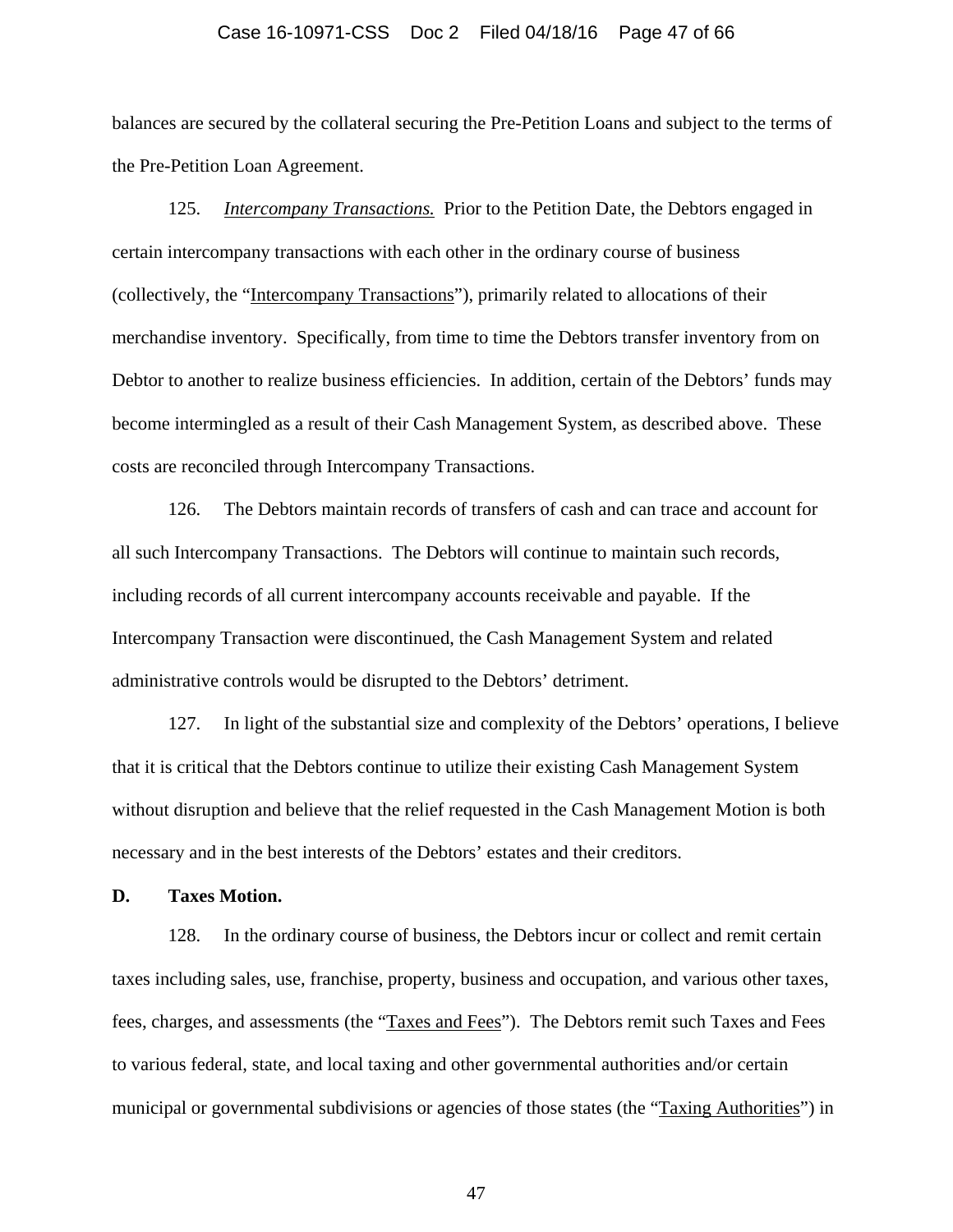### Case 16-10971-CSS Doc 2 Filed 04/18/16 Page 48 of 66

connection with the operation of their businesses and the sale of their products or services at store locations, or through shipments of products purchased through the Debtors' websites to customers. The Taxes and Fees are paid monthly, quarterly, semi-annually, or annually to the respective Taxing Authorities, depending on the given Tax or Fee and the relevant Taxing Authority to which it is paid. In addition, the Debtors have posted a bond with the Nevada Department of Taxation in the amount of \$105,516. As of the Petition Date, the Debtors estimate that they owe approximately \$1,000,000 in unremitted Taxes and Fees, which are comprised entirely of current tax obligations, and are not in respect of "catch-up" payments.

129. Any regulatory dispute or delinquency that impacts the Debtors' ability to conduct business in a particular jurisdiction could have a wide-ranging and adverse effect on the Debtors' operations as a whole, as described further in the Taxes Motion. I believe that payment of the Taxes and Fees is in the best interest of the Debtors and their estates, will not harm unsecured creditors and may reduce harm and administrative expense to the Debtors' estates.

# **E. Utilities Motion.**

130. In connection with the operation of their business and management of their properties, the Debtors obtain electricity, natural gas, telephone, water, waste disposal, and other similar services (collectively, the "Utility Services") from several utility companies or brokers (collectively, the "Utility Companies"). Uninterrupted Utility Services are essential to the Debtors' ongoing business operations and the overall success of these Cases.

131. On average, the Debtors pay approximately \$925,136 each month for third party Utility Services in connection with their stores, corporate offices, and distribution centers. In the aggregate, the Utility Companies currently hold \$500 in deposits from the Debtors. In addition, the Debtors have posted bonds with certain utility companies, including Salt River Project Agricultural Improvement and Power District, Southern California Edison Company, Unitil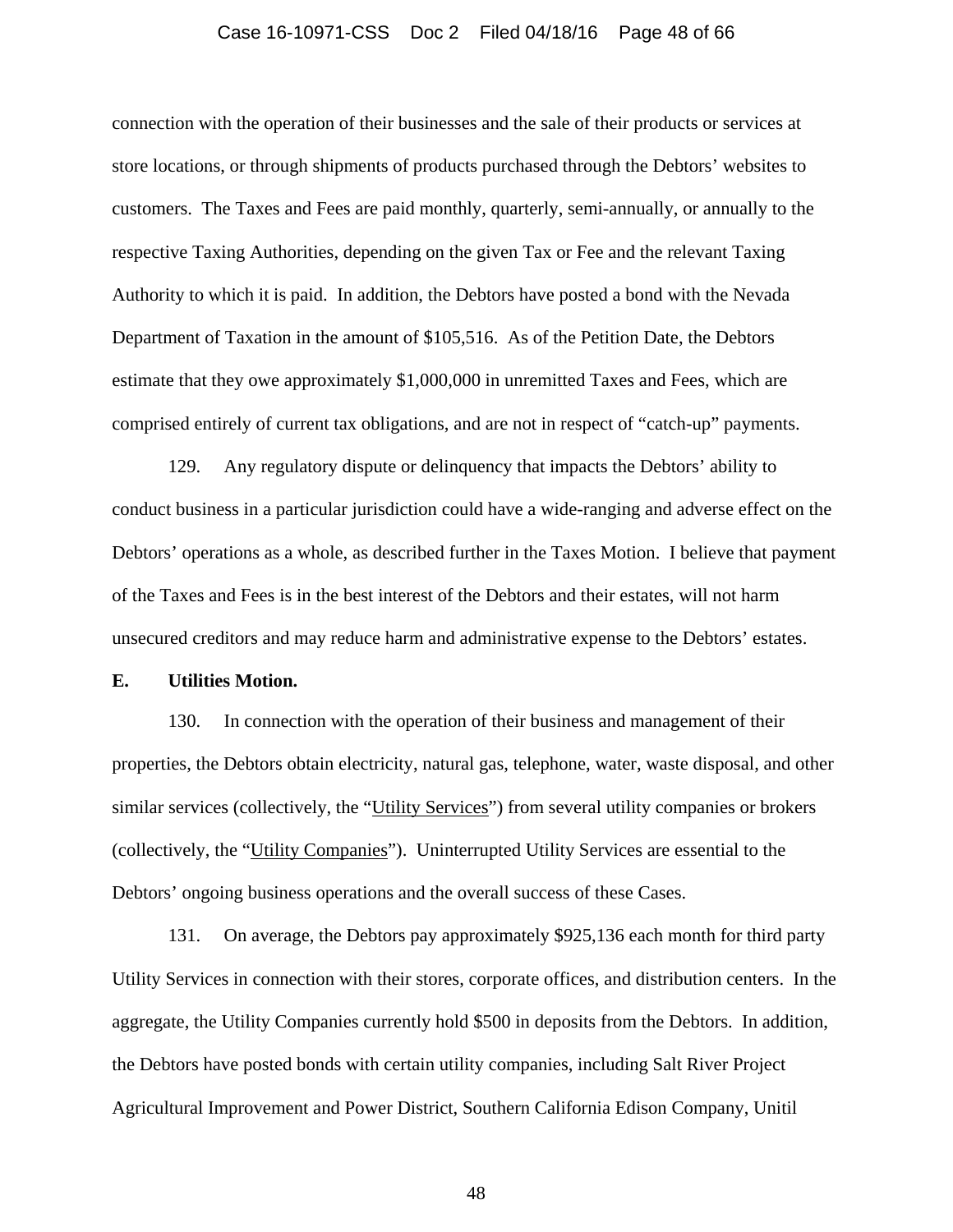### Case 16-10971-CSS Doc 2 Filed 04/18/16 Page 49 of 66

Energy Systems, Central Maine Power Company, Hingham Municipal Lighting Plan, Con Edison, and Central Maine Power, in the aggregate amount of \$266,680.

132. For the reasons already set forth herein and in the Utilities Motion, I believe that the relief requested in the Utilities Motion is necessary to avoid immediate and irreparable harm to the Debtors, for the Debtors to operate their business without interruption, and to preserve value for the Debtors' estates.

### **F. Insurance Motion.**

 $\overline{\phantom{a}}$ 

133. In connection with their business operations, the Debtors maintain multiple prepetition insurance policies (the "Insurance Policies") that vary in amounts and types of coverage in accordance with prudent business practices, state and local laws governing the jurisdictions in which the Debtors operate and various contractual obligations. The Insurance Policies include (a) general liability, (b) automobile liability and automobile physical damage, (c) umbrella liability, (d) excess liability, (e) cargo, (f) property, (g) foreign package, (h) flood, (i) directors and officers liability, (j) employment practices liability, (k) employment practices liability, (l) fiduciary liability, (m) commercial crime, (n) special crime, (o) premises environmental liability, (p) workers' compensation and employers' liability,<sup>16</sup> and (q) California earthquake difference in conditions.

<sup>16</sup> Under the laws of various states, the Debtors are required to maintain workers' compensation insurance to provide their employees with coverage for injury claims arising from or related to their employment with the Debtors. The Debtors maintain an Insurance Policy for their workers' compensation benefits program through Zurich American Insurance Company (the "WC Program"). The WC Program provides benefits to all of the Debtors' employees for claims arising from or related to the employees' employment with the Debtors. The WC Program is a guaranteed cost program, so there is no applicable deductible. The annual premium for the WC Program and amounts outstanding as of the Petition Date are disclosed on the Insurance Schedule to the Insurance Motion. . While the current WC Program is guaranteed cost and does not involve the use of an administrator, the Debtors have continued a previous administration agreement with Sedgwick Claims Management Services, Inc. ("Sedgwick") only as to certain legacy claims already received in connection with their prior policy for the policy year ending before August 18, 2015. That policy had a \$250,000 deductible. In connection with these legacy costs of the Debtors' WC Program, the Debtors have also posted a standby letter of credit in favor of XL Specialty Insurance Company and Greenwich Insurance Company, for which the contract balance is \$2,590,000. Failure to maintain workers' compensation insurance could result in administrative or legal proceedings against the Debtors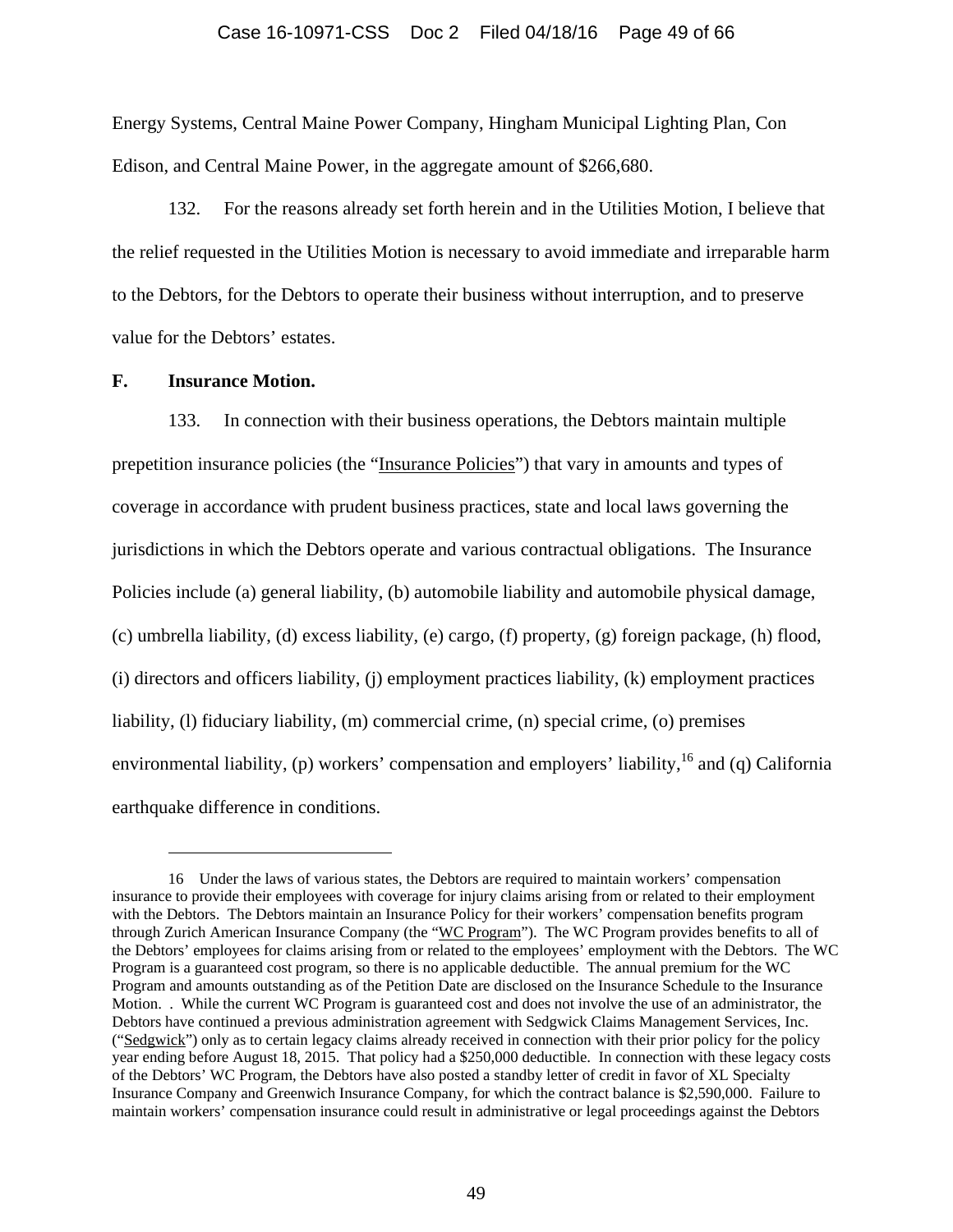#### Case 16-10971-CSS Doc 2 Filed 04/18/16 Page 50 of 66

134. The total annual premiums under the current Insurance Policies are approximately \$5,000,000, including all related fees and charges. These premiums are paid to the relevant insurance carriers (the "Insurance Carriers") either as annual prepayments or as installment payments, including through the Financing Agreements (defined below). In connection with the Insurance Policies, the Debtors have posted standby letters of credit, to National Union Fire Insurance and to Hartford Fire Insurance Company, for which the outstanding contract balances are \$25,000 and \$2,650,000, respectively. The Debtors do not believe there are any prepetition amounts owing to the Insurance Carriers with respect to the Insurance Policies.

135. In addition, most of the Debtors' premiums are financed. The Debtors finance the premiums for all of their existing Insurance Policies, other than their flood insurance policies, because it is not economically advantageous for the Debtors to pay those premiums in full on a lump-sum basis. The Financed Programs are financed pursuant to two Commercial Premium Finance Agreements (the "Financing Agreements") with AFCO Premium Credit LLC ("AFCO").

136. The first Financing Agreement, dated September 15, 2015 (the "First Financing Agreement"), provides the Debtors with, generally, property, cargo, umbrella, environmental, excess liability, earthquake, foreign package, general liability, auto, and workers' compensation insurance through thirteen insurance policies with Affiliated FM Insurance Company, AGCS Marine Insurance Company, XL Insurance America Inc., Great American E&S Insurance Company, Ohio Casualty Insurance Company, Allied World National Assurance Company, Empire Indemnity Insurance Company, General Security Indemnity Company of Arizona, Zurich American Insurance Company, and Claims Payment Fund. The thirteen insurance

 $\overline{\phantom{a}}$ 

and their officers and directors. In accordance with this obligation, the Debtors maintain workers' compensation insurance policies in all jurisdictions where they operate.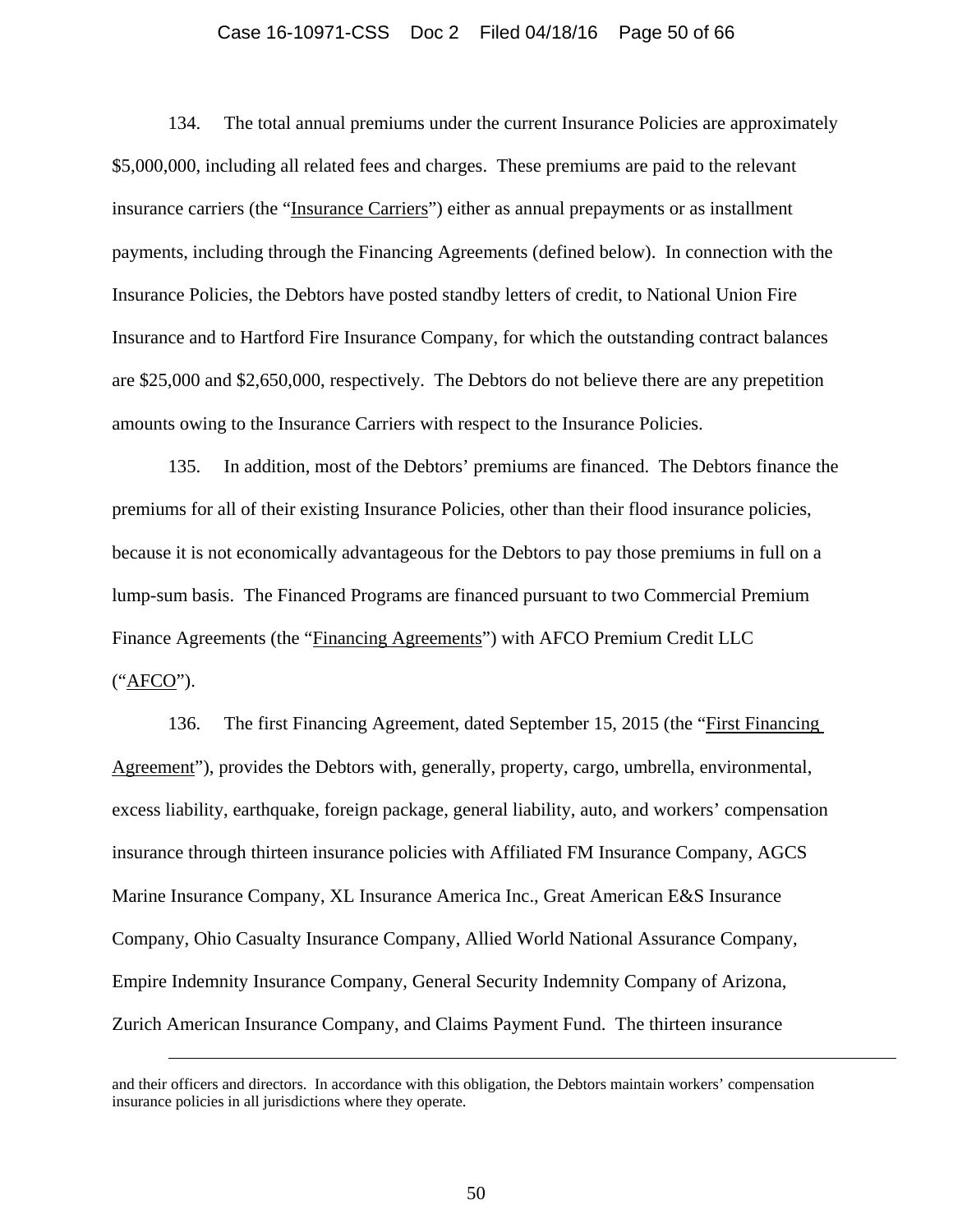#### Case 16-10971-CSS Doc 2 Filed 04/18/16 Page 51 of 66

policies subject to the First Financing Agreement have a range of expiration dates, with many expiring August 19, 2016. Under the First Financing Agreement, the Debtors made a down payment of \$575,539.00 and received a loan in the amount of \$4,220,622.89, plus a \$43,910.02 finance charge, at an annual percentage interest rate of 2.490%. The Debtors are obligated to make monthly payments of \$473,836.99 on the 19th of each month in advance for that month. The Debtors have made 7 of their 9 payments under the First Financing Agreement and are current on their obligations thereunder. The Debtors will be obligated to make a payment of \$473,836.99 on April 19, 2016.

137. The second financing agreement, dated November 13, 2015 (the "Second Financing Agreement"), provides the Debtors with directors and officers liability, employment practices liability, fiduciary liability, commercial crime, and special crime insurance through two insurance policies with National Union Fire Insurance Co. Pittsburgh PA and Zurich American Insurance Company. The two insurance policies subject to the Second Financing Agreement expire on October 30, 2016. Under the Second Financing Agreement, the Debtors did not make a down payment and received a loan in the amount of \$146,190, plus a \$1,104.00 finance charge, at an annual percentage interest rate of 2.490%. The Debtors are obligated to make monthly payments of \$21,042.00 on the 19th of each month in advance for that month. The Debtors have made 5 of their 7 payments under the Second Financing Agreement and are current on their obligations thereunder. The Debtors will be obligated to make a payment of \$21,042.00 on April 19, 2016.

138. In connection with the procurement and maintenance of their Insurance Policies, the Debtors obtain brokerage services from Marsh USA, Inc. (the "Broker"). The Broker assists the Debtors in obtaining comprehensive insurance for the Debtors' operations by, among other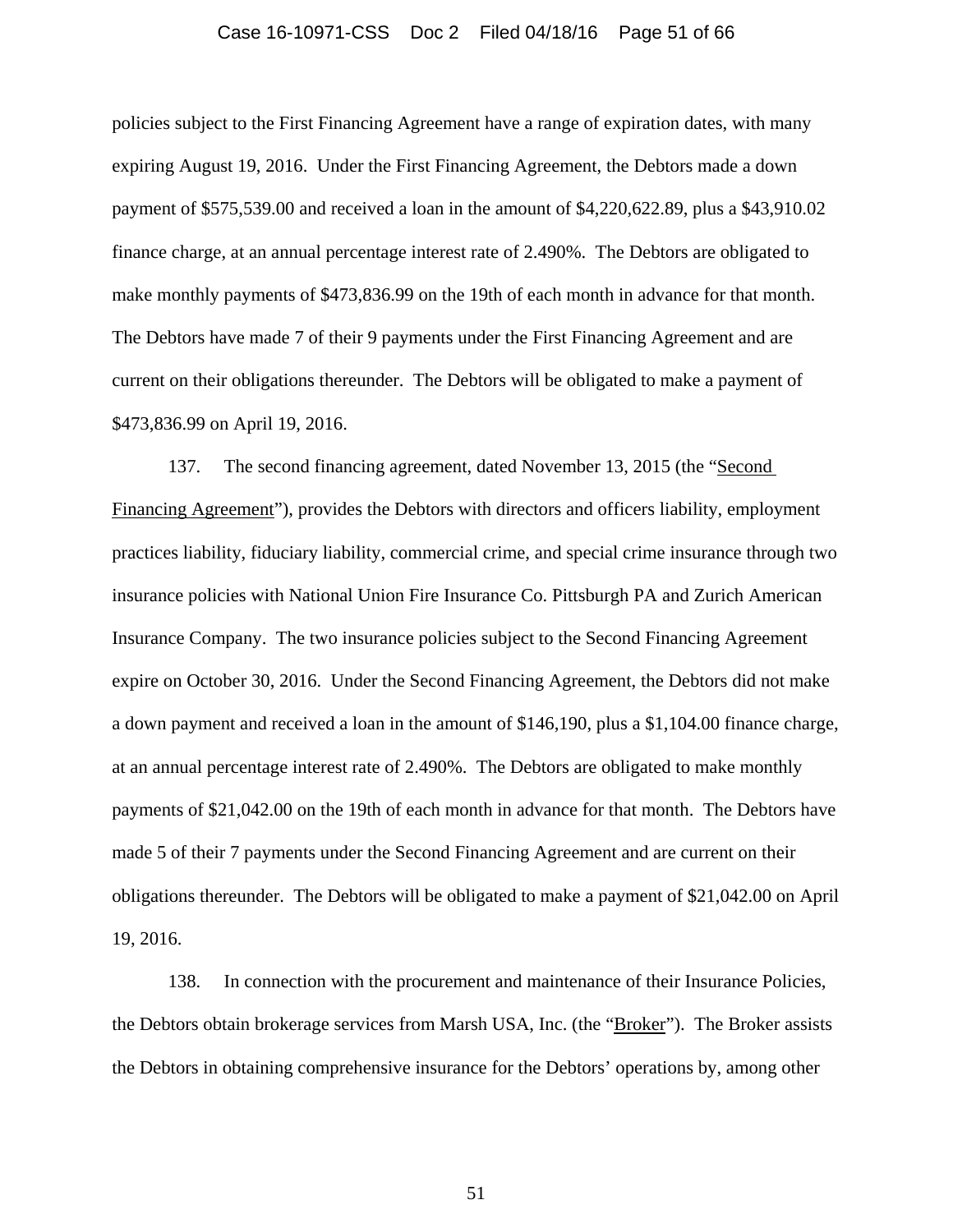#### Case 16-10971-CSS Doc 2 Filed 04/18/16 Page 52 of 66

things, assisting the Debtors' with the procurement and negotiation of the Insurance Policies, and enabling the Debtors to obtain those policies on advantageous terms and at competitive rates. Historically, the Debtors have paid the Broker approximately \$495,000 in the aggregate on an annual basis for its services (the "Brokerage Fees"). The Debtors do not believe there are any prepetition amounts owing in respect of Brokerage Fees.

139. In addition, as discussed above, the Debtors utilize Sedgwick as their WC Program administrator only in connection with certain legacy claims. The Debtors paid Sedgwick prepetition in advance for its administrative services. Consequently, as of the Petition Date, the Debtors believe that nothing is owing to Sedgwick.

140. The coverage provided under the Insurance Policies is essential for preserving the value of the Debtors' assets and, in many instances, such coverage is required by various regulations, laws and contracts that govern the Debtors' business operations. Moreover, I understand that maintenance of insurance policies is required by the operating guidelines established by the Office of the United States Trustee. If the Debtors fail to perform their obligations under the Insurance Policies and Financed Programs, their coverage thereunder could be voided. The Debtors may also need to renew or replace certain of the Insurance Policies and Financed Programs during the course of these Cases, or enter into new policies. If the Debtors do not pay prepetition amounts owing in respect of the Insurance Policies, there is a risk that the Insurance Carriers will refuse to renew the Insurance Policies. In addition, I believe that any delay in the timely payment of workers' compensation benefits under the WC Program would have a negative effect on the morale of the employees. Without the support of their workforce, the Debtors' operations would be impaired.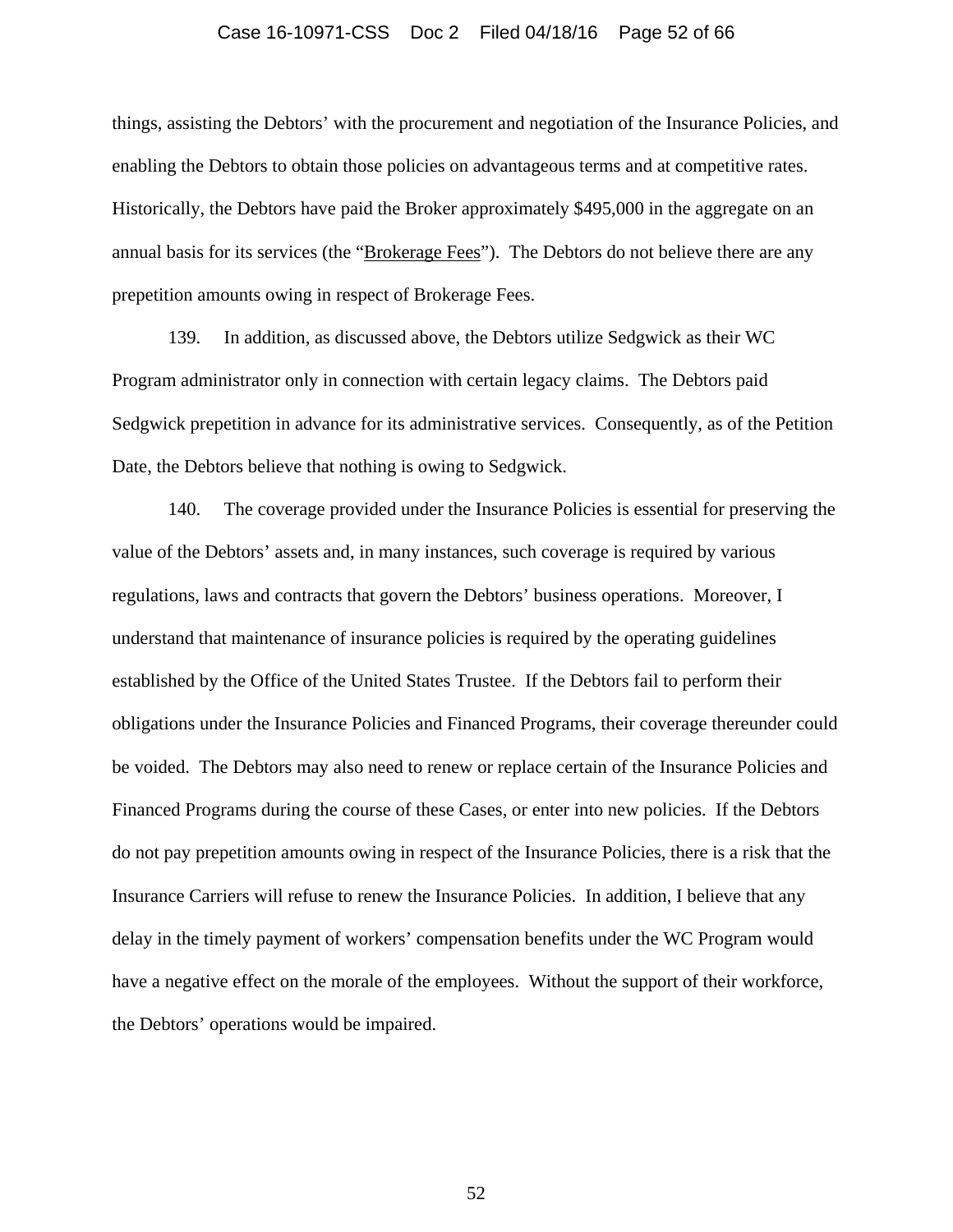#### Case 16-10971-CSS Doc 2 Filed 04/18/16 Page 53 of 66

141. Similarly, I believe that continuing to perform under the Financing Agreements on a postpetition basis is in the best interests of the Debtors' estates. Moreover, given the Debtors' current financial circumstances, the Debtors may have difficulty securing alternative premium financing on terms as favorable as under the Financing Arrangements. In any event, the Debtors are highly unlikely to obtain such financing on an unsecured basis. Thus, the Debtors' ability to continue performing under and renew the Financing Agreements is likely to preserve estate value. In addition, if the Debtors were unable to continue honoring their obligations under the Financing Agreements, AFCO may seek relief from the automatic stay to terminate the Financed Programs which, if granted, would require the Debtors to obtain replacement insurance on an expedited basis and likely at greater costs for the Debtors. Even if the Financed Programs were not terminated, any interruption in the Debtors' payments could adversely affect the Debtors' ability to finance premiums for future policies.

142. For the reasons already set forth herein and in the Insurance Motion, I believe the relief requested in the Insurance Motion is necessary to avoid immediate and irreparable harm to the Debtors, for the Debtors to operate their business without interruption, and to preserve value for the Debtors' estates.

# **G. Customer Programs Motion.**

143. In the ordinary course of business, the Debtors provide customers with certain customer-related programs as described in the Customer Programs Motion (the "Customer Programs") that engender goodwill, maintain loyalty, increase the Debtors' sales opportunities, and allow the Debtors a comparative advantage over their competition. Specifically, the Customer Programs relate to the Debtors' programs by which they offer gift cards, refunds and exchanges, coupons and other promotional offers to their customers, as well as processing customer purchases through the use of credit cards. The Debtors believe that their ability to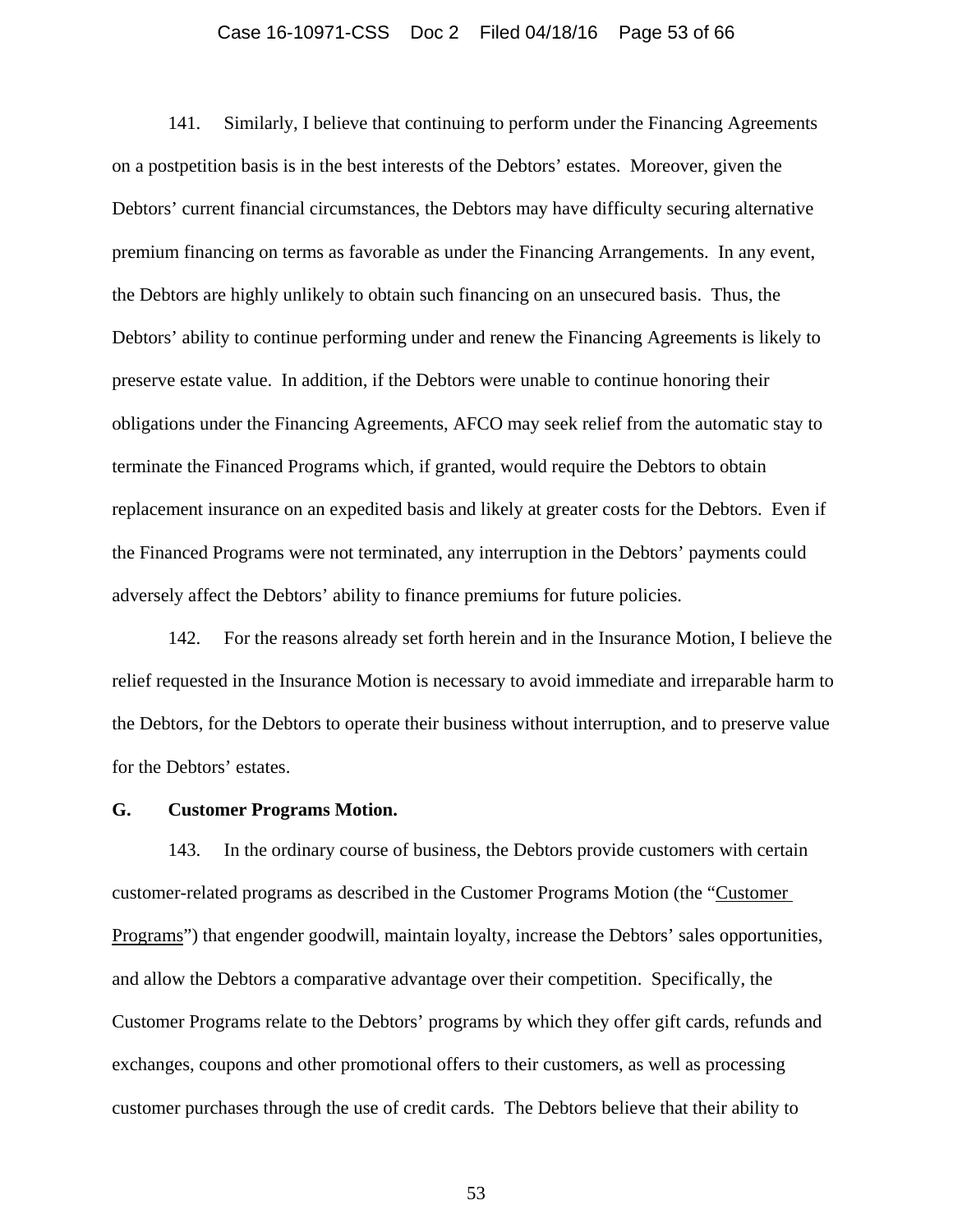### Case 16-10971-CSS Doc 2 Filed 04/18/16 Page 54 of 66

continue the Customer Programs and to honor their obligations thereunder in the ordinary course of business is necessary to (i) retain their reputation for reliability, (ii) meet competitive market pressures, (iii) maintain positive customer relationships and (iv) ensure customer satisfaction, thereby retaining current customers, attracting new ones, and, ultimately, enhancing revenue and profitability for the benefit of all the Debtors' stakeholders.

144. *Gift Cards.* Prior to the Petition Date, the Debtors sold gift cards (collectively, the "Gift Cards"), in the ordinary course of business, to Bob's Stores, Sport Chalet, and EMS customers in amounts ranging from \$5 to \$500. Customers can purchase Gift Cards in Bob's Stores and EMS retail stores and/or through their respective online stores, which can be accessed at www.bobstores.com and www.ems.com.17 In addition, all three retailers issue Gift Cards on account of store credit for returned merchandise. Gift Cards can be used only for in-store purchases or online purchases and only with the respective retailer from which the Gift Cards were purchased.<sup>18</sup> Gift card programs of this nature are commonplace and popular in the retail industry, and the Debtors' competitors offer similar programs to their customers.

145. The Debtors' books and records reflect an aggregate net liability in respect of Gift Cards and store credit on account of as of the Petition Date of approximately \$22,113,186 in the aggregate, of which approximately \$7,040,107 is at Bob's Stores, approximately \$6,108,530 is at EMS, and approximately \$8,964,549 is at Sport Chalet. In the Debtors' experience, Gift Cards

 $\overline{\phantom{a}}$ 

<sup>&</sup>lt;sup>17</sup> Sales of Gift Cards at Sport Chalet retail stores and online were discontinued shortly prior to the Petition Date in connection with the Store Closing Sales.

<sup>&</sup>lt;sup>18</sup> Shortly before the Petition Date, in conjunction with the Sport Chalet Store Closing Sales and in order to ease the burdens imposed on customers and encourage use of the Bob's Stores and EMS on-line offerings, the Debtors expanded the permitted use of Sport Chalet Gift Cards. Specifically, for a period from the Sale Commencement Date through July 29, 2016 (the "Expansion Period"), Sport Chalet Gift Card holders are permitted to exchange such Gift Cards for EMS or Bob's Stores Gift Cards of the same value (the "Exchange Gift Cards") (in addition to being able to use them for Sport Chalet retail purchases through April 29, 2016). Because Sport Chalet stores are located in the Western states, whereas Bob's Stores and EMS stores are located in the Eastern states, the Debtors expect that Exchange Gift Cards will primarily be used for on-line purchases from the Bob's Stores and EMS e-commerce websites.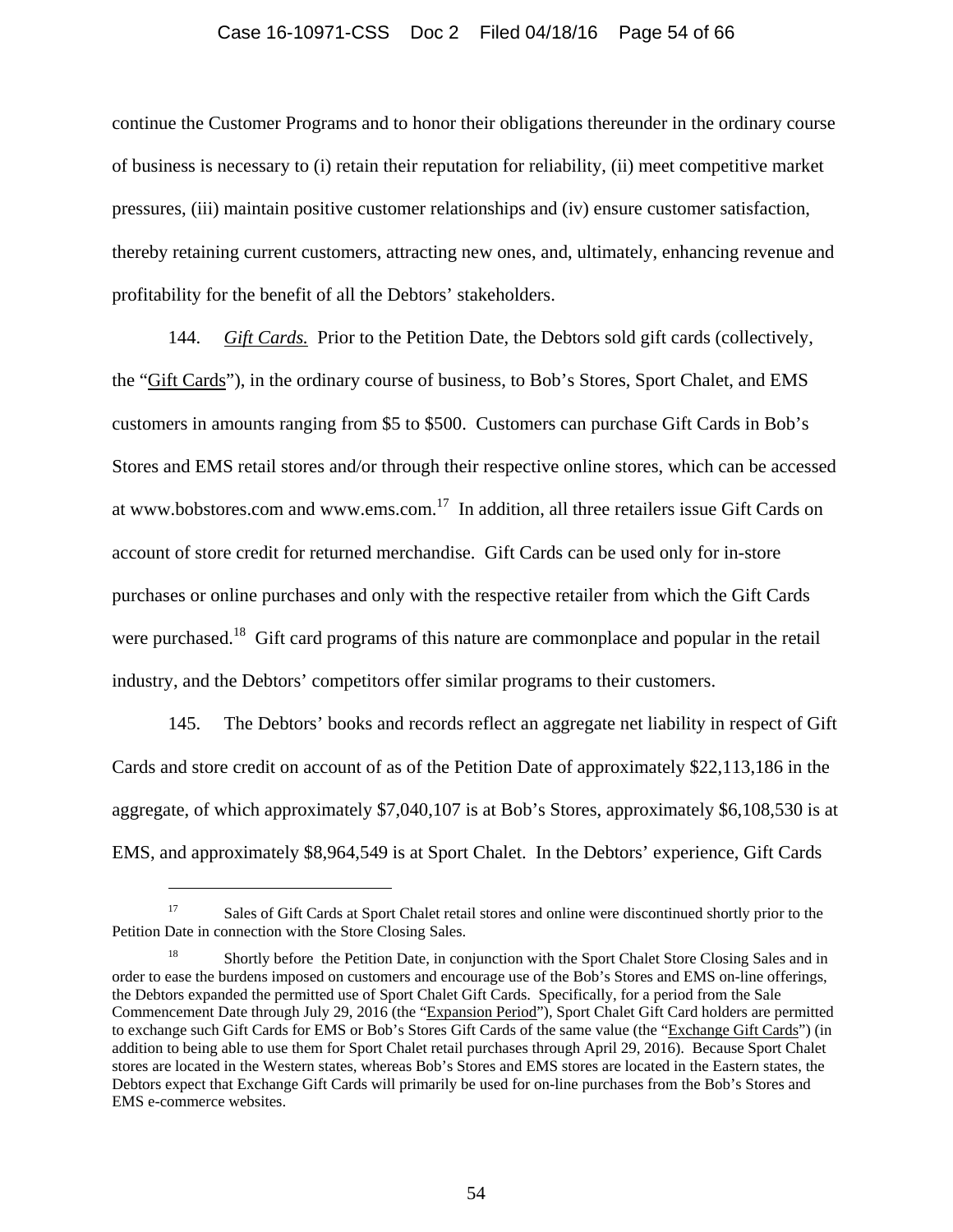# Case 16-10971-CSS Doc 2 Filed 04/18/16 Page 55 of 66

that have aged for over two years are unlikely to be redeemed. The Debtors estimate that the Gift Card obligations that are likely to be redeemed amount to a liability of approximately \$2,507,658 for Bob's Stores, \$2,009,870 for EMS, and \$1,805,742 for Sport Chalet. Those sums represent the obligation on Gift Cards that are less than two years old.

146. *Refund and Exchange Program.* Prior to the Petition Date and subject to certain exceptions, the three Debtor retailers generally allowed their customers to return or exchange merchandise that is in saleable condition (collectively, the "Refund and Exchange Program"). Items that meet certain conditions may be returned for the same form of payment originally used for the purchase. More specifically:

- (a) Bob's Stores. Bob's Stores accepts returns of merchandise that is unworn, unwashed, in good condition, and accompanied by receipt and presented within 60 days of original purchase for the same tender; merchandise presented after 60 days of original purchase but within a year of original purchase may be returned for a store credit at the original purchase price if returned at a retail location.
- (b) Sport Chalet. Sport Chalet accepts returns or exchanges of merchandise in saleable condition within a year of purchase, so long as the merchandise is accompanied by a receipt. Sport Chalet will issue store credit for use on in-store purchases when a customer cannot provide the receipt or the original credit card used for the purchase. Certain Sport Chalet merchandise, such as tire chains and life safety items, is not returnable, and other merchandise, such as GoPro items, bats, and eyewear, must be sent to the vendor.
- (c) EMS. EMS allows its customers to return or exchange merchandise that is unused, unworn, unwashed, not sold "final sale" or "as is", and accompanied by the original store receipt or web invoice for a full refund within one year of purchase. Returns accompanied by a gift receipt will be refunded as a gear credit. EMS also offers exchanges and returns for items with true manufacturing defects in materials or workmanship where the manufacturer does not offer its own warranty.

Programs similar to the Refund and Exchange Program are common in the retail industry, and

similar programs are used by the Debtors' competitors.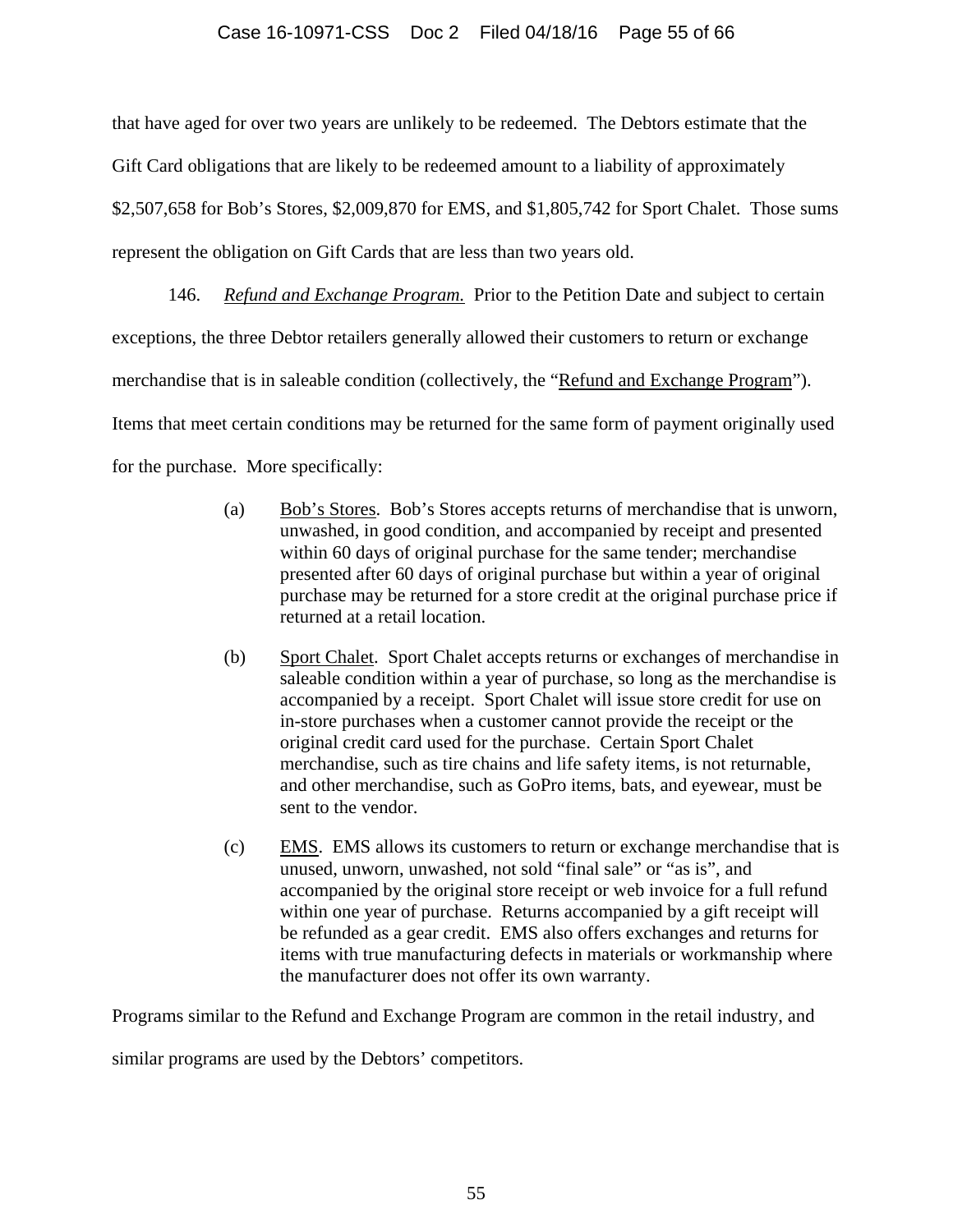#### Case 16-10971-CSS Doc 2 Filed 04/18/16 Page 56 of 66

147. In light of the ongoing Store Closing Sales and the orderly liquidation of Sport Chalet, the Debtors intend to continue to honor their Refund and Exchange Program at Sport Chalet through April 29, 2016, and only with respect to merchandise sold by Sport Chalet prior to the Sale Commencement Date. The Debtors do not at this time intend to make any changes to the Refund and Exchange Program at EMS and Bob's Stores.

148. The Debtors are unable to estimate the value of their prepetition obligations with respect to the Refund and Exchange Program with precise accuracy due to the fact that returns and exchanges can be made for an extended period in the future following the original sale. The Debtors, however, do not expect the commencement of these Cases to result in a significant deviation in the volume of returns and exchanges from that which they experienced prepetition, which average approximately \$4 million per month in the aggregate.

149. *Promotional Offers and Programs.* Prior to the Petition Date, the Debtors offered various in-store and online promotional offers to customers throughout the year (collectively, the "Promotions"). The Promotions are aimed at driving sales, maintaining market competitiveness, and building brand loyalty. The Promotions provide discounts to customers, such as "percentage off," "buy-one-get-one-free," and "gift with purchase." The Promotions are similar to those routinely offered in the retail industry.

150. Prior to the Petition Date, the Debtors also maintained an integrated private label credit card program whereby customers could open Bob's Stores, Sport Chalet, and EMS MasterCards through First Bankcard, a division of First National Bank of Omaha, pursuant to a license from MasterCard International Inc. (collectively, the "Store Credit Cards"). Holders of Store Credit Cards accumulate points from the use of the cards, which points are redeemable for rewards certificates that can be applied towards future purchases (the "Rewards Certificates").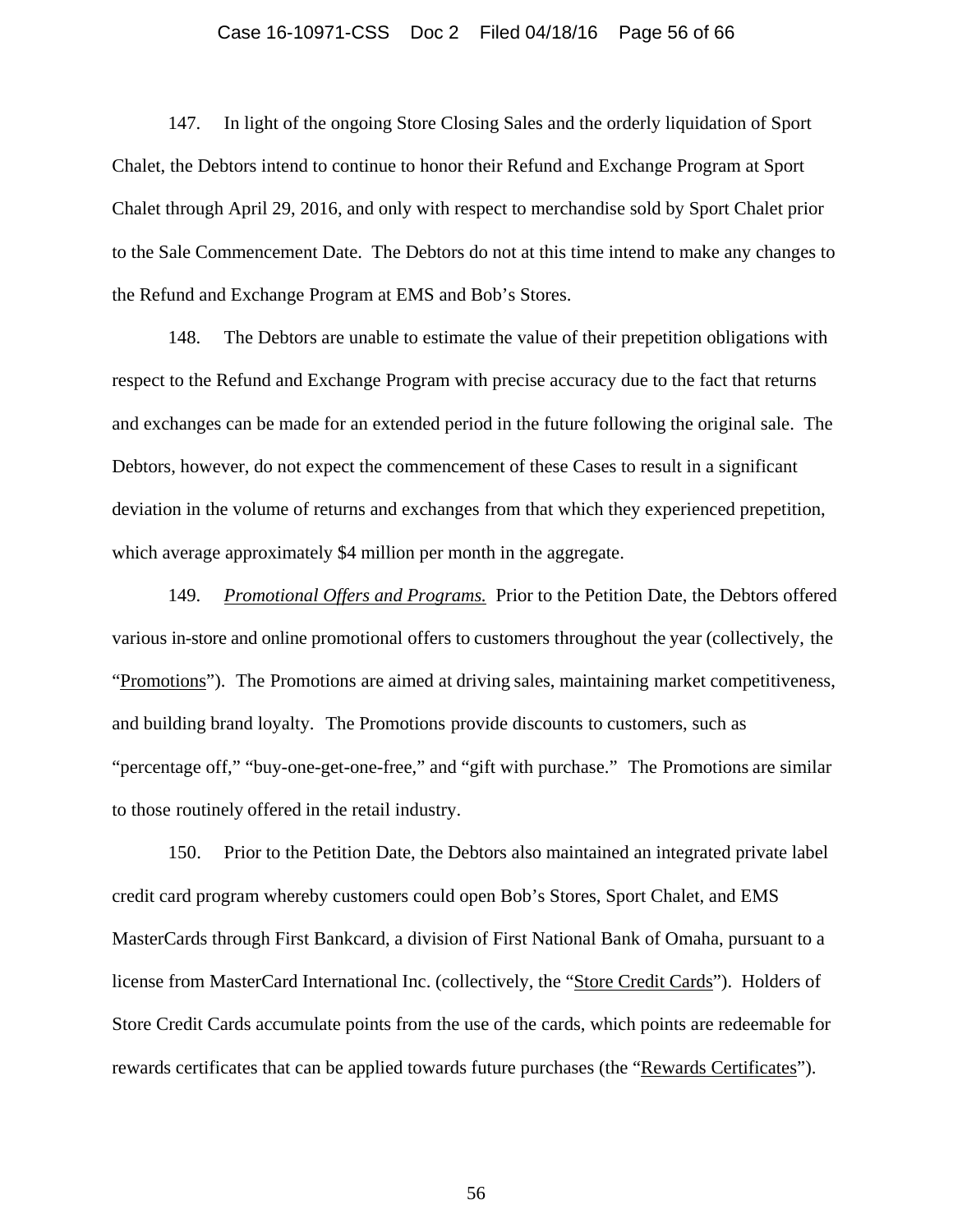#### Case 16-10971-CSS Doc 2 Filed 04/18/16 Page 57 of 66

Also, prior to the Petition Date, the Debtors offered promotional points in loyalty programs called "Best of Bob's," "Sport Chalet Action Pass," and "EMS Rewards" (together, the "Rewards Program"). Members of Best of Bob's earn a \$10 welcome Rewards Certificate for signing up for the program, subsequently earn points for every dollar spent, and for every 200 points earned, receive a \$10 Rewards Certificate. Members of Sport Chalet Action Pass earn 100 points upon joining the program, and thereafter earn points for every dollar spent and a \$10 Rewards Certificate for every 300 points earned. Members of EMS Rewards earn 15% off all full price items as a welcome to the program, and thereafter earn a point for each dollar spent on qualifying purchases, earning a \$10 Rewards Certificate for every 200 points accumulated. In addition, members of EMS Rewards receive birthday rewards, double points events, and members-only offers and shopping events. The Debtors' books and records reflect an aggregate net prepetition liability in respect of the Rewards Certificates earned via the Store Credit Cards and the Rewards Program of approximately \$12,142,058 in the aggregate, of which approximately \$6,182,800 is at Bob's Stores, approximately \$2,276,318 is at EMS, and approximately \$3,682,940 is at Sport Chalet. All Rewards Certificates expire 90 days after issuance, in accordance with their terms.

151. In light of the ongoing Store Closing Sales and the orderly liquidation of Sport Chalet, shortly prior to the Petition Date the Debtors stopped offering Promotions and accepting new Store Credit Card applications at Sport Chalet, and discontinued the Sport Chalet Action Pass Reward Program. Consequently, the Debtors hereby seek two forms of relief with respect to these programs.

152. Prior to the Petition Date, Sport Chalet offered certain paid scuba diving lesson programs and certifications to its customers (collectively, the "Scuba Programs"). A standard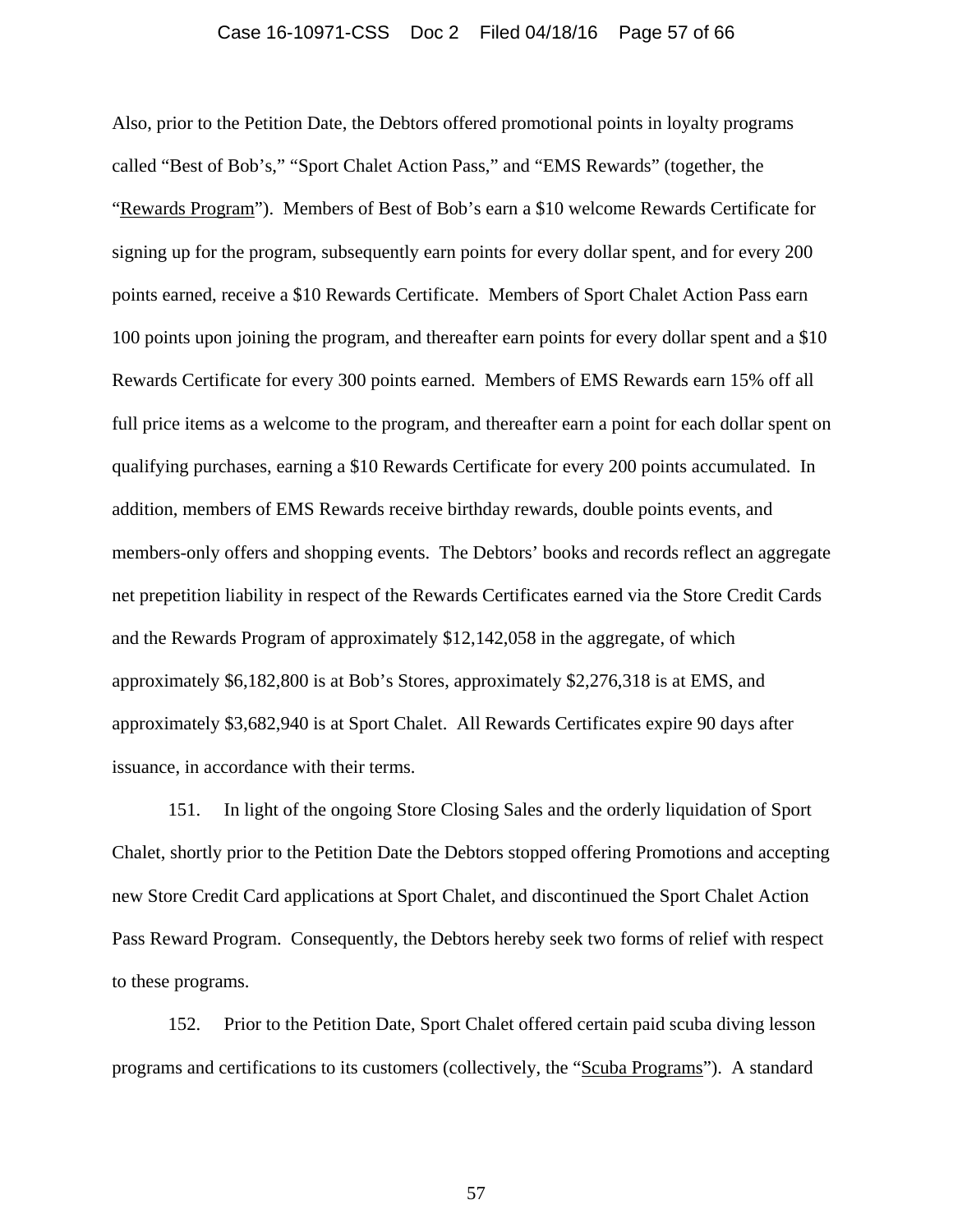#### Case 16-10971-CSS Doc 2 Filed 04/18/16 Page 58 of 66

Sport Chalet Scuba Program consisted of three 3-hour interactive workshops, three 3-hour confined water pool dives, and two days of open water dives, in which participants completed four dives, all under the guidance of certified scuba instructors.

153. In light of the ongoing Store Closing Sales and the orderly liquidation of Sport Chalet, the Debtors stopped accepting new Scuba Program applications prior to the Petition Date. The Debtors have also cancelled any Scuba Programs that were in progress, but not yet completed as of the Petition Date. The Debtors estimate that as of the Petition Date they owe approximately \$75,000 on account of prepetition unpaid costs with respect to the Scuba Programs.

154. *Credit Card and Other Payment Processors.* In addition to cash, the Debtors accept several other methods of payment from customers at their point of sale, including: (i) credit cards, (ii) PayPal, (iii) gift cards, (iv) certificates, (v) checks, and (vi) Amazon.com. For all methods of payment (other than a cash transaction), the Debtors receive the net customer sales less any chargebacks, returns, and processing fees charged. The processing fees charged by each company vary, but are generally in the range of 1% to 4%. The fees that are owing to these companies are set off from the funds that are remitted to the Debtors on a weekly basis. Maintaining use of the credit cards and other payment mechanisms, such as PayPal and Store Credit Cards, is essential to the continuing operation of the Debtors' business, because a significant amount of the Debtors' sales are made using non-cash payment methods.

155. The Customer Programs are standard in the retail industry. If the Debtors are unable to honor or continue their Customer Programs, their ability to conduct business and generate sales will be severely hampered. On the other hand, continuing to administer their Customer Programs without interruption during the pendency of these Cases will help preserve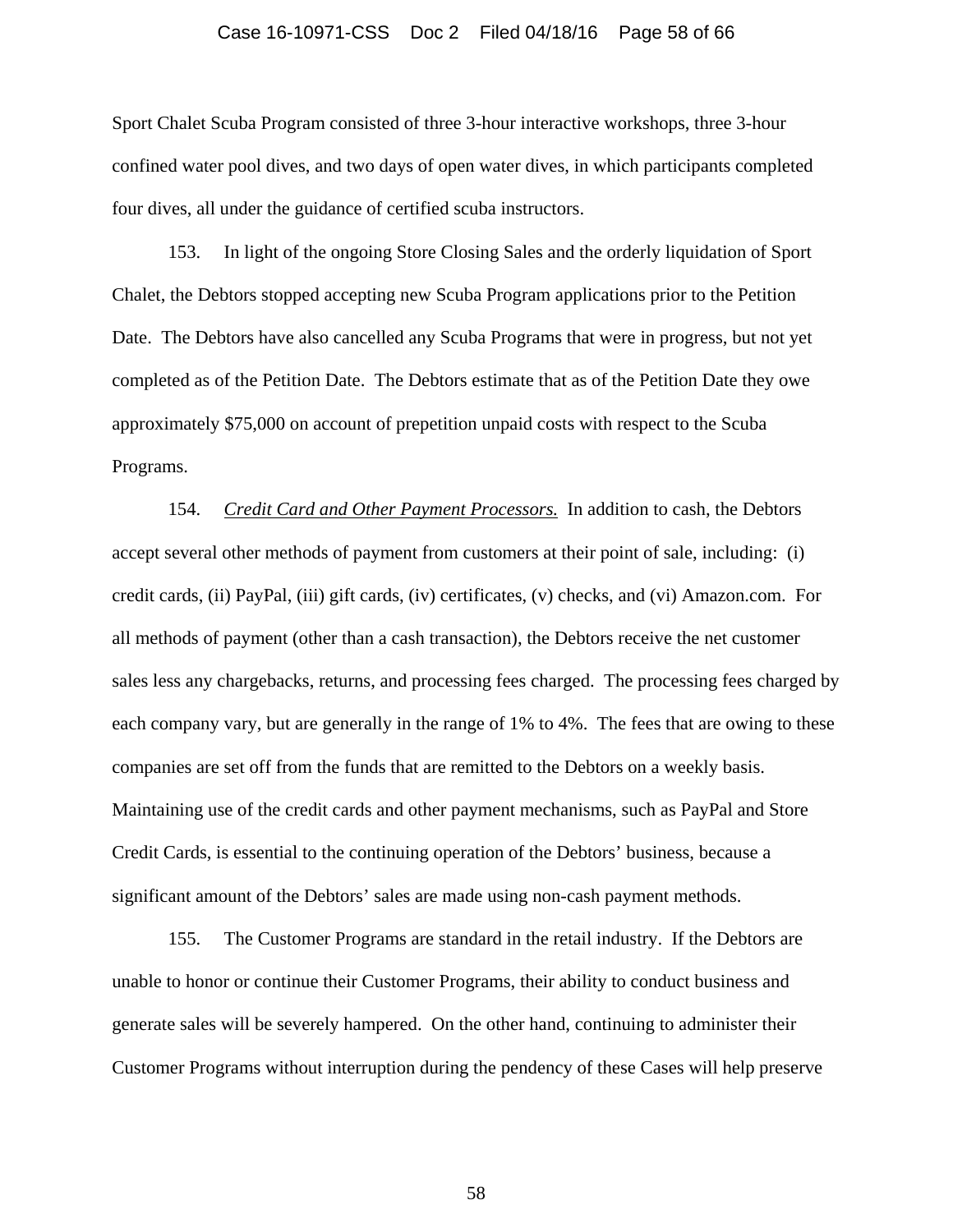#### Case 16-10971-CSS Doc 2 Filed 04/18/16 Page 59 of 66

the Debtors' valuable customer relationships and goodwill, which will inure to the benefit of all of the Debtors' stakeholders.

156. For the reasons already set forth herein and in the Customer Programs Motion, I believe the relief requested in the Customer Programs Motion is necessary to avoid immediate and irreparable harm to the Debtors, for the Debtors to operate their business without interruption, and to preserve value for the Debtors' estates.

### **H. Shippers Motion.**

157. The Debtors' business depends on the daily process of importing and shipping their products to stock the Debtors' stores. In order to ensure the steady movement of products, the Debtors rely on a network of shippers, freight forwarders, and consolidators who process and ship the Debtors' merchandise (the "Merchandise") to and from the Debtors' distribution centers and stores. If the Debtors fail to pay any of the foregoing entities for charges incurred in connection with the transportation of the Merchandise (collectively, the "Transporter Claims"), various statutes, tariffs, and agreements may permit the shippers, freight forwarders, and consolidators to assert possessory liens against any Merchandise in their possession.

158. Merchandise that is received from overseas is shipped to various ports in the United States, cleared for customs, loaded onto railroad containers, and finally moved onto trucks, which, often with the help of consolidators, transport the Merchandise to the Debtors' distribution centers and their stores. The Debtors are required to pay customs duty charges, which charges the Debtors pay directly without the use of an outside broker. The Merchandise can be stopped in transit if customs duties are not paid in the ordinary course. In addition, the Debtors have posted two bonds with the federal government in connection with their customs and excise tax obligations, in the aggregate amount of \$600,000.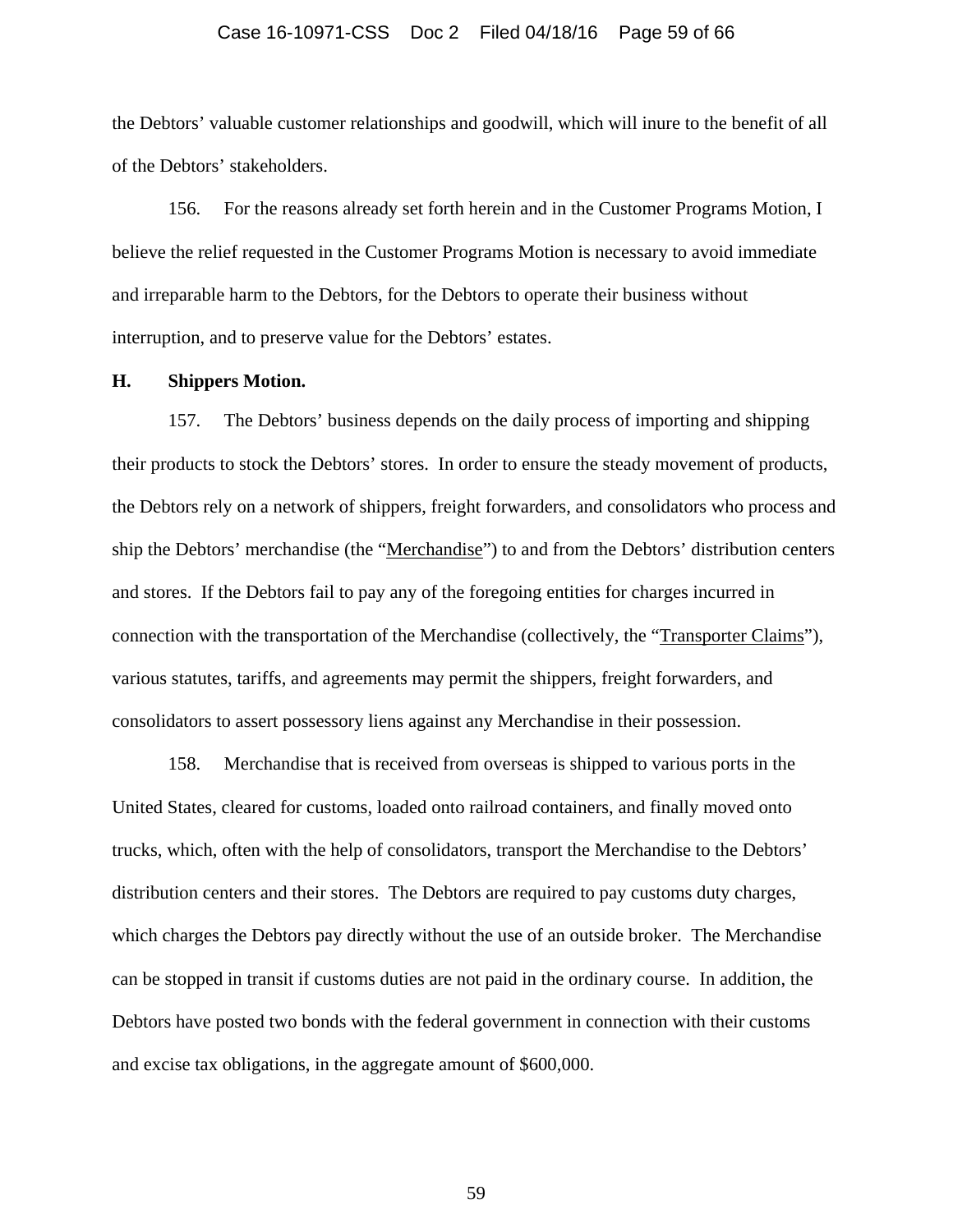#### Case 16-10971-CSS Doc 2 Filed 04/18/16 Page 60 of 66

159. As of the Petition Date, the Debtors estimate that approximately \$1,338,000 is owed in the aggregate on account of prepetition Transporter Claims. These amounts are in respect of shippers, freight forwarders, consolidators, and customs duties, and include both invoices that the Debtors have received, as well as amounts that the Debtors have not yet received, but are believed to have been incurred as of the Petition Date based on historical practice.<sup>19</sup> Payment of the foregoing Transporter Claims will avoid disruption in the Debtors' business, prevent the possibility of possessory liens being asserted against the Merchandise, and enable the Debtors to realize the value of the Merchandise and continue their operations uninterrupted.

160. Given the nature of the Debtors' industry, the failure to satisfy the shipping and warehouse charges could have a material adverse effect on the day-to-day operations of the Debtors' business. Payment of the prepetition Transporter Claims is imperative to the Debtors' continued operation and ability to maximize the value of their estates for the benefit of their creditors.

161. Moreover, although the Debtors believe that the above aggregate amount of unpaid prepetition Transporter Claims is accurate, to the extent that additional amounts are found to be outstanding (most likely due to delayed invoicing or the timing of certain shipments), the Debtors must be able to pay such amounts in order to gain access to the Merchandise, as any disruption in the Debtors' movement of Merchandise could result in significant adverse consequences to the Debtors' business.

 $\overline{\phantom{a}}$ 

<sup>&</sup>lt;sup>19</sup> These prepetition amounts are inclusive of approximately \$15,000 owed on account of the Transporter Claims of Expeditors International of Washington, Inc. ("Expeditors"), which handles certain freight consolidation and forwarding, customs clearance, and other global logistics services for the Debtors. Expeditors' existing contract is with non-debtor SME Holding Company, LLC (f/k/a Eastern Mountain Sports LLC), a nonoperating entity. The Debtors will continue to pay for services rendered by Expeditors, as they have in the past.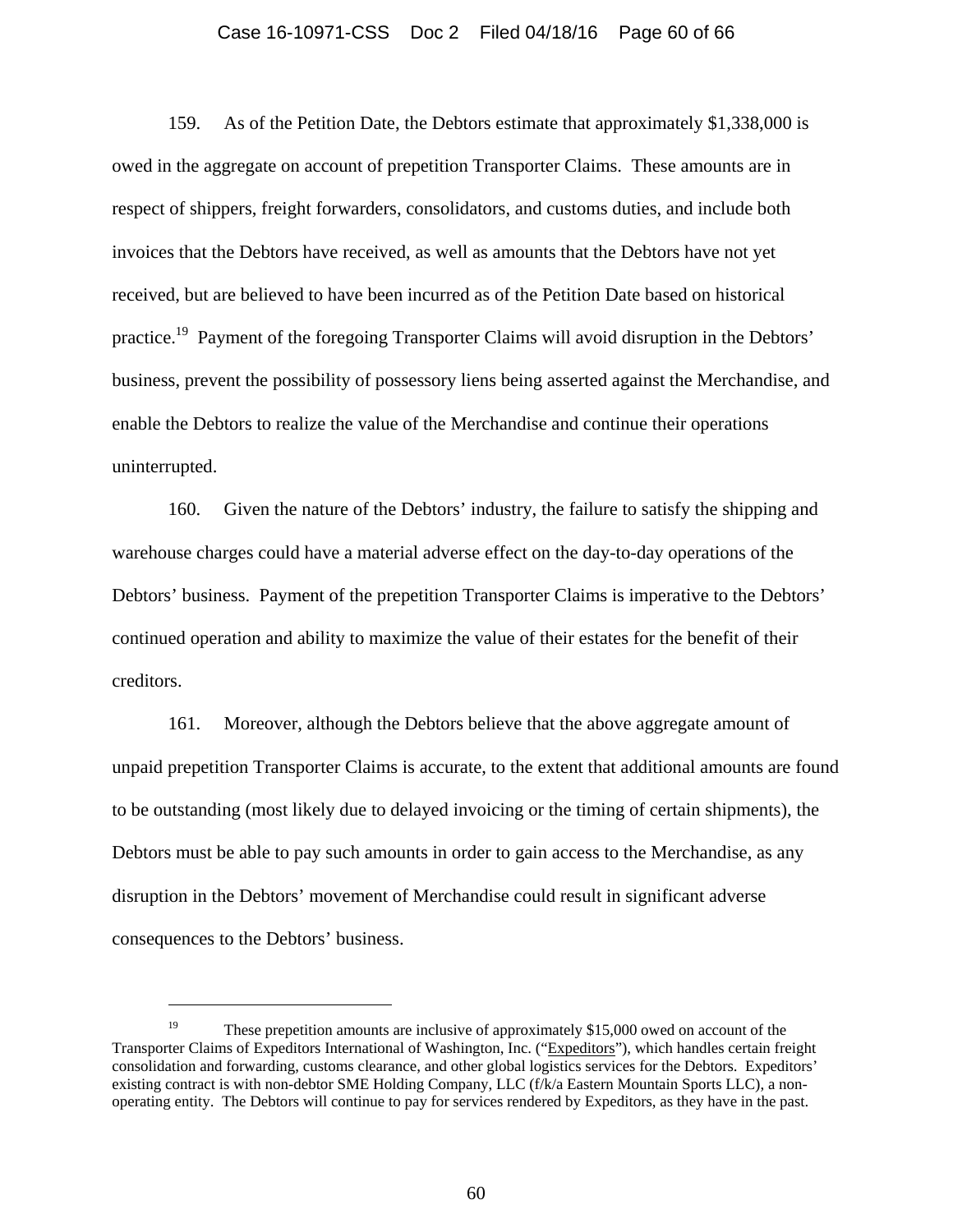#### Case 16-10971-CSS Doc 2 Filed 04/18/16 Page 61 of 66

162. For the reasons already set forth herein and in the Shippers Motion, I believe the relief requested in the Shippers Motion is necessary to avoid immediate and irreparable harm to the Debtors, for the Debtors to operate their business without interruption, and to preserve value for the Debtors' estates.

# **I. Postpetition Goods Motion.**

163. As a result of the commencement of these Cases, the Debtors believe that several suppliers (collectively the "Suppliers") with whom, as of the Petition Date, the Debtors had outstanding prepetition purchase orders (collectively, the "Outstanding Orders") may perceive a risk that they will be treated as prepetition general unsecured creditors with respect to any shipments made after the Petition Date pursuant to the Outstanding Orders. As a result, the Suppliers may refuse to deliver such goods to the Debtors unless the Debtors assure payment. The Debtors' business depends on the ability to quickly obtain necessary merchandise from their Suppliers in order to stock their stores and fulfill online orders. The inability to maintain sufficient inventory due to the Suppliers' refusal to deliver goods could have a significant detrimental impact on the Debtors' business.

164. For the reasons already set forth herein and in the Postpetition Goods Motion, the relief requested in the Postpetition Goods Motion is necessary to avoid immediate and irreparable harm to the Debtors, for the Debtors to operate their business without interruption, and to preserve value for the Debtors' estates.

# **J. Store Closings Motion**

165. Prior to the Petition Date, the Debtors determined to close 56 stores (including 47 Sport Chalet stores, 8 EMS stores, and 1 Bob's store) and run the Store Closing Sales. Accordingly, in early April 2016, the Debtors and FTI contacted certain nationally recognized liquidators to solicit interest in bidding on the right to conduct the Store Closing Sales.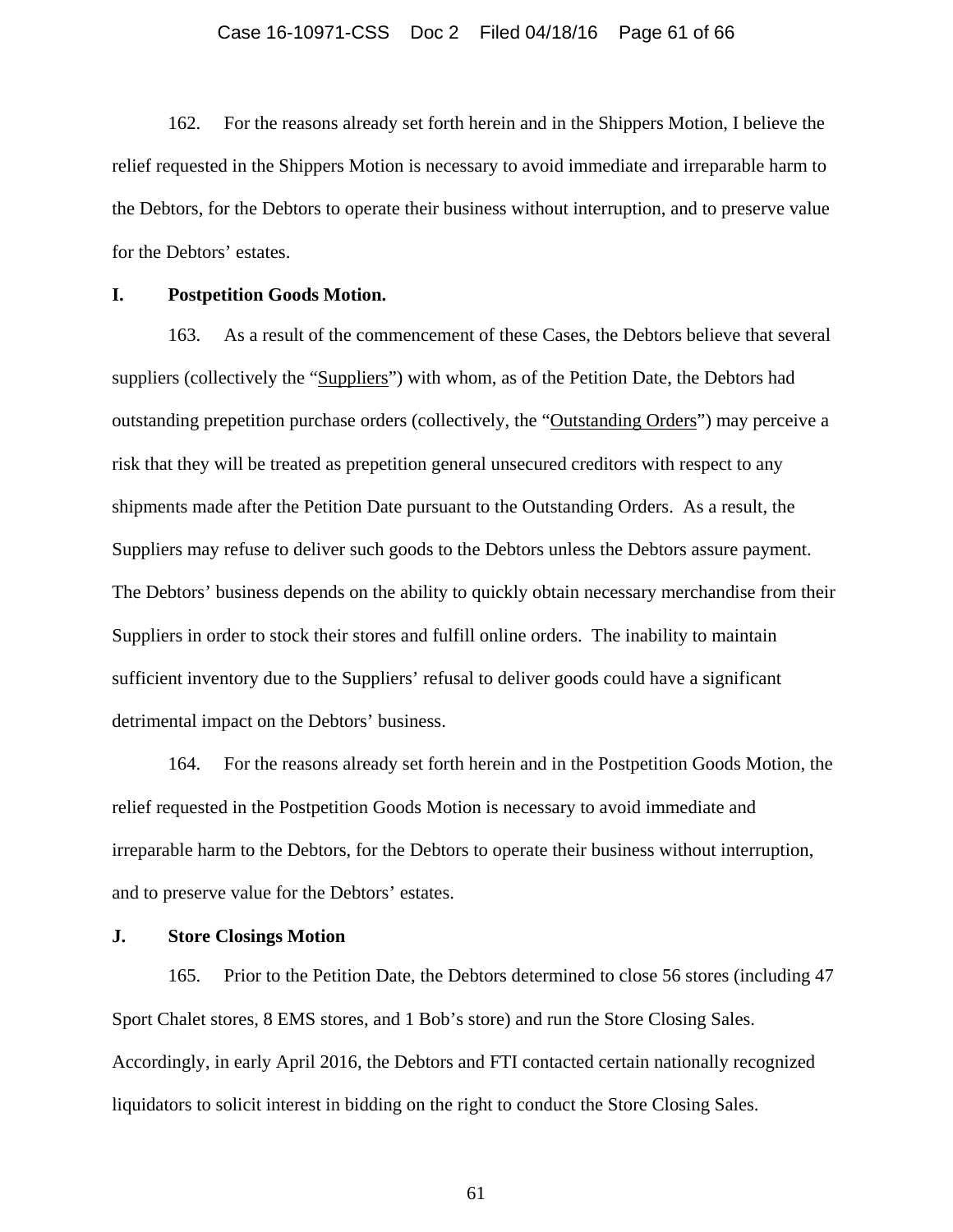#### Case 16-10971-CSS Doc 2 Filed 04/18/16 Page 62 of 66

Ultimately, the Debtors received two individual bid packages: (i) a package consisting of separate bids for all 56 closing stores and for just the Sport Chalet closing stores; and (ii) a package consisting of a bid for all 56 closing stores.

166. After an expedited but active negotiation process with the bidding liquidators, the Debtors, with assistance from FTI, selected the Agent to conduct the Store Closing Sales and determined to liquidate the merchandise and certain furnishings, trade fixtures, equipment, and improvements to real property at the respective closing stores, in accordance with the terms of that certain Letter Agreement Governing Inventory Disposition, dated as of April 15, 2016 (the "Disposition Agreement"), by and between the Agent, and EMS Operating, Bob's LLC, SC LLC, and SC Team Sales, on the other hand (the material terms of which are set forth below) and the store-closing sale guidelines (the "Sale Guidelines") attached as **Exhibit 2** to the Proposed Interim Order attached to the Store Closings Motion. The Store Closing Sales commenced on or about April 16, 2016. Following the Petition Date, the Debtors seek to assume the Disposition Agreement, and allow the Agent to continue with the Store Closing Sales. I believe that assumption of the Disposition Agreement and that the ability to continue with Store Closing Sales, without interruption, is necessary to preserve the value of the Debtors' estate and avoid irreparable harm.

# **K. Section 156(c) Application**

167. Prior to the selection of Kurtzman Carson Consultants, LLC ("KCC") as claims and noticing agent, the Debtors obtained and reviewed engagement proposals from at least two other claims and noticing agents to ensure selection through a competitive process. I believe, based on all engagement proposals obtained and reviewed, that KCC's rates are competitive and reasonable given KCC's quality of services and expertise.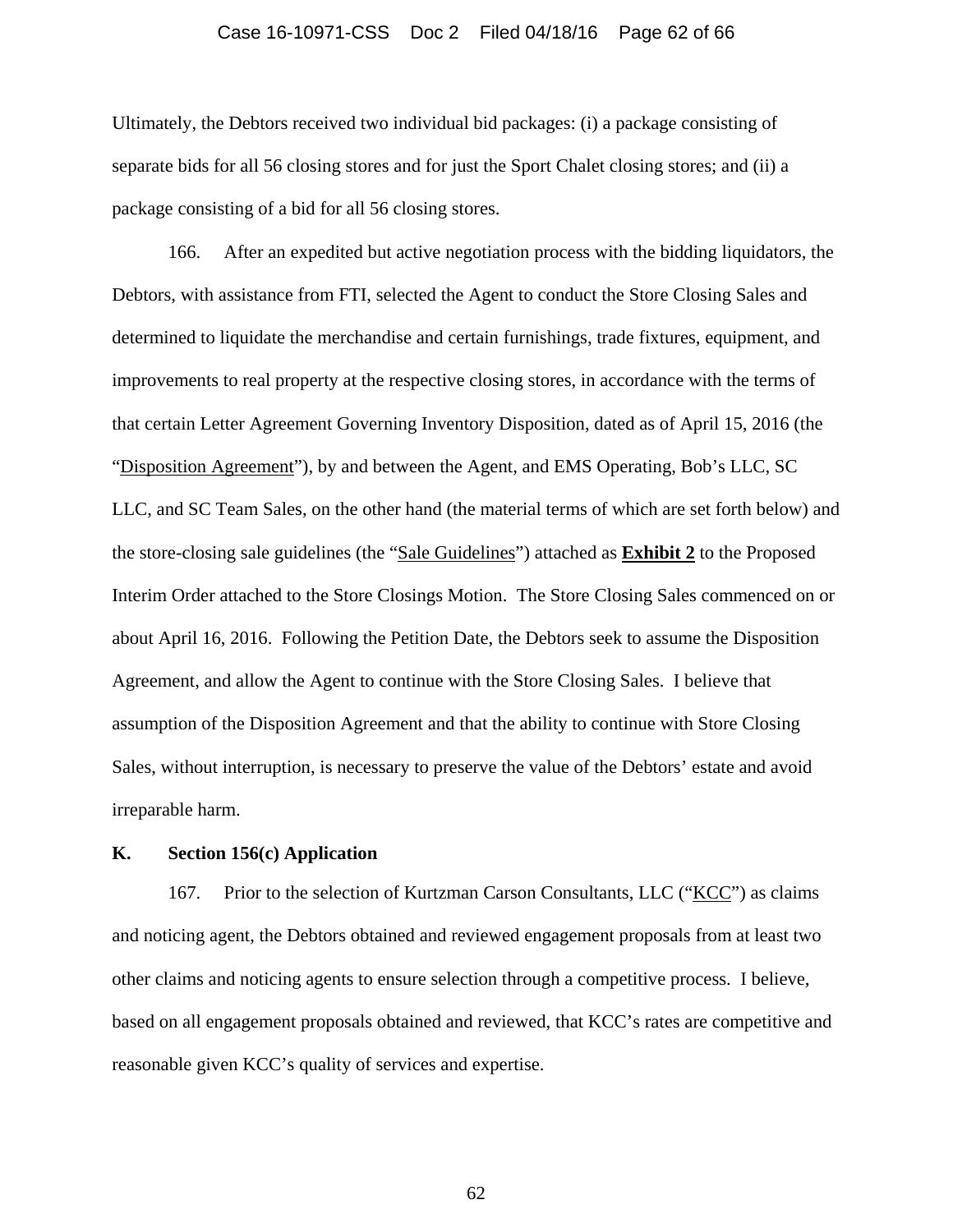168. In view of the number of anticipated claimants and the complexity of the Debtors' business, I believe that the appointment of KCC as claims and noticing agent is both necessary and in the best interests of the Debtors' estates and their creditors.

# *Signature page follows*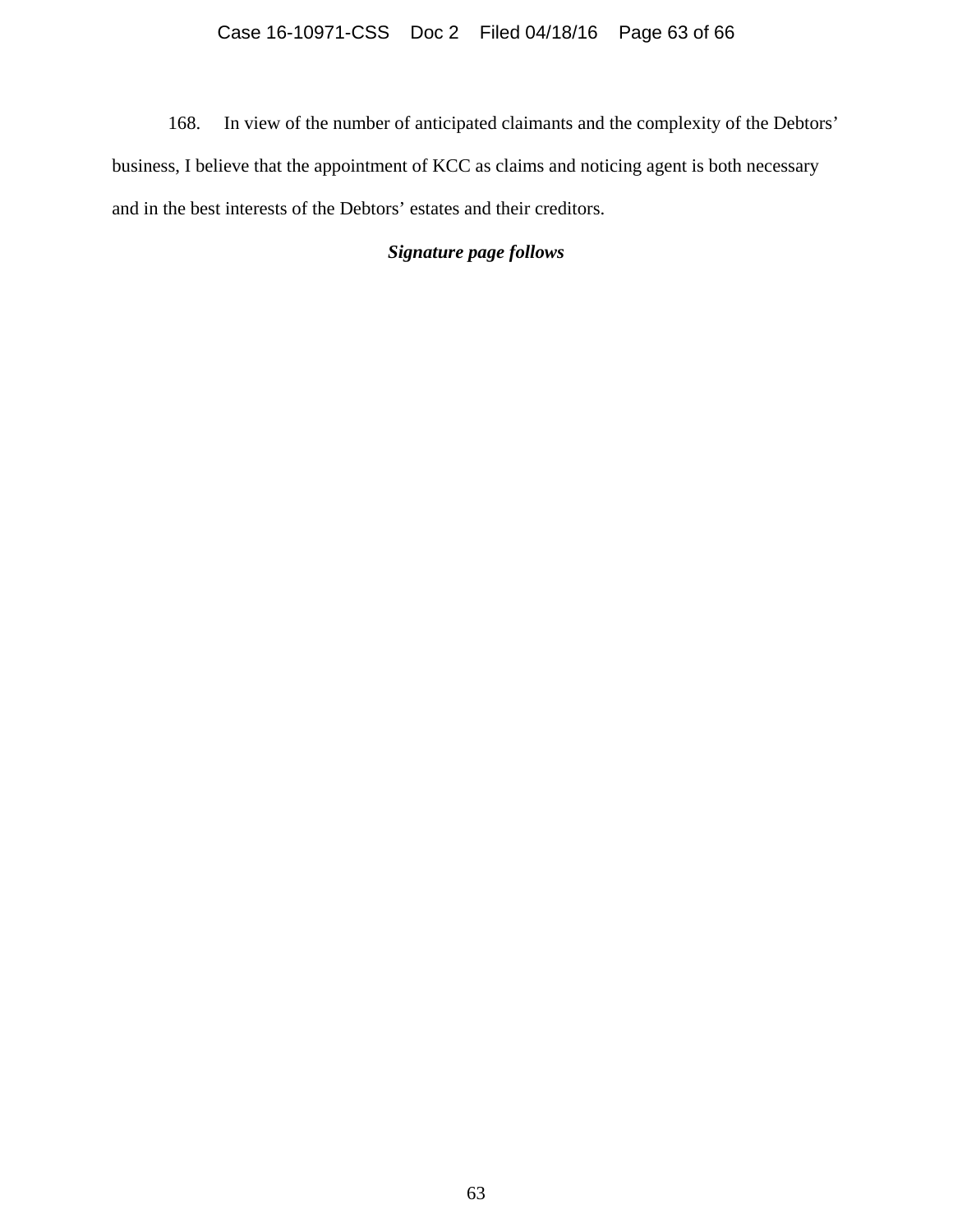Pursuant to 28 U.S.C. § 1746, I declare under penalty of perjury that the foregoing is true and correct to the best of my knowledge and belief.

> $\langle \hat{a} \rangle$  $\bar{\mathbf{x}}$  : i.

Executed this 18th day of April, 2016 at Meriden, Connecticut.

 $\widetilde{\mathbf{x}}$ 

Ň.

Vestis Retail Group, LLC, et al., Debtors and Debtors in Possession  $\bar{a}$ 

 $\bar{K}$ By:

Mark T. Walsh Chief Executive Officer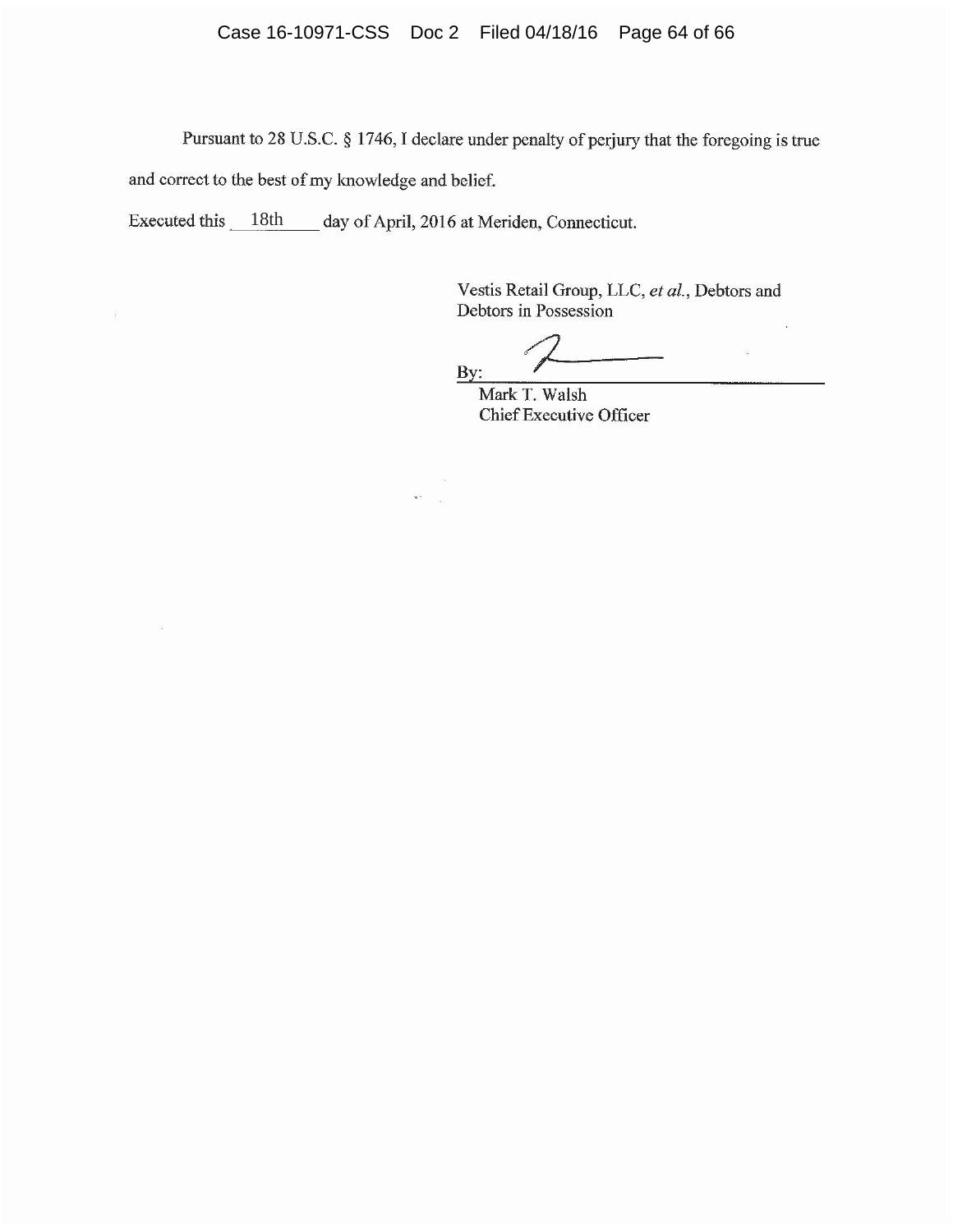# **EXHIBIT A**